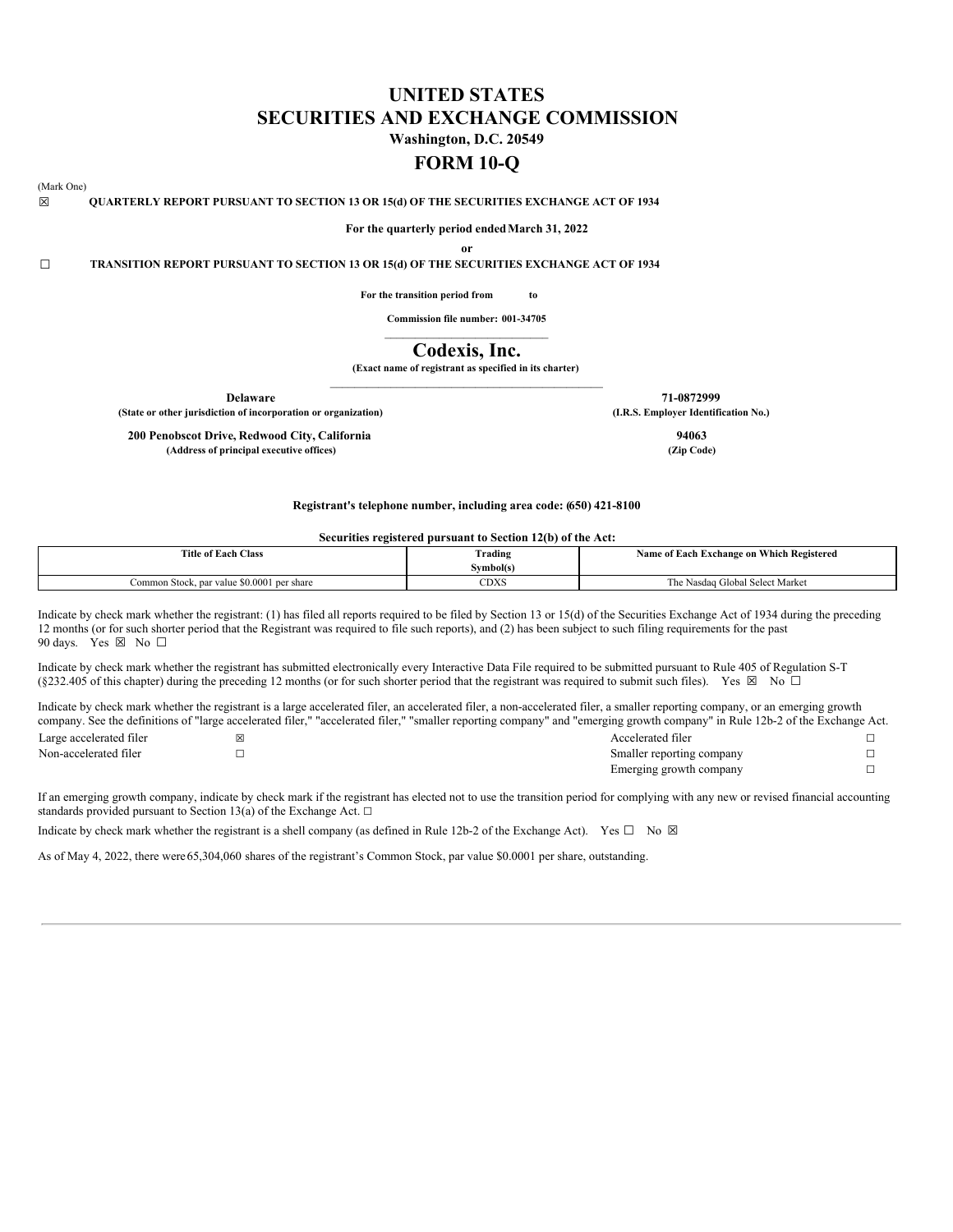# **Codexis, Inc. Quarterly Report on Form 10-Q For the Quarter Ended March 31, 2022**

### **TABLE OF CONTENTS**

**PAGE NUMBER**

# **PART I. FINANCIAL INFORMATION**

| ITEM 1. | <b>Financial Statements (Unaudited)</b>                                               |    |
|---------|---------------------------------------------------------------------------------------|----|
|         | <b>Condensed Consolidated Balance Sheets</b>                                          |    |
|         | <b>Condensed Consolidated Statements of Operations</b>                                |    |
|         | <b>Condensed Consolidated Statements of Stockholders' Equity</b>                      |    |
|         | <b>Condensed Consolidated Statements of Cash Flows</b>                                |    |
|         | Notes to Condensed Consolidated Financial Statements                                  |    |
| ITEM 2. | Management's Discussion and Analysis of Financial Condition and Results of Operations | 22 |
| ITEM 3. | <b>Quantitative and Qualitative Disclosures about Market Risk</b>                     | 35 |
| ITEM 4. | <b>Controls and Procedures</b>                                                        | 36 |
|         |                                                                                       |    |

# **PART II. OTHER [INFORMATION](#page-35-0)**

<span id="page-1-0"></span>

| ITEM 1.  | <b>Legal Proceedings</b>                                    | 37        |
|----------|-------------------------------------------------------------|-----------|
| ITEM 1A. | <b>Risk Factors</b>                                         | 37        |
| ITEM 2.  | Unregistered Sales of Equity Securities and Use of Proceeds | <u>38</u> |
| ITEM 3.  | <b>Default Upon Senior Securities</b>                       | <u>38</u> |
| ITEM 4.  | <b>Mine Safety Disclosures</b>                              | 38        |
| ITEM 5.  | <b>Other Information</b>                                    | <u>38</u> |
| ITEM 6.  | <b>Exhibits</b>                                             | <u>39</u> |
|          | <b>Signatures</b>                                           | 40        |
|          |                                                             |           |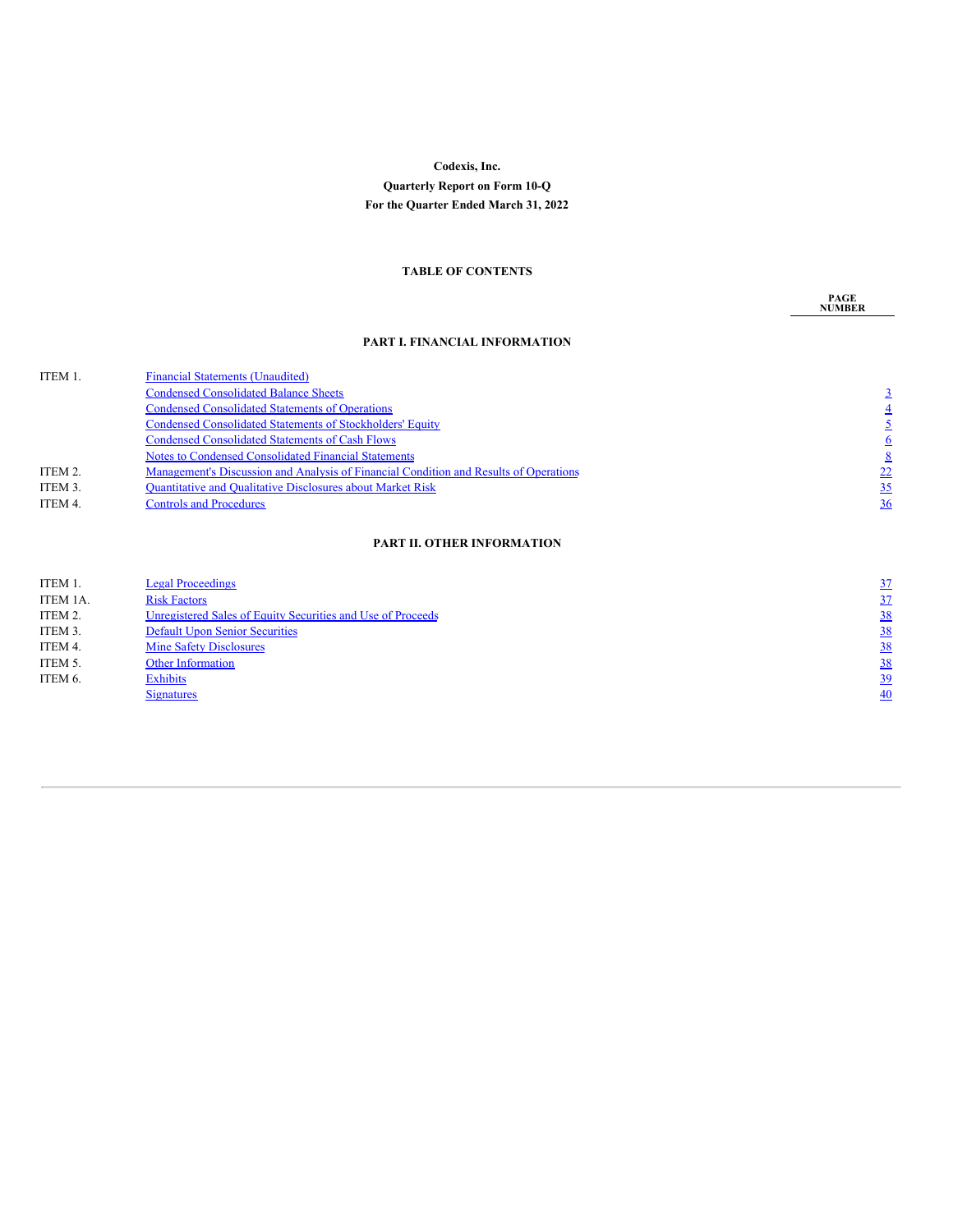# **PART I. FINANCIAL INFORMATION**

# **Item 1. Financial Statements**

#### **Codexis, Inc. Condensed Consolidated Balance Sheets (Unaudited) (In Thousands, Except Per Share Amounts)**

| <b>Assets</b><br>Current assets:<br>$\mathbb{S}$<br>94.260 \$<br>Cash and cash equivalents<br>116,797<br>579<br>Restricted cash, current<br>568<br>Financial assets:<br>Accounts receivable<br>25,197<br>24,953<br>9,751<br>Contract assets<br>4,557<br>Unbilled receivables<br>9,584<br>8,558<br>44,532<br>Total financial assets<br>38,068<br>Less: allowances<br>(416)<br>(416)<br>44,116<br>Total financial assets, net<br>37,652<br>Inventories<br>1,560<br>1.160<br>Prepaid expenses and other current assets<br>4,365<br>5,700<br>Total current assets<br>144,869<br>161,888<br>Restricted cash<br>1,519<br>1,519<br>19,002<br>14,002<br>Investment in non-marketable equity securities (\$12,713 and \$12,713 with a related party)<br>Right-of-use assets - Operating leases, net<br>42,912<br>44,095<br>Right-of-use assets - Finance leases, net<br>17<br>23,474<br>21.345<br>Property and equipment, net<br>Goodwill<br>3,241<br>3,241<br>257<br>276<br>Other non-current assets<br>$\mathsf{\$}$<br>\$<br>235,274<br>246,383<br>Total assets<br><b>Liabilities and Stockholders' Equity</b><br>Current liabilities:<br>$\mathbb{S}$<br>$1,949$ \$<br>2,995<br>Accounts payable<br>Accrued compensation<br>6,843<br>11,119<br>Other accrued liabilities<br>14,172<br>12,578<br>Current portion of lease obligations - Operating leases<br>4,927<br>4,093<br>Deferred revenue (\$0 and \$245 to a related party)<br>1,604<br>2,586<br>Total current liabilities<br>29,495<br>33,371<br>Deferred revenue, net of current portion<br>3,464<br>3,749<br>42,354<br>Long-term lease obligations - Operating leases<br>43,561<br>Other long-term liabilities<br>1,326<br>1,311<br><b>Total liabilities</b><br>76.639<br>81.992<br>Commitments and Contingencies (Note 10) |                       | March 31, 2022 | <b>December 31, 2021</b> |
|--------------------------------------------------------------------------------------------------------------------------------------------------------------------------------------------------------------------------------------------------------------------------------------------------------------------------------------------------------------------------------------------------------------------------------------------------------------------------------------------------------------------------------------------------------------------------------------------------------------------------------------------------------------------------------------------------------------------------------------------------------------------------------------------------------------------------------------------------------------------------------------------------------------------------------------------------------------------------------------------------------------------------------------------------------------------------------------------------------------------------------------------------------------------------------------------------------------------------------------------------------------------------------------------------------------------------------------------------------------------------------------------------------------------------------------------------------------------------------------------------------------------------------------------------------------------------------------------------------------------------------------------------------------------------------------------------------------------------------------------------------------------------------|-----------------------|----------------|--------------------------|
|                                                                                                                                                                                                                                                                                                                                                                                                                                                                                                                                                                                                                                                                                                                                                                                                                                                                                                                                                                                                                                                                                                                                                                                                                                                                                                                                                                                                                                                                                                                                                                                                                                                                                                                                                                                |                       |                |                          |
|                                                                                                                                                                                                                                                                                                                                                                                                                                                                                                                                                                                                                                                                                                                                                                                                                                                                                                                                                                                                                                                                                                                                                                                                                                                                                                                                                                                                                                                                                                                                                                                                                                                                                                                                                                                |                       |                |                          |
|                                                                                                                                                                                                                                                                                                                                                                                                                                                                                                                                                                                                                                                                                                                                                                                                                                                                                                                                                                                                                                                                                                                                                                                                                                                                                                                                                                                                                                                                                                                                                                                                                                                                                                                                                                                |                       |                |                          |
|                                                                                                                                                                                                                                                                                                                                                                                                                                                                                                                                                                                                                                                                                                                                                                                                                                                                                                                                                                                                                                                                                                                                                                                                                                                                                                                                                                                                                                                                                                                                                                                                                                                                                                                                                                                |                       |                |                          |
|                                                                                                                                                                                                                                                                                                                                                                                                                                                                                                                                                                                                                                                                                                                                                                                                                                                                                                                                                                                                                                                                                                                                                                                                                                                                                                                                                                                                                                                                                                                                                                                                                                                                                                                                                                                |                       |                |                          |
|                                                                                                                                                                                                                                                                                                                                                                                                                                                                                                                                                                                                                                                                                                                                                                                                                                                                                                                                                                                                                                                                                                                                                                                                                                                                                                                                                                                                                                                                                                                                                                                                                                                                                                                                                                                |                       |                |                          |
|                                                                                                                                                                                                                                                                                                                                                                                                                                                                                                                                                                                                                                                                                                                                                                                                                                                                                                                                                                                                                                                                                                                                                                                                                                                                                                                                                                                                                                                                                                                                                                                                                                                                                                                                                                                |                       |                |                          |
|                                                                                                                                                                                                                                                                                                                                                                                                                                                                                                                                                                                                                                                                                                                                                                                                                                                                                                                                                                                                                                                                                                                                                                                                                                                                                                                                                                                                                                                                                                                                                                                                                                                                                                                                                                                |                       |                |                          |
|                                                                                                                                                                                                                                                                                                                                                                                                                                                                                                                                                                                                                                                                                                                                                                                                                                                                                                                                                                                                                                                                                                                                                                                                                                                                                                                                                                                                                                                                                                                                                                                                                                                                                                                                                                                |                       |                |                          |
|                                                                                                                                                                                                                                                                                                                                                                                                                                                                                                                                                                                                                                                                                                                                                                                                                                                                                                                                                                                                                                                                                                                                                                                                                                                                                                                                                                                                                                                                                                                                                                                                                                                                                                                                                                                |                       |                |                          |
|                                                                                                                                                                                                                                                                                                                                                                                                                                                                                                                                                                                                                                                                                                                                                                                                                                                                                                                                                                                                                                                                                                                                                                                                                                                                                                                                                                                                                                                                                                                                                                                                                                                                                                                                                                                |                       |                |                          |
|                                                                                                                                                                                                                                                                                                                                                                                                                                                                                                                                                                                                                                                                                                                                                                                                                                                                                                                                                                                                                                                                                                                                                                                                                                                                                                                                                                                                                                                                                                                                                                                                                                                                                                                                                                                |                       |                |                          |
|                                                                                                                                                                                                                                                                                                                                                                                                                                                                                                                                                                                                                                                                                                                                                                                                                                                                                                                                                                                                                                                                                                                                                                                                                                                                                                                                                                                                                                                                                                                                                                                                                                                                                                                                                                                |                       |                |                          |
|                                                                                                                                                                                                                                                                                                                                                                                                                                                                                                                                                                                                                                                                                                                                                                                                                                                                                                                                                                                                                                                                                                                                                                                                                                                                                                                                                                                                                                                                                                                                                                                                                                                                                                                                                                                |                       |                |                          |
|                                                                                                                                                                                                                                                                                                                                                                                                                                                                                                                                                                                                                                                                                                                                                                                                                                                                                                                                                                                                                                                                                                                                                                                                                                                                                                                                                                                                                                                                                                                                                                                                                                                                                                                                                                                |                       |                |                          |
|                                                                                                                                                                                                                                                                                                                                                                                                                                                                                                                                                                                                                                                                                                                                                                                                                                                                                                                                                                                                                                                                                                                                                                                                                                                                                                                                                                                                                                                                                                                                                                                                                                                                                                                                                                                |                       |                |                          |
|                                                                                                                                                                                                                                                                                                                                                                                                                                                                                                                                                                                                                                                                                                                                                                                                                                                                                                                                                                                                                                                                                                                                                                                                                                                                                                                                                                                                                                                                                                                                                                                                                                                                                                                                                                                |                       |                |                          |
|                                                                                                                                                                                                                                                                                                                                                                                                                                                                                                                                                                                                                                                                                                                                                                                                                                                                                                                                                                                                                                                                                                                                                                                                                                                                                                                                                                                                                                                                                                                                                                                                                                                                                                                                                                                |                       |                |                          |
|                                                                                                                                                                                                                                                                                                                                                                                                                                                                                                                                                                                                                                                                                                                                                                                                                                                                                                                                                                                                                                                                                                                                                                                                                                                                                                                                                                                                                                                                                                                                                                                                                                                                                                                                                                                |                       |                |                          |
|                                                                                                                                                                                                                                                                                                                                                                                                                                                                                                                                                                                                                                                                                                                                                                                                                                                                                                                                                                                                                                                                                                                                                                                                                                                                                                                                                                                                                                                                                                                                                                                                                                                                                                                                                                                |                       |                |                          |
|                                                                                                                                                                                                                                                                                                                                                                                                                                                                                                                                                                                                                                                                                                                                                                                                                                                                                                                                                                                                                                                                                                                                                                                                                                                                                                                                                                                                                                                                                                                                                                                                                                                                                                                                                                                |                       |                |                          |
|                                                                                                                                                                                                                                                                                                                                                                                                                                                                                                                                                                                                                                                                                                                                                                                                                                                                                                                                                                                                                                                                                                                                                                                                                                                                                                                                                                                                                                                                                                                                                                                                                                                                                                                                                                                |                       |                |                          |
|                                                                                                                                                                                                                                                                                                                                                                                                                                                                                                                                                                                                                                                                                                                                                                                                                                                                                                                                                                                                                                                                                                                                                                                                                                                                                                                                                                                                                                                                                                                                                                                                                                                                                                                                                                                |                       |                |                          |
|                                                                                                                                                                                                                                                                                                                                                                                                                                                                                                                                                                                                                                                                                                                                                                                                                                                                                                                                                                                                                                                                                                                                                                                                                                                                                                                                                                                                                                                                                                                                                                                                                                                                                                                                                                                |                       |                |                          |
|                                                                                                                                                                                                                                                                                                                                                                                                                                                                                                                                                                                                                                                                                                                                                                                                                                                                                                                                                                                                                                                                                                                                                                                                                                                                                                                                                                                                                                                                                                                                                                                                                                                                                                                                                                                |                       |                |                          |
|                                                                                                                                                                                                                                                                                                                                                                                                                                                                                                                                                                                                                                                                                                                                                                                                                                                                                                                                                                                                                                                                                                                                                                                                                                                                                                                                                                                                                                                                                                                                                                                                                                                                                                                                                                                |                       |                |                          |
|                                                                                                                                                                                                                                                                                                                                                                                                                                                                                                                                                                                                                                                                                                                                                                                                                                                                                                                                                                                                                                                                                                                                                                                                                                                                                                                                                                                                                                                                                                                                                                                                                                                                                                                                                                                |                       |                |                          |
|                                                                                                                                                                                                                                                                                                                                                                                                                                                                                                                                                                                                                                                                                                                                                                                                                                                                                                                                                                                                                                                                                                                                                                                                                                                                                                                                                                                                                                                                                                                                                                                                                                                                                                                                                                                |                       |                |                          |
|                                                                                                                                                                                                                                                                                                                                                                                                                                                                                                                                                                                                                                                                                                                                                                                                                                                                                                                                                                                                                                                                                                                                                                                                                                                                                                                                                                                                                                                                                                                                                                                                                                                                                                                                                                                |                       |                |                          |
|                                                                                                                                                                                                                                                                                                                                                                                                                                                                                                                                                                                                                                                                                                                                                                                                                                                                                                                                                                                                                                                                                                                                                                                                                                                                                                                                                                                                                                                                                                                                                                                                                                                                                                                                                                                |                       |                |                          |
|                                                                                                                                                                                                                                                                                                                                                                                                                                                                                                                                                                                                                                                                                                                                                                                                                                                                                                                                                                                                                                                                                                                                                                                                                                                                                                                                                                                                                                                                                                                                                                                                                                                                                                                                                                                |                       |                |                          |
|                                                                                                                                                                                                                                                                                                                                                                                                                                                                                                                                                                                                                                                                                                                                                                                                                                                                                                                                                                                                                                                                                                                                                                                                                                                                                                                                                                                                                                                                                                                                                                                                                                                                                                                                                                                |                       |                |                          |
|                                                                                                                                                                                                                                                                                                                                                                                                                                                                                                                                                                                                                                                                                                                                                                                                                                                                                                                                                                                                                                                                                                                                                                                                                                                                                                                                                                                                                                                                                                                                                                                                                                                                                                                                                                                |                       |                |                          |
|                                                                                                                                                                                                                                                                                                                                                                                                                                                                                                                                                                                                                                                                                                                                                                                                                                                                                                                                                                                                                                                                                                                                                                                                                                                                                                                                                                                                                                                                                                                                                                                                                                                                                                                                                                                |                       |                |                          |
|                                                                                                                                                                                                                                                                                                                                                                                                                                                                                                                                                                                                                                                                                                                                                                                                                                                                                                                                                                                                                                                                                                                                                                                                                                                                                                                                                                                                                                                                                                                                                                                                                                                                                                                                                                                |                       |                |                          |
|                                                                                                                                                                                                                                                                                                                                                                                                                                                                                                                                                                                                                                                                                                                                                                                                                                                                                                                                                                                                                                                                                                                                                                                                                                                                                                                                                                                                                                                                                                                                                                                                                                                                                                                                                                                | Stockholders' equity: |                |                          |
| Preferred stock, \$0.0001 par value per share; 5,000 shares authorized, none issued and outstanding                                                                                                                                                                                                                                                                                                                                                                                                                                                                                                                                                                                                                                                                                                                                                                                                                                                                                                                                                                                                                                                                                                                                                                                                                                                                                                                                                                                                                                                                                                                                                                                                                                                                            |                       |                |                          |
| Common stock, \$0.0001 par value per share; 100,000 shares authorized;<br>65,304 shares and 65,109 shares issued and outstanding as of March 31, 2022 and December 31, 2021, respectively<br>6<br>6                                                                                                                                                                                                                                                                                                                                                                                                                                                                                                                                                                                                                                                                                                                                                                                                                                                                                                                                                                                                                                                                                                                                                                                                                                                                                                                                                                                                                                                                                                                                                                            |                       |                |                          |
| Additional paid-in capital<br>554,683<br>552,083                                                                                                                                                                                                                                                                                                                                                                                                                                                                                                                                                                                                                                                                                                                                                                                                                                                                                                                                                                                                                                                                                                                                                                                                                                                                                                                                                                                                                                                                                                                                                                                                                                                                                                                               |                       |                |                          |
| Accumulated deficit<br>(396, 054)<br>(387, 698)                                                                                                                                                                                                                                                                                                                                                                                                                                                                                                                                                                                                                                                                                                                                                                                                                                                                                                                                                                                                                                                                                                                                                                                                                                                                                                                                                                                                                                                                                                                                                                                                                                                                                                                                |                       |                |                          |
| Total stockholders' equity<br>158,635<br>164,391                                                                                                                                                                                                                                                                                                                                                                                                                                                                                                                                                                                                                                                                                                                                                                                                                                                                                                                                                                                                                                                                                                                                                                                                                                                                                                                                                                                                                                                                                                                                                                                                                                                                                                                               |                       |                |                          |
| \$<br>235,274<br>$\mathbb{S}$<br>Total liabilities and stockholders' equity<br>246,383                                                                                                                                                                                                                                                                                                                                                                                                                                                                                                                                                                                                                                                                                                                                                                                                                                                                                                                                                                                                                                                                                                                                                                                                                                                                                                                                                                                                                                                                                                                                                                                                                                                                                         |                       |                |                          |

<span id="page-2-0"></span>See accompanying notes to the unaudited condensed consolidated financial statements.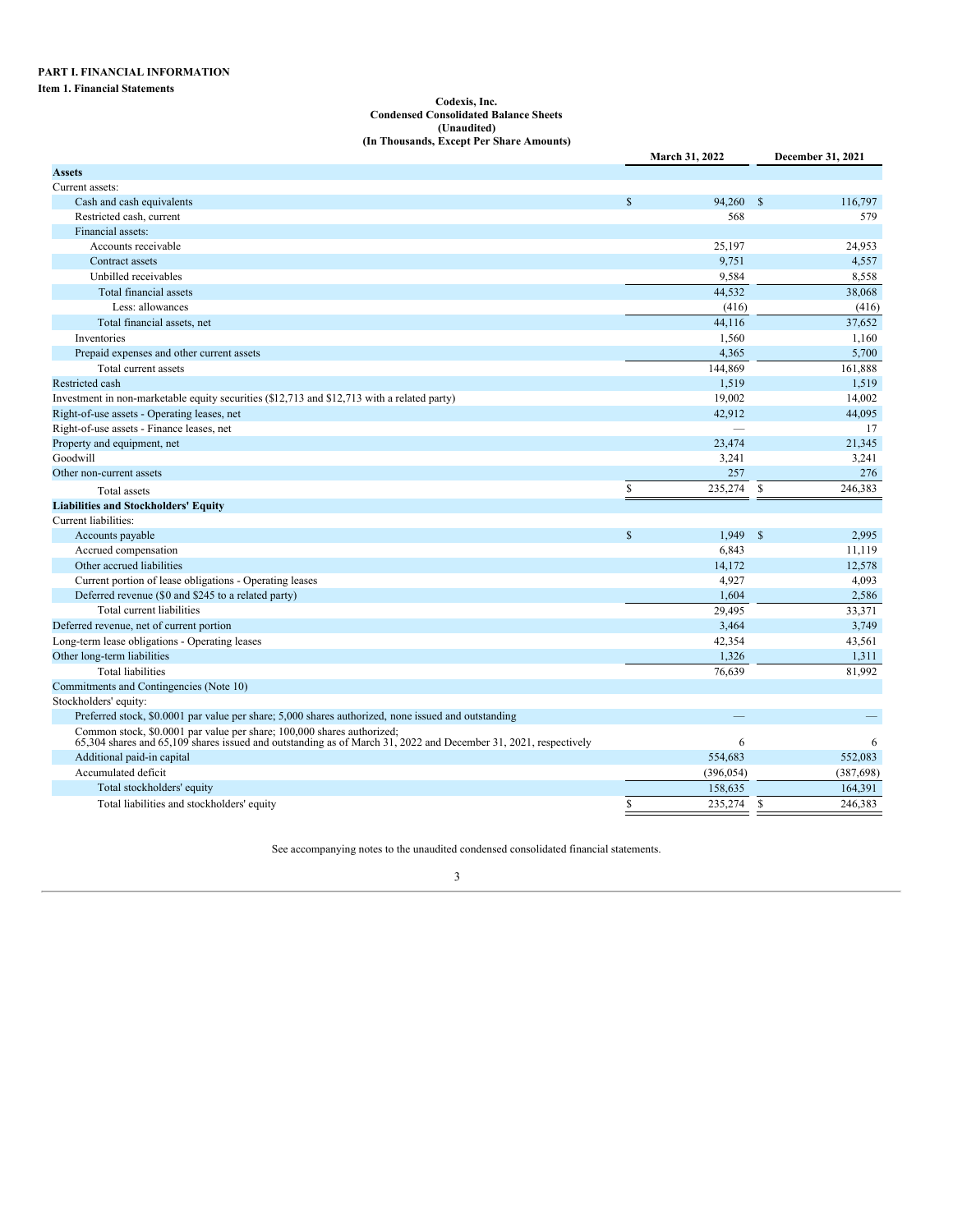### **Codexis, Inc. Condensed Consolidated Statements of Operations (Unaudited) (In Thousands, Except Per Share Amounts)**

|                                                                                              |              | Three Months Ended March 31, |         |  |
|----------------------------------------------------------------------------------------------|--------------|------------------------------|---------|--|
|                                                                                              | 2022         |                              | 2021    |  |
| <b>Revenues:</b>                                                                             |              |                              |         |  |
| Product revenue                                                                              | S            | 30,690 \$                    | 10,226  |  |
| Research and development revenue (\$245 and \$132 from a related party)                      |              | 4,650                        | 7,806   |  |
| Total revenues                                                                               |              | 35,340                       | 18,032  |  |
| <b>Costs and operating expenses:</b>                                                         |              |                              |         |  |
| Cost of product revenue                                                                      |              | 8,521                        | 4,218   |  |
| Research and development                                                                     |              | 19,500                       | 11,571  |  |
| Selling, general and administrative                                                          |              | 15,705                       | 11,398  |  |
| Total costs and operating expenses                                                           |              | 43,726                       | 27,187  |  |
| Loss from operations                                                                         |              | (8,386)                      | (9,155) |  |
| Interest income                                                                              |              | 42                           | 177     |  |
| Other expense, net                                                                           |              | (3)                          | (88)    |  |
| Loss before income taxes                                                                     |              | (8,347)                      | (9,066) |  |
| Provision for income taxes                                                                   |              | 9                            | 2       |  |
| Net loss                                                                                     |              | $(8,356)$ \$                 | (9,068) |  |
|                                                                                              |              |                              |         |  |
| Net loss per share, basic and diluted                                                        | $\mathbb{S}$ | $(0.13)$ \$                  | (0.14)  |  |
| Weighted average common stock shares used in computing net loss per share, basic and diluted |              | 65,096                       | 64,290  |  |

<span id="page-3-0"></span>See accompanying notes to the unaudited condensed consolidated financial statements.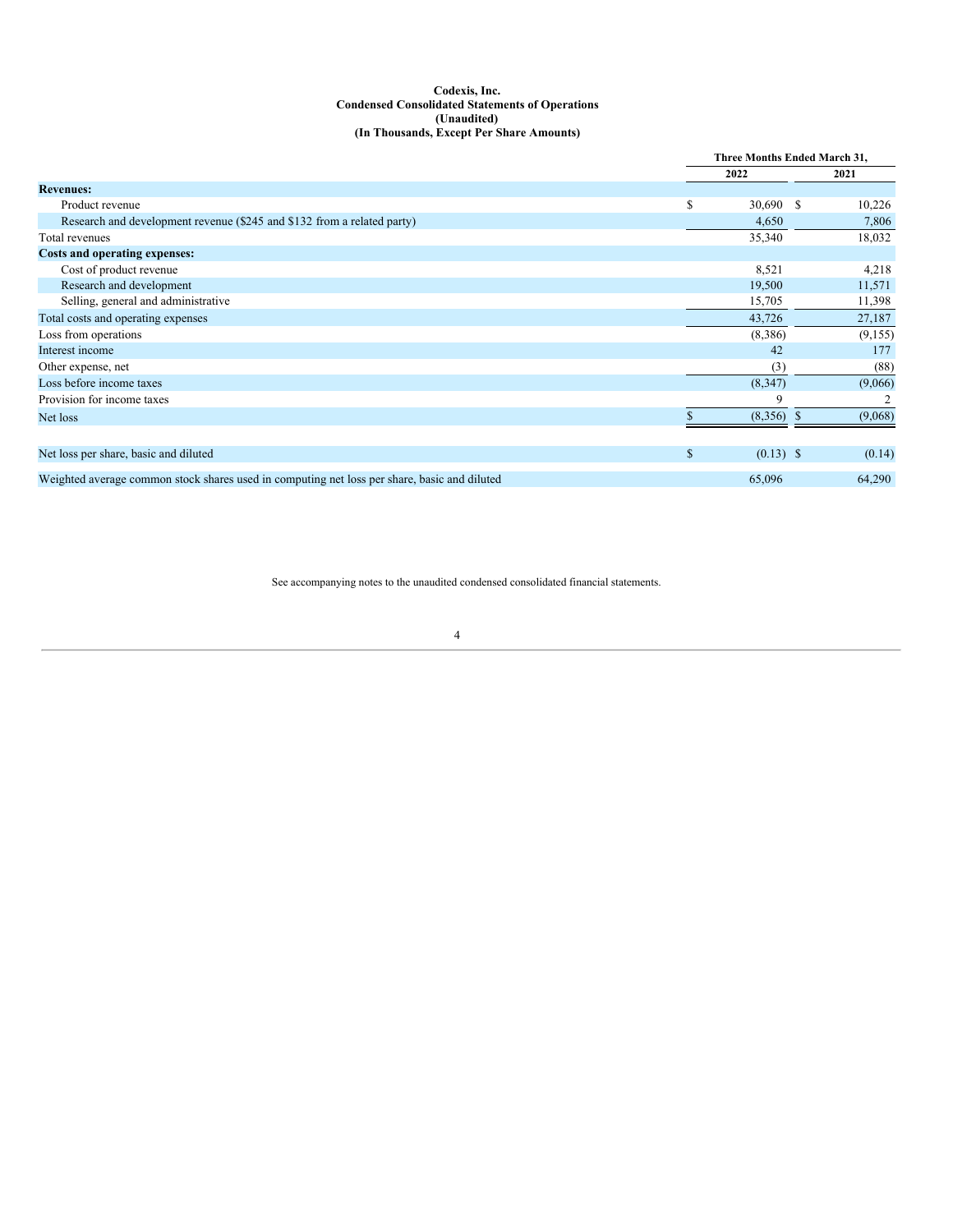### **Codexis, Inc. Condensed Consolidated Statements of Stockholders' Equity (Unaudited) (In Thousands)**

|                                                             | <b>Common Stock</b> |  |        |    | <b>Additional</b><br>Paid-in |      |                            |  | <b>Total Stockholders'</b> |  |
|-------------------------------------------------------------|---------------------|--|--------|----|------------------------------|------|----------------------------|--|----------------------------|--|
| Three Months Ended March 31, 2022                           | <b>Shares</b>       |  | Amount |    | Capital                      |      | <b>Accumulated Deficit</b> |  | Equity                     |  |
|                                                             |                     |  |        |    |                              |      |                            |  |                            |  |
| Balance as of January 1, 2022                               | 65,109 \$           |  | 6      | -S | 552,083                      | - \$ | $(387,698)$ \$             |  | 164,391                    |  |
| Exercise of stock options                                   | 78                  |  |        |    | 181                          |      |                            |  | 181                        |  |
| Release of stock awards                                     | 190                 |  |        |    | _                            |      |                            |  |                            |  |
| Employee stock-based compensation                           |                     |  |        |    | 3,777                        |      |                            |  | 3,777                      |  |
| Non-employee stock-based compensation                       | _                   |  |        |    | 61                           |      |                            |  | 61                         |  |
| Taxes paid related to net share settlement of equity awards | (73)                |  |        |    | (1, 419)                     |      |                            |  | (1, 419)                   |  |
| Net loss                                                    |                     |  |        |    |                              |      | (8,356)                    |  | (8,356)                    |  |
| Balance as of March 31, 2022                                | 65,304              |  | 6      |    | 554,683                      |      | (396, 054)                 |  | 158,635                    |  |

|                                                             | <b>Common Stock</b> |  |        |    | <b>Additional</b><br>Paid-in |                            |                 |  | <b>Total Stockholders'</b> |  |
|-------------------------------------------------------------|---------------------|--|--------|----|------------------------------|----------------------------|-----------------|--|----------------------------|--|
| Three Months Ended March 31, 2021                           | <b>Shares</b>       |  | Amount |    | Capital                      | <b>Accumulated Deficit</b> |                 |  | Equity                     |  |
|                                                             |                     |  |        |    |                              |                            |                 |  |                            |  |
| Balance as of January 1, 2021                               | 64,283 \$           |  | 6      | -S | 536,516 \$                   |                            | $(366, 419)$ \$ |  | 170,103                    |  |
| Exercise of stock options                                   | 118                 |  |        |    | 1,223                        |                            |                 |  | 1,223                      |  |
| Release of stock awards                                     | 139                 |  |        |    | _                            |                            | _               |  |                            |  |
| Employee stock-based compensation                           |                     |  |        |    | 2,626                        |                            |                 |  | 2,626                      |  |
| Non-employee stock-based compensation                       |                     |  |        |    | 61                           |                            |                 |  | 61                         |  |
| Taxes paid related to net share settlement of equity awards | (52)                |  |        |    | (1,206)                      |                            |                 |  | (1,206)                    |  |
| Net loss                                                    |                     |  |        |    | _                            |                            | (9,068)         |  | (9,068)                    |  |
| Balance as of March 31, 2021                                | 64,488              |  | 6.     |    | 539,220                      |                            | $(375, 487)$ \$ |  | 163,739                    |  |

<span id="page-4-0"></span>See accompanying notes to the unaudited condensed consolidated financial statements.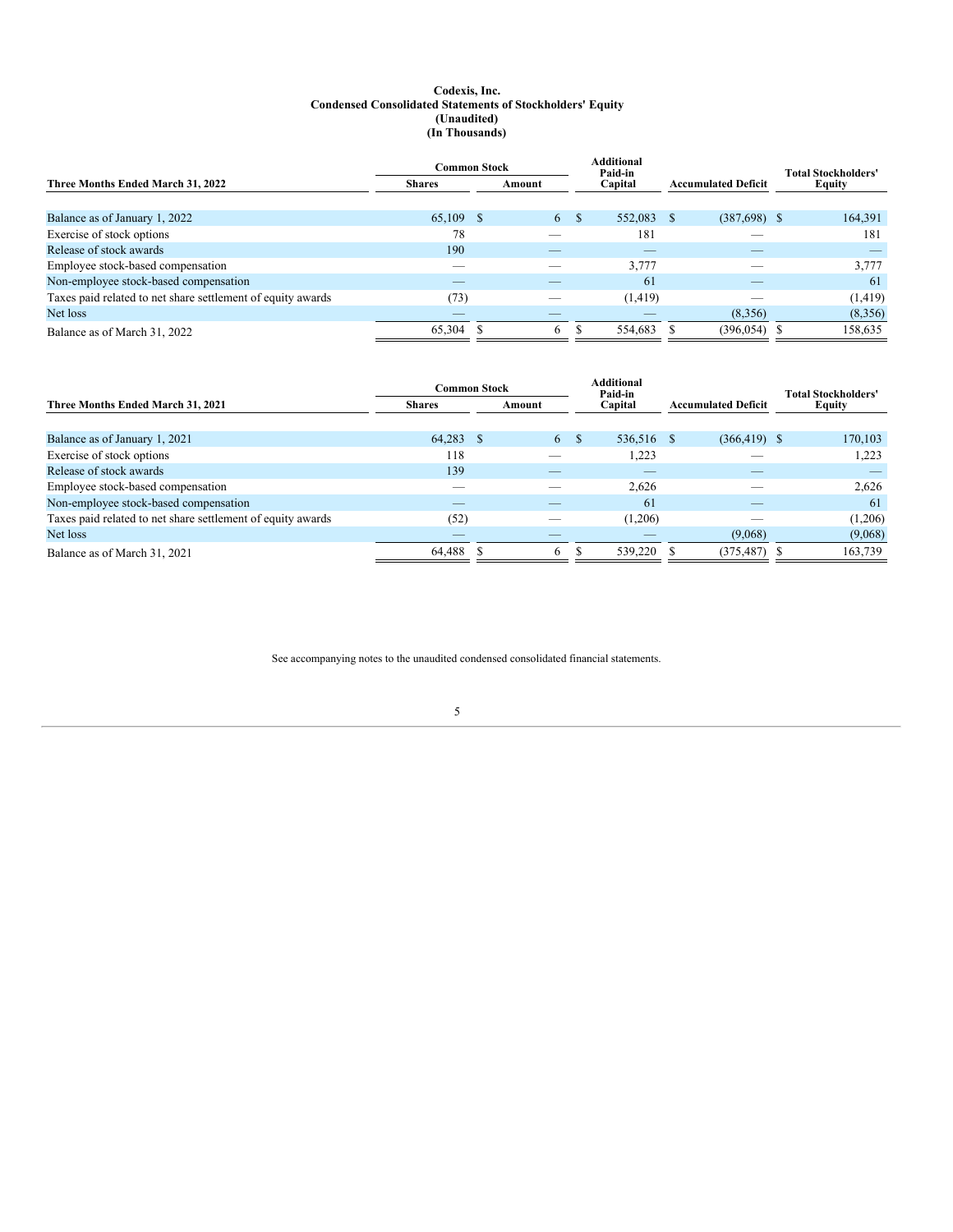### **Codexis, Inc. Condensed Consolidated Statements of Cash Flows (Unaudited) (In Thousands)**

|                                                                                        |              | Three Months Ended March 31, |          |                |  |  |
|----------------------------------------------------------------------------------------|--------------|------------------------------|----------|----------------|--|--|
|                                                                                        |              | 2022                         |          | 2021           |  |  |
| <b>Operating activities:</b>                                                           |              |                              |          |                |  |  |
| Net loss                                                                               | S            | $(8,356)$ \$                 |          | (9,068)        |  |  |
| Adjustments to reconcile net loss to net cash used in operating activities:            |              |                              |          |                |  |  |
| Depreciation                                                                           |              | 1,215                        |          | 659            |  |  |
| Amortization expense - right-of-use assets - operating and finance leases              |              | 1,200                        |          | 649            |  |  |
| Stock-based compensation                                                               |              | 3,838                        |          | 2,687          |  |  |
| Equity securities earned from research and development activities from a related party |              | (245)                        |          | (132)          |  |  |
| Other non-cash items                                                                   |              | (7)                          |          | (84)           |  |  |
| Changes in operating assets and liabilities:                                           |              |                              |          |                |  |  |
| Financial assets, net                                                                  |              | (6, 463)                     |          | 1,103          |  |  |
| Inventories                                                                            |              | (400)                        |          | (65)           |  |  |
| Prepaid expenses and other assets                                                      |              | 1,397                        |          | 70             |  |  |
| Accounts payable                                                                       |              | (1,029)                      |          | 400            |  |  |
| Accrued compensation and other accrued liabilities                                     |              | (121)                        |          | (1,731)        |  |  |
| Other long-term liabilities                                                            |              | (1,192)                      |          | (617)          |  |  |
| Deferred revenue                                                                       |              | (1,023)                      |          | (311)          |  |  |
| Net cash used in operating activities                                                  |              | (11, 186)                    |          | (6,440)        |  |  |
| <b>Investing activities:</b>                                                           |              |                              |          |                |  |  |
| Purchase of property and equipment                                                     |              | (5,089)                      |          | (2,550)        |  |  |
| Proceeds from sale of property and equipment                                           |              | 7                            |          | 17             |  |  |
| Investment in non-marketable securities                                                |              | (5,000)                      |          |                |  |  |
| Net cash used in investing activities                                                  |              | (10,082)                     |          | (2, 533)       |  |  |
| <b>Financing activities:</b>                                                           |              |                              |          |                |  |  |
| Proceeds from exercises of stock options                                               |              | 181                          |          | 1,223          |  |  |
| Costs incurred in connection with equity financing                                     |              | (42)                         |          |                |  |  |
| Taxes paid related to net share settlement of equity awards                            |              | (1, 419)                     |          | (1,206)        |  |  |
| Net cash provided by (used in) financing activities                                    |              | (1,280)                      |          | 17             |  |  |
| Net decrease in cash, cash equivalents and restricted cash                             |              | (22, 548)                    |          | (8,956)        |  |  |
| Cash, cash equivalents and restricted cash at the beginning of the period              |              | 118,895                      |          | 150,817        |  |  |
| Cash, cash equivalents and restricted cash at the end of the period                    | S            | 96,347                       | \$       | 141,861        |  |  |
|                                                                                        |              |                              |          |                |  |  |
| Supplemental disclosure of cash flow information:                                      |              |                              |          |                |  |  |
| Interest paid                                                                          | $\mathbf{s}$ | 5S                           |          | $\overline{3}$ |  |  |
| Supplemental non-cash investing and financing activities:                              |              |                              |          |                |  |  |
| Capital expenditures incurred but not yet paid                                         | $\mathbb{S}$ | 789                          | <b>S</b> | 579            |  |  |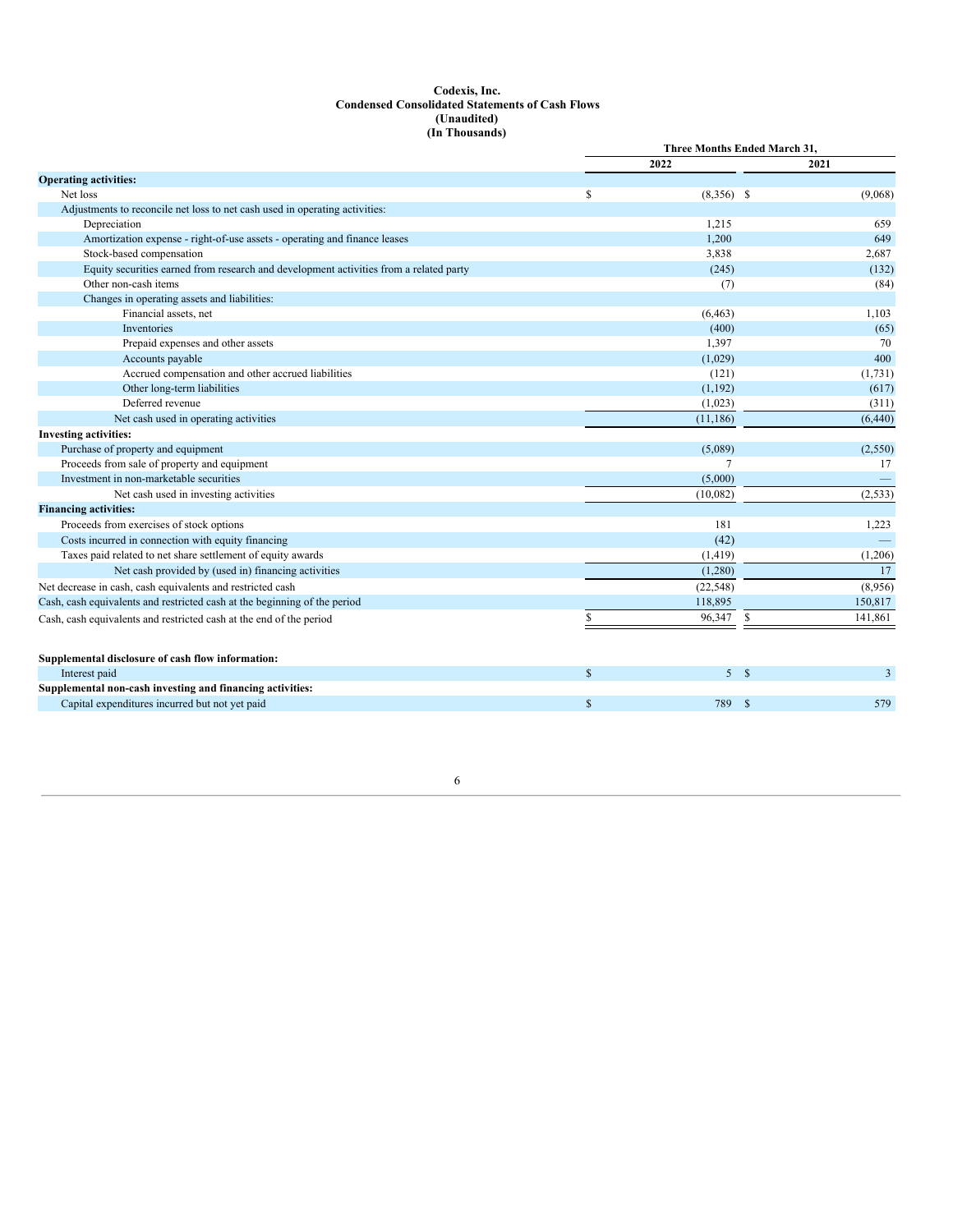The following table provides a reconciliation of cash, cash equivalents and restricted cash reported within the unaudited condensed consolidated balance sheets as of March 31, 2022 and 2021 to the total of the same such amounts shown above in the unaudited condensed consolidated statements of cash flows: **March 31,**

<span id="page-6-0"></span>

|                                                  | March 31. |        |         |  |  |  |
|--------------------------------------------------|-----------|--------|---------|--|--|--|
|                                                  | 2022      |        | 2021    |  |  |  |
| Cash and cash equivalents                        |           | 94,260 | 139,748 |  |  |  |
| Restricted cash, current and non-current         |           | 2.087  | 2,113   |  |  |  |
| Total cash, cash equivalents and restricted cash |           | 96.347 | 141,861 |  |  |  |

See accompanying notes to the unaudited condensed consolidated financial statements.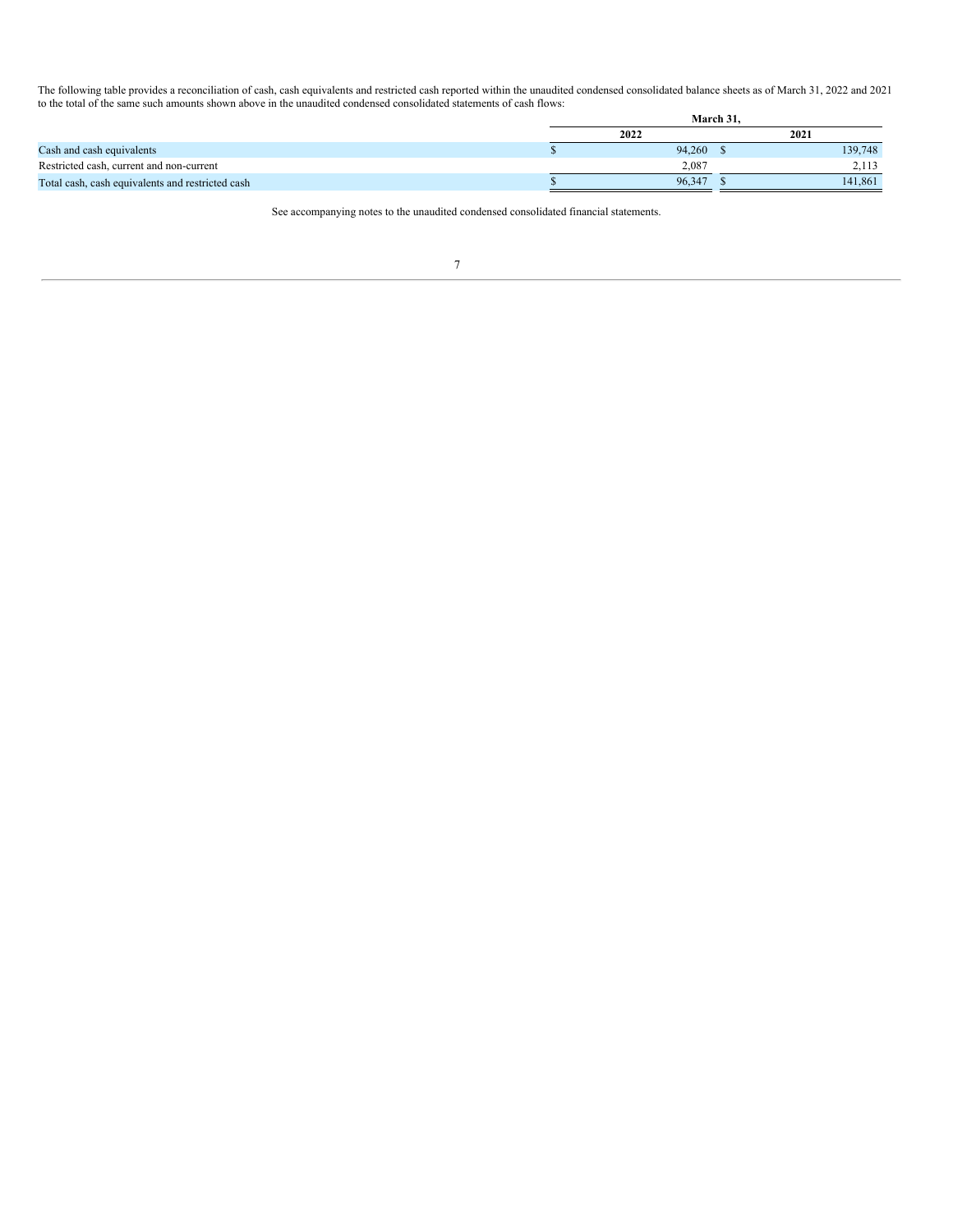### **Codexis Inc.**

### **Notes to Condensed Consolidated Financial Statements (Unaudited)**

### **Note 1. Description of Business**

In these notes to the unaudited condensed consolidated financial statements, the "Company," "we," "us," and "our" refers to Codexis, Inc. and its subsidiaries on a consolidated basis.

We discover, develop and sell enzymes and other proteins that deliver value to our clients in a growing set of industries to commercialize an increasing number of novel enzymes, both as proprietary Codexis products and in partnership with our customers.

We report our financial results based ontwo reportable segments: Performance Enzymes and Novel Biotherapeutics. The segment information aligns with how the chief operating decision maker (CODM), who is our Chief Executive Officer (CEO), reviews and manages the business.

#### *Business Update Regarding COVID-19*

We are subject to risks and uncertainties as a result of the current COVID-19 pandemic. The COVID-19 pandemic has presented a substantial public health and economic challenge around the world and is affecting our employees, communities and business operations, as well as the U.S. economy and other economies worldwide. The full extent to which the COVID-19 pandemic will directly or indirectly impact our business, results of operations and financial condition will depend on future developments that are highly uncertain and may not be accurately predicted, including the duration and severity of the pandemic, the prevalence of more contagious and or virulent variants such as the Delta and Omicron variants, and the extent and severity of the impact on our customers, new information that may emerge concerning COVID-19, the actions taken to contain it or treat its impact and the economic impact on local, regional, national and international markets.

To date, we and our collaboration partners have been able to continue to supply our enzymes to our customers worldwide. However, we are dependent on our manufacturing and logistics partners and consequently, disruptions in operations of our partners and customers may affect our ability to supply enzymes to our customers. Furthermore, our ability to provide future R&D services may continue to be impacted as a result of governmental orders ("Orders") and any disruptions in operations of our customers with whom we collaborate. We believe that these disruptions have had a minimal impact on revenue for the three months ended March 31, 2022. The extent to which the pandemic may impact our business operations and operating results will continue to remain highly dependent on future developments, which are uncertain and cannot be predicted with confidence.

### **Note 2. Basis of Presentation and Summary of Significant Accounting Policies**

### *Basis of Presentation and Principles of Consolidation*

The accompanying unaudited condensed consolidated financial statements have been prepared in accordance with generally accepted accounting principles in the United States of America ("GAAP") and the applicable rules and regulations of the Securities and Exchange Commission ("SEC") for interim financial information but does not include all the information and notes required by GAAP for complete financial statements. These interim unaudited condensed consolidated financial statements should be read in conjunction with the audited consolidated financial statements and notes thereto contained in our Annual Report on Form 10-K for the year ended December 31, 2021. The condensed consolidated balance sheet at December 31, 2021 has been derived from the audited consolidated financial statements at that date, but does not include all disclosures, including notes, required by GAAP for complete financial statements. The significant accounting policies used in preparation of the unaudited condensed consolidated financial statements for the three months ended March 31, 2022 and 2021, are consistent with those discussed in Note 2 to the audited consolidated financial statements in the Company's 2021 Annual Report on Form 10-K and are updated below as necessary. There have been no significant changes in our significant accounting policies or critical accounting estimates since December 31, 2021.

The unaudited condensed consolidated financial statements have been prepared on the same basis as the audited consolidated financial statements and, in the opinion of management, reflect all adjustments of a normal recurring nature considered necessary to present fairly our financial position as of March 31, 2022, results of our operations for the three months ended March 31, 2022 and 2021, changes in stockholders' equity for the three months ended March 31, 2022 and 2021, and cash flows for the three months ended March 31, 2022 and 2021. The interim results are not necessarily indicative of the results for any future interim period or for the entire year.

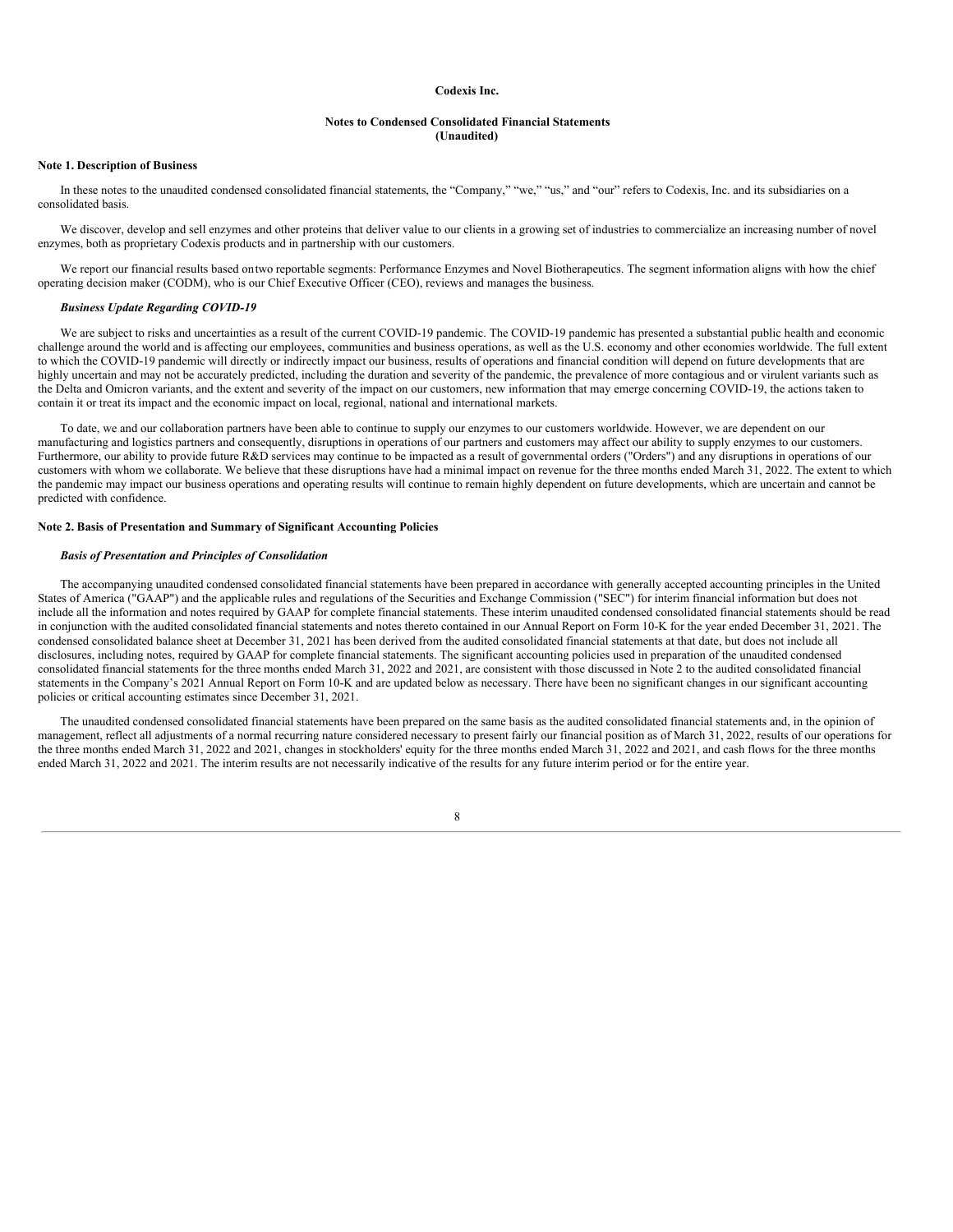The unaudited condensed consolidated financial statements include the accounts of Codexis, Inc. and its wholly owned subsidiaries. All intercompany balances and transactions have been eliminated in consolidation.

### *Use of Estimates*

The preparation of our unaudited condensed consolidated financial statements in conformity with GAAP requires us to make estimates, judgments and assumptions that may affect the reported amounts of assets, liabilities, equity, revenues and expenses and related disclosure of contingent assets and liabilities. We regularly assess these estimates which primarily affect revenue recognition, inventories, valuation of equity investments, goodwill arising out of business acquisitions, accrued liabilities, stock awards, and the valuation allowances associated with deferred tax assets. Actual results could differ from those estimates and such differences may be material to the consolidated financial statements. The full extent to which the COVID-19 pandemic will directly or indirectly impact our business, results of operations and financial condition, including sales, expenses, reserves and allowances, manufacturing, research and development costs and employee-related amounts, will depend on future developments that are highly uncertain, and may not be accurately predicted, including as a result of new information that may emerge concerning COVID-19 and the actions taken to contain or treat COVID-19, as well as the economic impact on local, regional, national and international customers, markets and economies.

#### *Accounting Pronouncements*

#### *Recently adopted accounting pronouncements*

In May 2021, FASB issued ASU No. 2021-04, Earnings Per Share (Topic 260), Debt-Modifications and Extinguishments (Subtopic 470-50), Compensation-Stock Compensation (Topic 718), and Derivatives and Hedging-Contracts in Entity's Own Equity (Subtopic 815-40), Issuer's Accounting for Certain Modifications or Exchanges of Freestanding Equity-Classified Written Call Options, a consensus of the Emerging Issues Task Force. The standard establishes a principles-based framework in accounting for modifications of freestanding equity-classified written call options on the basis of the economic substance of the underlying transaction. The standard also requires incremental financial statement disclosures. The standard affects entities that present earnings per share in accordance with the guidance in Topic 260, Earnings Per Share. We adopted the standard on January 1, 2022 on a prospective basis. The adoption of this standard had no impact on our Unaudited Condensed Consolidated Financial Statements and related disclosures.

In August 2020, FASB issued ASU No 2020-06Debt-Debt with Conversion and Other Options (Subtopic 470-20) and Derivatives and Hedging-Contracts in Entity's Own Equity (Subtopic 815-40) No. 2020-06 August 2020 Accounting for Convertible Instruments and Contracts in an Entity's Own Equity, to reduce the complexity and to simplify the accounting for convertible debt instruments and convertible preferred stock, and the derivatives scope exception for contracts in an entity's own equity. In addition, the guidance on calculating diluted earnings per share has been simplified and made more internally consistent. We adopted the standard on January 1, 2022 on a modified retrospective basis. The adoption of this standard had no impact on our Unaudited Condensed Consolidated Financial Statements and related disclosures.

In March 2020, the FASB issued ASU 2020-04, Reference Rate Reform (Topic 848: Facilitation of the Effects of Reference Rate Reform on Financial Reporting. The standard provides optional expedients and exceptions for applying GAAP to contracts, hedging relationships, and other transactions in which the reference LIBOR or another reference rate are expected to be discontinued as a result of the Reference Rate Reform. We adopted the standard on January 1, 2022 on a prospective basis. The adoption of this standard had no significant impact on our Unaudited Condensed Consolidated Financial Statements and related disclosures.

#### *Recently issued accounting pronouncements not yet adopted*

There have been no other recent accounting pronouncements or changes in accounting pronouncements during the three months ended March 31, 2022 that are of significance or potential significance to us.

#### **Note 3. Revenue Recognition**

#### *Disaggregation of Revenue*

The following table provides information about disaggregated revenue from contracts with customers into the nature of the products and services, and geographic regions, and includes a reconciliation of the disaggregated revenue with reportable segments. The geographic regions that are tracked are the Americas (United States, Canada, and Latin America), EMEA (Europe, Middle East, and Africa), and APAC (Australia, New Zealand, Southeast Asia, and China).

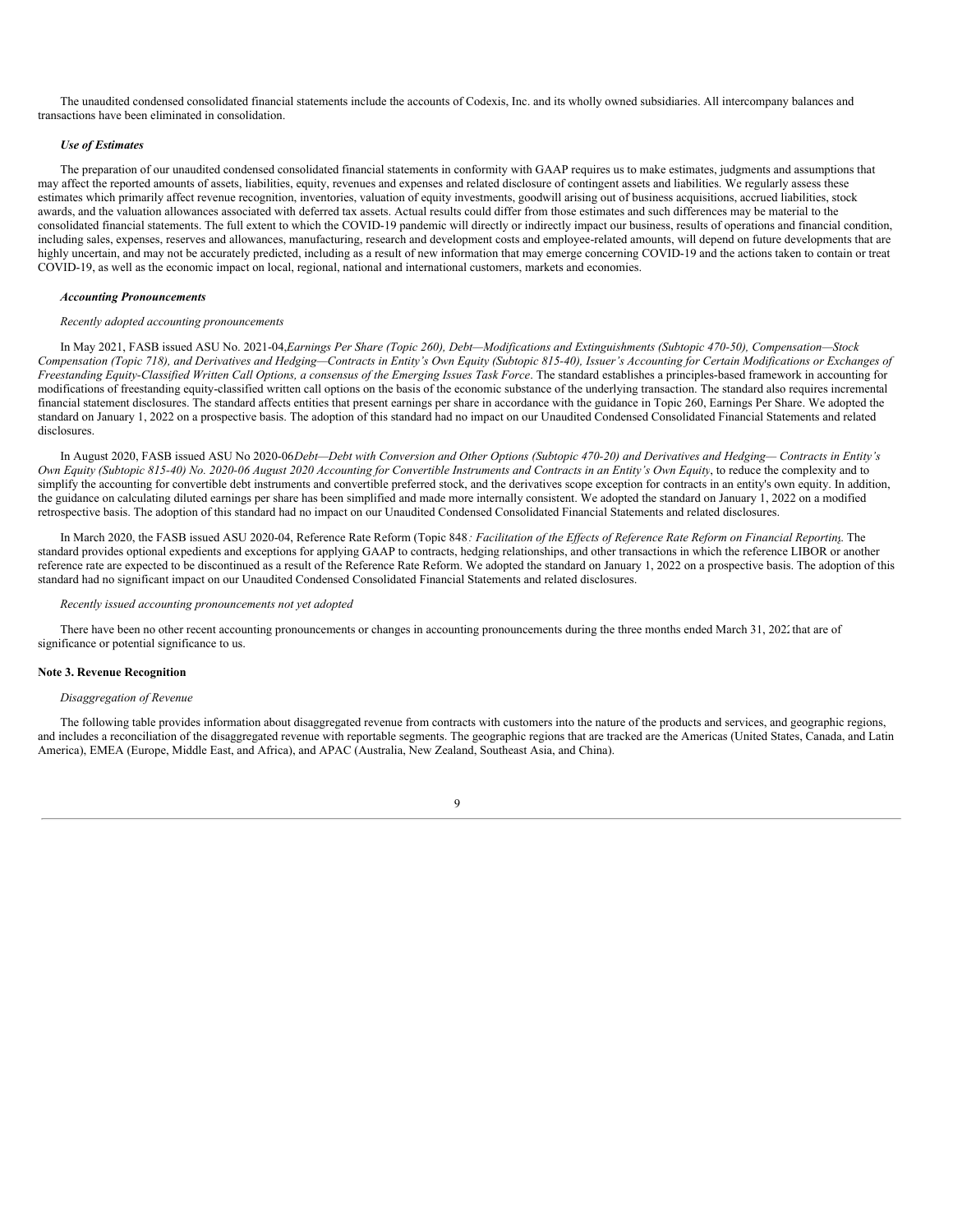Segment information is as follows (in thousands):

|                                     | Three Months Ended March 31, 2022 |                        |              |                                        |              |        |              |                        | Three Months Ended March 31, 2021 |                                        |              |        |
|-------------------------------------|-----------------------------------|------------------------|--------------|----------------------------------------|--------------|--------|--------------|------------------------|-----------------------------------|----------------------------------------|--------------|--------|
|                                     |                                   | Performance<br>Enzymes |              | <b>Novel</b><br><b>Biotherapeutics</b> |              | Total  |              | Performance<br>Enzymes |                                   | <b>Novel</b><br><b>Biotherapeutics</b> |              | Total  |
| Major products and service:         |                                   |                        |              |                                        |              |        |              |                        |                                   |                                        |              |        |
| Product revenue                     | ж                                 | 30.690                 | S.           | -                                      | \$           | 30,690 | \$           | 10,226                 | \$                                |                                        | S            | 10,226 |
| Research and development<br>revenue |                                   | 2,409                  |              | 2,241                                  |              | 4,650  |              | 4,003                  |                                   | 3,803                                  |              | 7,806  |
| Total revenues                      |                                   | 33,099                 |              | 2,241                                  |              | 35,340 |              | 14,229                 |                                   | 3,803                                  |              | 18,032 |
|                                     |                                   |                        |              |                                        |              |        |              |                        |                                   |                                        |              |        |
| Primary geographical markets:       |                                   |                        |              |                                        |              |        |              |                        |                                   |                                        |              |        |
| Americas                            | \$.                               | 2,553                  | $\mathbb{S}$ | 1.179                                  | $\mathbb{S}$ | 3.732  | $\mathbb{S}$ | 2,871                  | $\mathbb{S}$                      | 2,058                                  | $\mathbb{S}$ | 4,929  |
| <b>EMEA</b>                         |                                   | 3,065                  |              | 1,062                                  |              | 4,127  |              | 4,537                  |                                   | 1,745                                  |              | 6,282  |
| <b>APAC</b>                         |                                   | 27,481                 |              | $\hspace{0.1mm}-\hspace{0.1mm}$        |              | 27,481 |              | 6,821                  |                                   | __                                     |              | 6,821  |
| Total revenues                      |                                   | 33,099                 |              | 2,241                                  | \$           | 35,340 | ¢<br>D       | 14,229                 |                                   | 3,803                                  | ø            | 18,032 |

### *Contract Balances*

The following table presents balances of contract assets, unbilled receivables, contract costs, and contract liabilities (in thousands):

|                                        | March 31, 2022 |  | December 31, 2021 |  |
|----------------------------------------|----------------|--|-------------------|--|
| Contract assets                        | 9.751          |  | 4,557             |  |
| Unbilled receivables                   | 9.584          |  | 8,558             |  |
| Contract costs                         | 46             |  | 56                |  |
| Contract liabilities: deferred revenue | 5,068          |  | 6,335             |  |

We had no asset impairment charges related to financial assets in the three months ended March 31, 2022 and 2021.

The increase in contract assets was primarily due to increases in product revenue from contracts subject to over time revenue recognition. The increase in unbilled receivables was primarily due to the timing of billings. The decrease in deferred revenue was primarily due to timing of recognition of revenue.

We recognized the following revenues (in thousands):

|                                                                                                            | Three Months Ended March 31, |        |  |        |  |  |
|------------------------------------------------------------------------------------------------------------|------------------------------|--------|--|--------|--|--|
| Revenue recognized in the period for:                                                                      |                              | 2022   |  | 2021   |  |  |
| Amounts included in contract liabilities at the beginning of the period:                                   |                              |        |  |        |  |  |
| Performance obligations satisfied                                                                          |                              | .094   |  | 862    |  |  |
| Changes in the period:                                                                                     |                              |        |  |        |  |  |
| Changes in the estimated transaction price allocated to performance obligations satisfied in prior periods |                              | 215    |  | 24     |  |  |
| Performance obligations satisfied from new activities in the period - contract revenue                     |                              | 34.031 |  | 17.146 |  |  |
| Total revenues                                                                                             |                              | 35.340 |  | 18.032 |  |  |

### *Performance Obligations*

The following table includes estimated revenue expected to be recognized in the future related to performance obligations that are unsatisfied or partially unsatisfied at the end of the reporting periods. The estimated revenue does not include contracts with original durations of one year or less, amounts of variable consideration attributable to royalties, or contract renewals that are unexercised as of March 31, 2022.

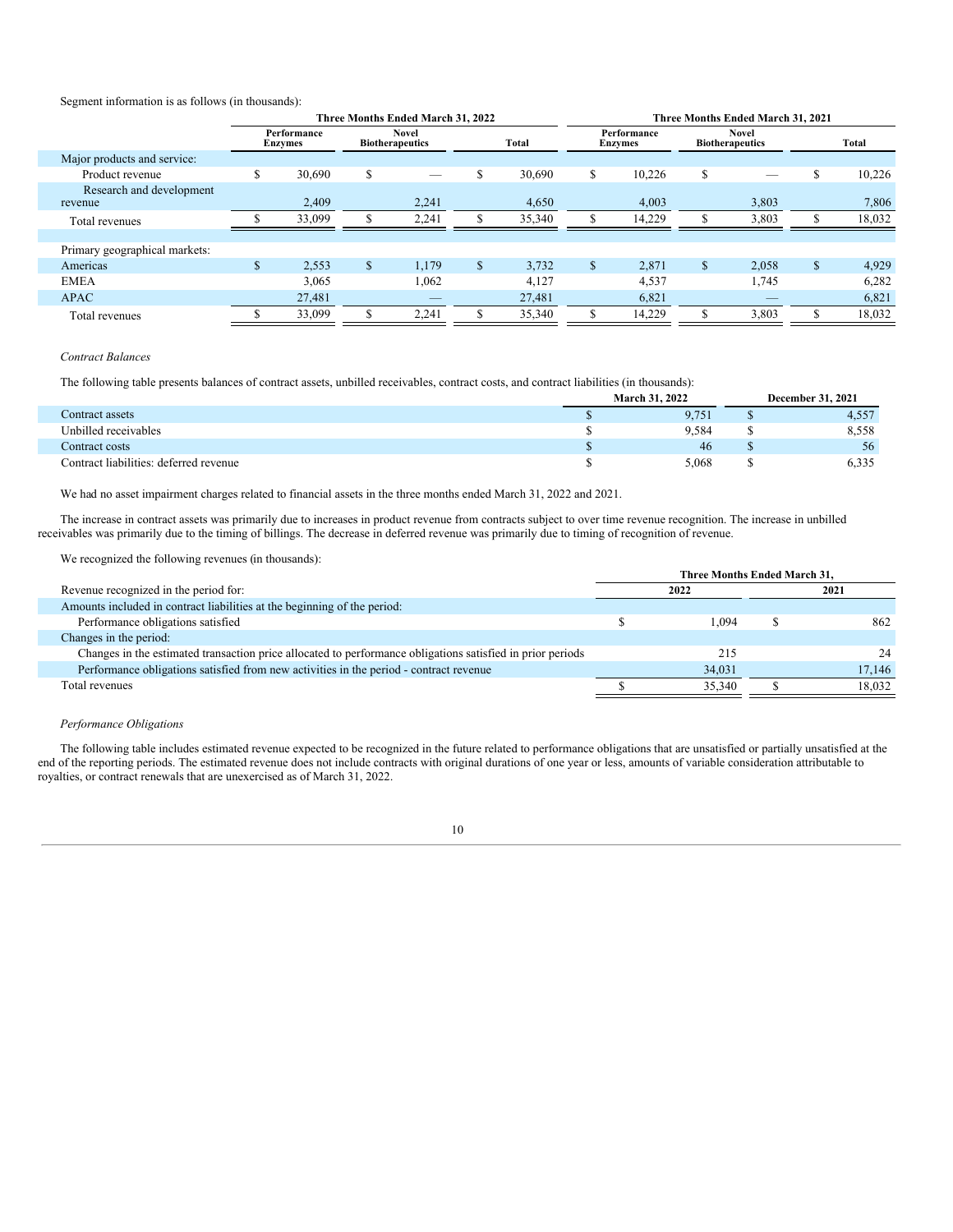The balances in the table below are partially based on judgments involved in estimating future orders from customers subject to the exercise of material rights pursuant to respective contracts as of March 31, 2022 (in thousands):

|                                  | 2025 and<br><b>Remainder of</b><br>2022<br>2024<br>2023<br><b>Thereafter</b> |  |     |  |     | Total |       |
|----------------------------------|------------------------------------------------------------------------------|--|-----|--|-----|-------|-------|
| Product revenue                  | 60                                                                           |  |     |  | 100 | 2.740 | 2,967 |
| Research and development revenue | . 254                                                                        |  | 847 |  | --  |       | 2.101 |
| Total revenues                   | .314                                                                         |  | 914 |  | 100 | 2.740 | 5.068 |

### **Note 4. Net Loss per Share**

Basic net loss per share is computed by dividing the net loss by the weighted-average number of shares of common stock outstanding, less restricted stock awards ("RSAs") subject to forfeiture. Diluted net loss per share is computed by dividing net loss by the weighted-average number of shares of common stock shares outstanding, less RSAs subject to forfeiture, plus all additional common shares that would have been outstanding, assuming dilutive potential common stock shares had been issued for other dilutive securities. For all periods presented, net loss per share, basic and diluted, are identical since potential common stock shares are excluded from the calculation, as their effect was anti-dilutive.

#### *Anti-Dilutive Securities*

In periods of net loss, the weighted average number of shares outstanding, prior to the application of the treasury stock method, excludes potentially dilutive securities from the computation of diluted net loss per common share because including such shares would have an anti-dilutive effect.

The following shares were not considered in the computation of diluted net loss per share because their effect was anti-dilutive (in thousands):

|                                                            | - Ended March 3<br>l'hree Months |                 |  |  |  |
|------------------------------------------------------------|----------------------------------|-----------------|--|--|--|
|                                                            | 2022                             | 2021            |  |  |  |
| s issuable under the Equity Incentive Plan<br><b>Share</b> | 5.899                            | A <sub>07</sub> |  |  |  |

### **Note 5. Investments in Non-Marketable Securities**

#### *Non-Marketable Debt Securities*

We classify non-marketable debt securities, which are accounted for as available-for-sale, within Level 3 in the fair value hierarchy because we estimate the fair value based on a qualitative analysis using the most recent observable transaction price and other significant unobservable inputs including volatility, rights, and obligations of the securities we hold.

We determine gains or losses on the sale or extinguishment of non-marketable debt securities using a specific identification method. Unrealized gains and losses from bifurcated embedded derivatives, which represent share-settled redemption features, are recorded as other expense, net, in the unaudited condensed consolidated statements of operations. Unrealized gains and losses on non-marketable debt securities are recorded as a component of other comprehensive loss until realized. Realized gains or losses are recorded as a component of other income (expense), net.

In November 2020, we purchased convertible subordinated notes issued by Arzeda Corp. ("Arzeda"), an early-stage computational protein design company, for \$1.0 million and the investment was classified as available-for-sale non-marketable interest-bearing debt securities. In July 2021, we converted the non-marketable debt security with a carrying value of \$1.3 million into 207,070 shares of Series B-2 preferred stock of Arzeda Corp. During the three months ended March 31, 2021 we recognized \$0.1 million in interest income from interest earned on our investment in this debt security.

There were no investments in non-marketable debt securities as of March 31, 2022 and December 31, 2021.

#### *Non-Marketable Equity Securities*

In March 2022, we entered into a Stock Purchase Agreement with seqWell, Inc. ("seqWell"), a privately held biotechnology company, pursuant to which we purchased 1,000,000 shares of seqWell's Series C preferred stock for \$5.0 million.

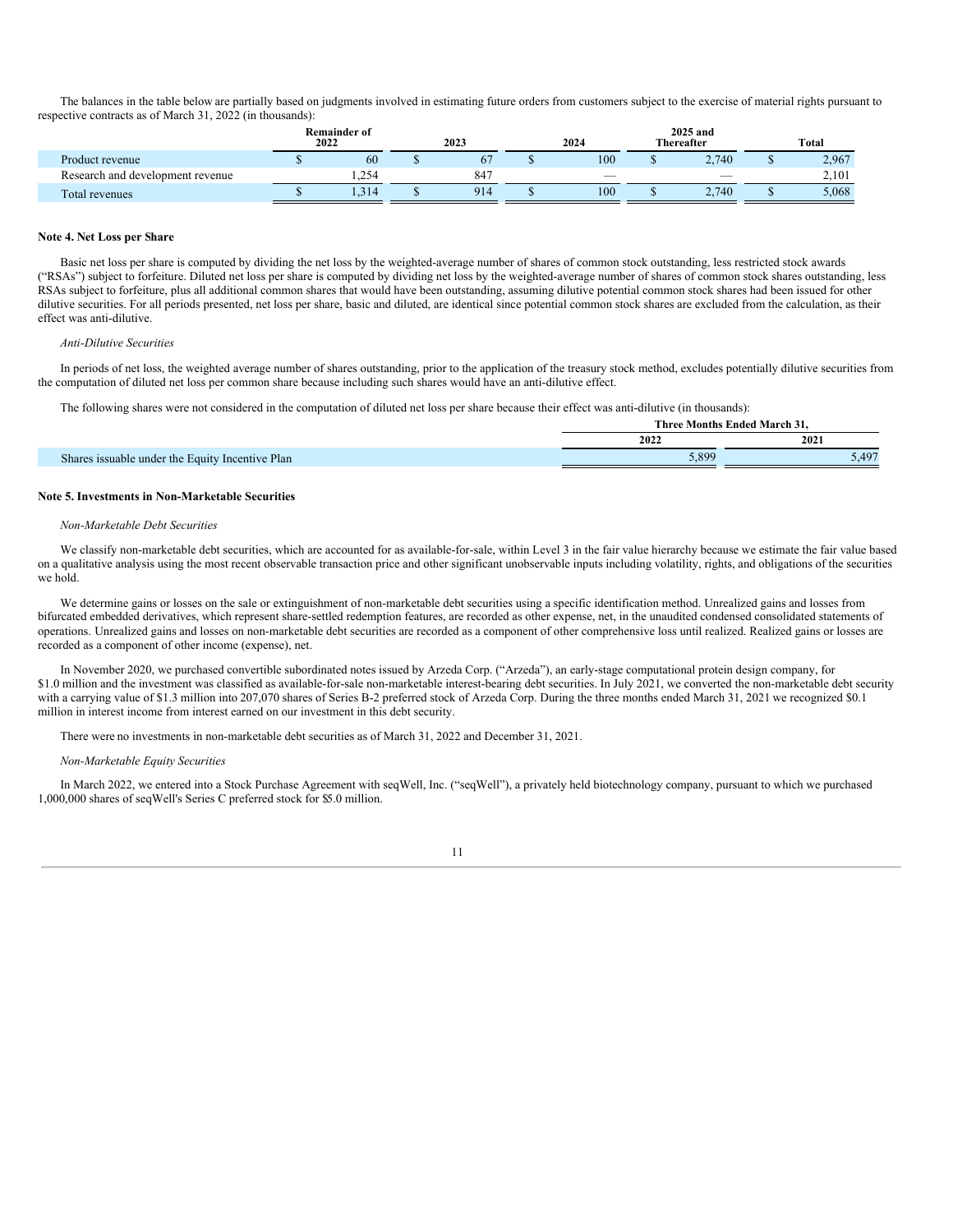Our non-marketable equity securities are investments in privately held companies without readily determinable market value and primarily relate to our investments in Molecular Assemblies, Inc. ("MAI"), Arzeda and seqWell. These investments are accounted for under the measurement alternative and are measured at cost minus impairment, if any, plus or minus changes resulting from observable price changes for identical or similar securities of the same issuer. Non-marketable equity securities are measured at fair value on a non-recurring basis and classified within Level 2 in the fair value hierarchy because we estimate the fair value of these investments using the observable transaction price paid by third party investors for the same or similar security of the same issuers. We adjust the carrying value of non-marketable equity securities which have been remeasured during the period and recognize resulting gains or losses as a component of other income (expense), net in the unaudited condensed consolidated statements of operations.

There was no remeasurement event for our investments in MAI, Arzeda and seqWell that occurred during the three months ended March 31, 2022 and 2021. We recognized no realized gains or losses during the three months ended March 31, 2022 and 2021.

The following table presents the carrying value of our non-marketable equity securities (in thousands):

|                                        | <b>March 31, 2022</b> |  | <b>December 31, 2021</b> |
|----------------------------------------|-----------------------|--|--------------------------|
| <b>MAI</b>                             | 12.713                |  | 12,713                   |
| seqWell                                | 5,000                 |  | $\overline{\phantom{a}}$ |
| Arzeda                                 | 1,289                 |  | 1,289                    |
| Total non-marketable equity securities | 19.002                |  | 14.002                   |

### **Note 6. Fair Value Measurements**

The following tables present the financial instruments that were measured at fair value on a recurring basis at March 31, 2022 and December 31, 2021 by level within the fair value hierarchy (in thousands):

|                    |                          |         |  | March 31, 2022                  |  |                          |  |        |  |
|--------------------|--------------------------|---------|--|---------------------------------|--|--------------------------|--|--------|--|
|                    |                          | Level 1 |  | Level 2                         |  | Level 3                  |  | Total  |  |
| Money market funds |                          | 72.107  |  | $\qquad \qquad - \qquad$        |  | $\overline{\phantom{m}}$ |  | 72,107 |  |
|                    | <b>December 31, 2021</b> |         |  |                                 |  |                          |  |        |  |
|                    |                          | Level 1 |  | Level 2                         |  | Level 3                  |  | Total  |  |
| Money market funds |                          | 86.095  |  | $\hspace{0.1mm}-\hspace{0.1mm}$ |  | $\overline{\phantom{a}}$ |  | 86,095 |  |
|                    |                          |         |  |                                 |  |                          |  |        |  |

During the three months ended March 31, 2022 and 2021,we did not recognize any significant credit losses nor other-than-temporary impairment losses on non-marketable securities.

#### **Note 7. Balance Sheets Details**

### *Cash Equivalents*

Cash equivalents as of March 31, 2022 and December 31, 2021, consisted of the following (in thousands):

|                    | 31, 2022<br>March |                                    |  | December                    | 31, 2021             |  |                      |
|--------------------|-------------------|------------------------------------|--|-----------------------------|----------------------|--|----------------------|
|                    |                   | <b>Adiusted Cost</b>               |  | <b>Estimated Fair Value</b> | <b>Adiusted Cost</b> |  | Estimated Fair Value |
| Money market funds |                   | $\overline{\phantom{a}}$<br>/2,107 |  | 2.107<br>$\sim$             | 86,095               |  | 86,095               |

Money market funds are classified in cash and cash equivalents on our unaudited condensed consolidated balance sheets. Average contractual maturities (in days) is not applicable. (1)

As of March 31, 2022, the total cash and cash equivalents balance of \$94.3 million consisted of money market funds of \$72.1 million and cash of \$22.2 million held with major financial institutions. As of December 31, 2021, the total cash and cash equivalents balance of \$116.8 million consisted of money market funds of \$86.1 million and cash of \$30.7 million held with major financial institutions.

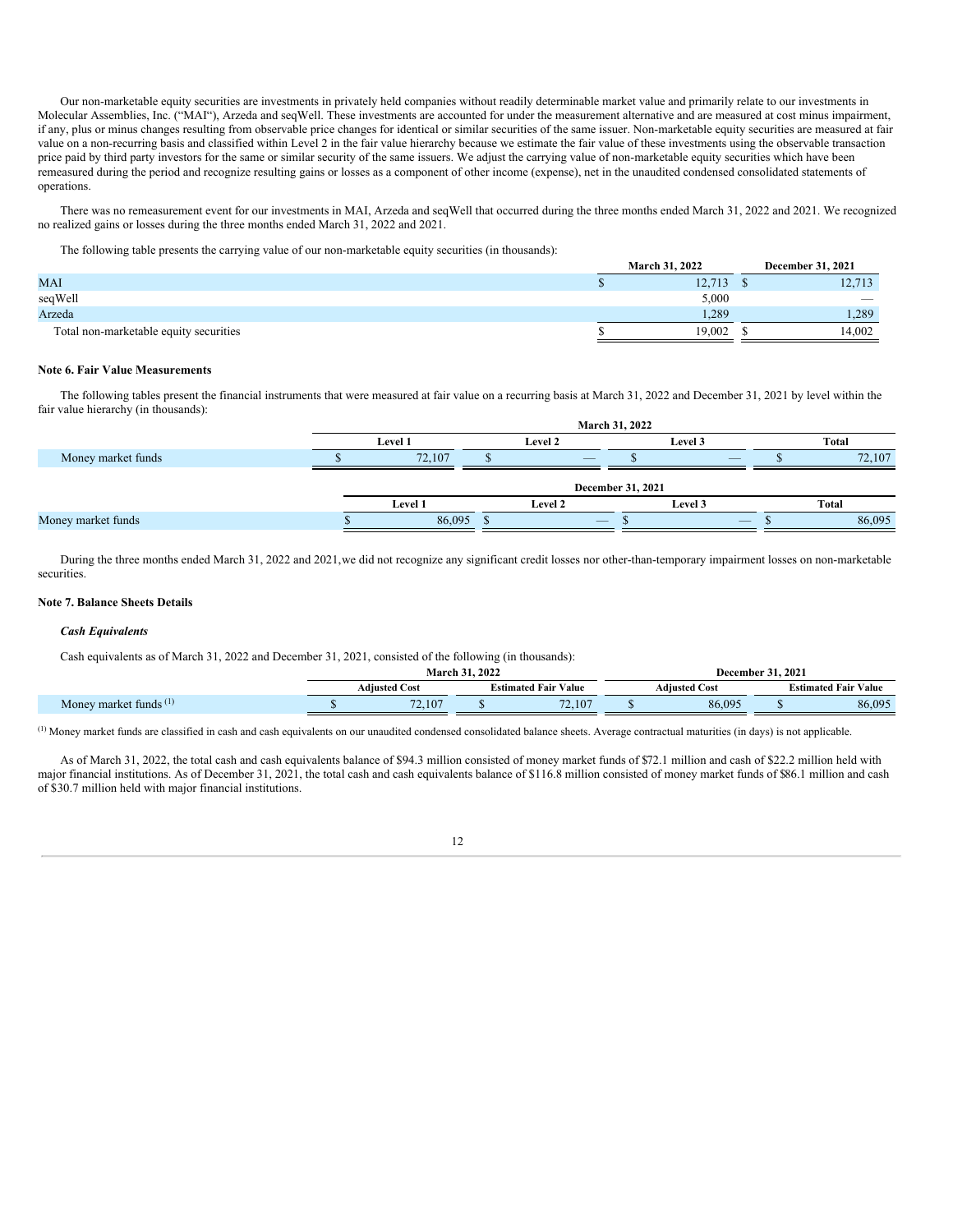#### *Inventories*

Inventories consisted of the following (in thousands):

|                 |  | <b>March 31, 2022</b> | <b>December 31, 2021</b> |       |  |
|-----------------|--|-----------------------|--------------------------|-------|--|
| Raw materials   |  | 49                    |                          | 49    |  |
| Work-in-process |  | 160                   |                          | 65    |  |
| Finished goods  |  | 1.351                 |                          | .046  |  |
| Inventories     |  | 1.560                 |                          | . 160 |  |

Inventories are recorded net of reserves of \$1.4 million as of March 31, 2022 and December 31, 2021.

### *Property and Equipment, net*

Property and equipment, net consisted of the following (in thousands):

|                                                 | March 31, 2022 | December 31, 2021 |          |  |
|-------------------------------------------------|----------------|-------------------|----------|--|
| Laboratory equipment                            | 36,435         |                   | 33,101   |  |
| Leasehold improvements                          | 16,506         |                   | 16,117   |  |
| Computer equipment and software                 | 3,565          |                   | 3,481    |  |
| Office equipment and furniture                  | 1,297          |                   | 1,297    |  |
| Construction in progress                        | 2.450          |                   | 3,231    |  |
| Property and equipment                          | 60.253         |                   | 57.227   |  |
| Less: accumulated depreciation and amortization | (36,779)       |                   | (35,882) |  |
| Property and equipment, net                     | 23,474         |                   | 21.345   |  |

Depreciation expense included in both research and development expenses and selling, general and administrative expenses in the unaudited condensed consolidated statements of operations was as follows (in thousands):

|  | Three .<br>: Months Ended March . |  |                                    |  |  |  |
|--|-----------------------------------|--|------------------------------------|--|--|--|
|  | 2022                              |  | 2021                               |  |  |  |
|  | $\bigcap$ 1.1<br>$\cdots$         |  | $\epsilon$ = $\alpha$<br><b>UJ</b> |  |  |  |

### *Goodwill*

Goodwill had a carrying value of \$3.2 million as of March 31, 2022 and December 31, 2021.

### *Other Accrued Liabilities*

Other accrued liabilities consisted of the following (in thousands):

|                                               | <b>March 31, 2022</b> |        |  | <b>December 31, 2021</b> |  |  |
|-----------------------------------------------|-----------------------|--------|--|--------------------------|--|--|
| Accrued purchases                             |                       | 7,695  |  | 6,755                    |  |  |
| Accrued professional and outside service fees |                       | 6,121  |  | 5,147                    |  |  |
| Other                                         |                       | 356    |  | 676                      |  |  |
| Total                                         |                       | 14.172 |  | 12.578                   |  |  |

# **Note 8. Stock-based Compensation**

### *Equity Incentive Plans*

In 2019, our board of directors (the "Board") and stockholders approved the 2019 Incentive Award Plan (the "2019 Plan"). The 2019 Plan superseded and replaced in its entirety our 2010 Equity Incentive Plan (the "2010 Plan") which was effective in March 2010, and no further awards will be granted under the 2010 Plan; however, the terms and conditions of the 2010 Plan will continue to govern any outstanding awards thereunder.

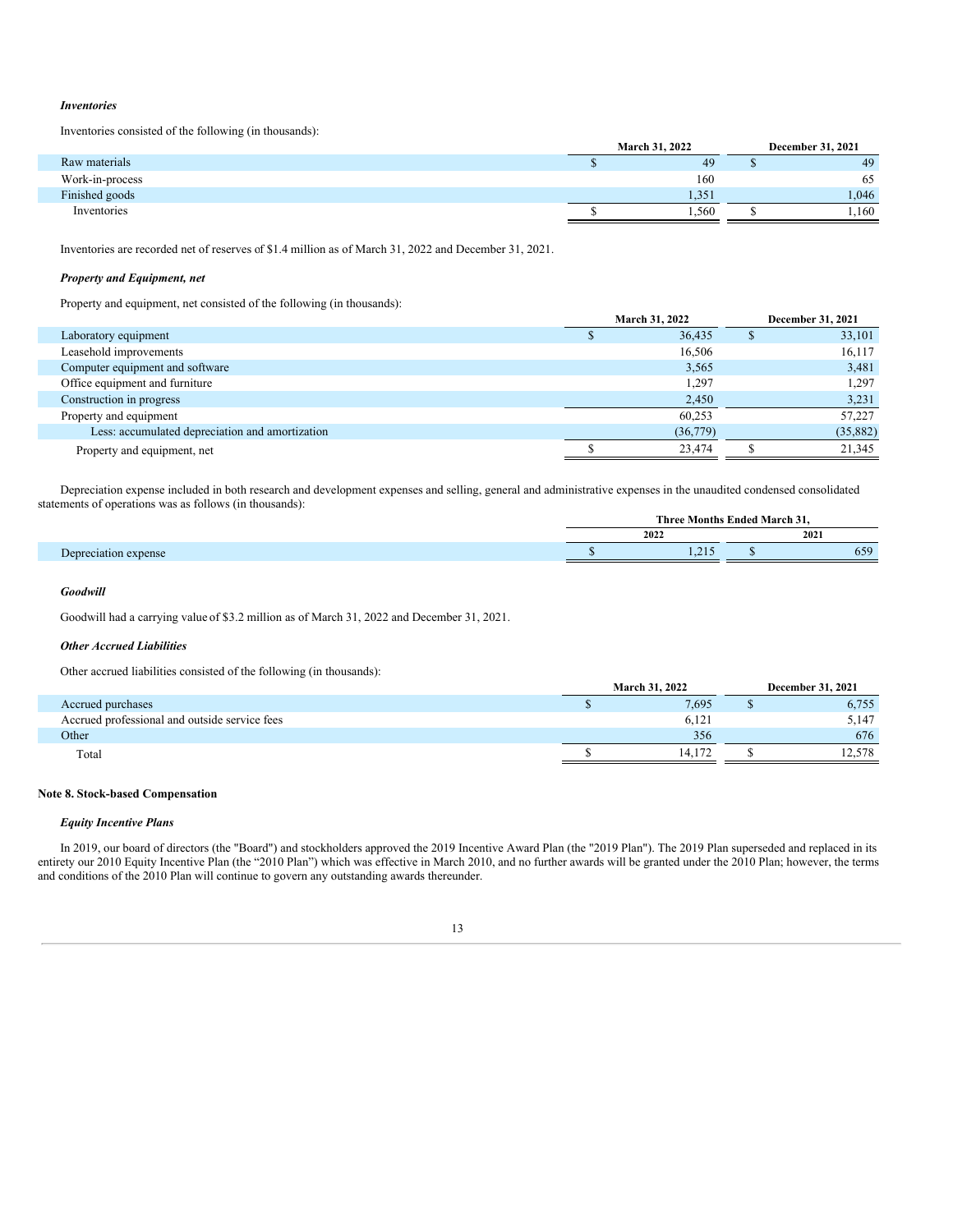The 2019 Plan provides for the grant of stock options, including incentive stock options and non-qualified stock options, stock appreciation rights, restricted stock awards ("RSAs"), restricted stock units ("RSUs"), performance-contingent restricted stock units ("PSUs"), performance based options ("PBOs"), other stock or cash based awards and dividend equivalents to eligible employees and consultants of the Company or any parent or subsidiary, as well as members of the Board.

The number of shares of our common stock available for issuance under the 2019 Plan is equal to the sum of (i)7,897,144 shares, and (ii) any shares subject to awards granted under the 2010 Plan that were outstanding as of April 22, 2019 and thereafter terminate, expire, lapse or are forfeited; provided that no more than 14,000,000 shares may be issued upon the exercise of incentive stock options ("ISOs"). In June 2019, 8.1 million shares authorized for issuance under the 2019 Plan were registered under the Securities Act of 1933, as amended (the "Securities Act").

The 2010 Plan provided for the grant of incentive stock options, non-statutory stock options, RSUs, RSAs, PSUs, PBOs, stock appreciation rights, and stock purchase rights to our employees, non-employee directors and consultants.

#### *Stock Options*

The option exercise price for incentive stock options must be at least100% of the fair value of our common stock on the date of grant and the option exercise price for nonstatutory stock options is at least 85% of the fair value of our common stock on the date of grant, as determined by the Board. If, at the time of a grant, the optionee directly or by attribution owns stock possessing more than 10% of the total combined voting power of all of our outstanding capital stock, the exercise price for these options must be at least 110% of the fair value of the underlying common stock. Stock options granted to employees generally have a maximum term often years and vest over four years from the date of grant, of which 25% vest at the end of one year, and 75% vest monthly over the remaining three years. We may grant options with different vesting terms from time to time. Unless an employee's termination of service is due to disability or death, upon termination of service, any unexercised vested options will be forfeited at the end of three months or the expiration of the option, whichever is earlier.

### *Restricted Stock Units ("RSUs")*

We also grant employees RSUs, which generally vest over either a three year period with 33% of the shares subject to the RSUs vesting on each yearly anniversary of the vesting commencement date or over a four year period with 25% of the shares subject to the RSU vesting on each yearly anniversary of the vesting commencement date, in each case contingent upon such employee's continued service on such vesting date. RSUs are generally subject to forfeiture if employment terminates prior to the release of vesting restrictions. We may grant RSUs with different vesting terms from time to time.

### *Performance-contingent Restricted Stock Units ("PSUs") and Performance Based Options ("PBOs")*

The compensation committee of the Board approved, solely in respect of non-executive employees, delegated to our Chief Executive Officer the authority to approve grants of PSUs. The compensation committee of the Board also approved grants of PBOs and PSUs to our executives. The PSUs and PBOs vest based upon both the successful achievement of certain corporate operating milestones in specified timelines and continued employment through the applicable vesting date. When the performance goals are deemed to be probable of achievement for these types of awards, recognition of stock-based compensation expense commences. Once the number of shares eligible to vest is determined, those shares vest in two equal installments with 50% vesting upon achievement and the remaining 50% vesting on the first anniversary of achievement, in each case, subject to the recipient's continued service through the applicable vesting date. If the performance goals are achieved at the threshold level, the number of shares eligible to vest in respect of the PSUs and PBOs would be equal to half the number of PSUs granted and one-quarter the number of shares underlying the PBOs granted. If the performance goals are achieved at the target level, the number of shares eligible to vest in respect of the PSUs and PBOs would be equal to the number of PSUs granted and half of the shares underlying the PBOs granted. If the performance goals are achieved at the superior level, the number of shares eligible to vest in respect of the PSUs would be equal to two times the number of PSUs granted and equal to the number of PBOs granted. The number of shares issuable upon achievement of the performance goals at the levels between the threshold and target levels for the PSUs and PBOs or between the target level and superior levels for the PSUs would be determined using linear interpolation. Achievement below the threshold level would result in no shares being eligible to vest in respect of the PSUs and PBOs.

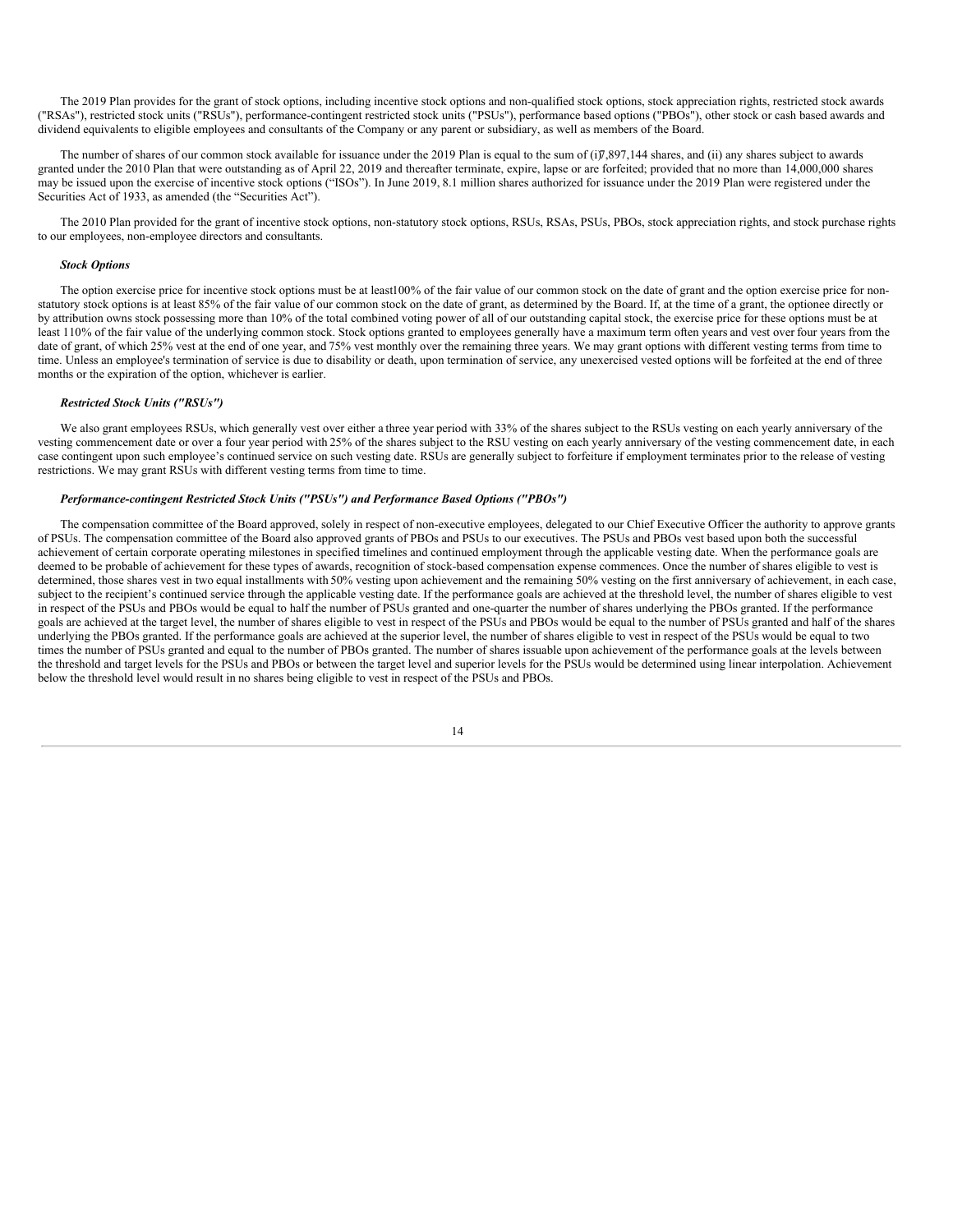In the first quarter of 2022, we awarded PSUs ("2022 PSUs") and PBOs ("2022 PBOs"), each of which commence vesting based upon the achievement of various weighted performance goals, including total revenues, research and development revenue, product revenue excluding sales of CDX-616 to Pfizer for use in the manufacture of a critical intermediate for its proprietary active pharmaceutical ingredient, nirmatrelvir, which Pfizer markets, sells and distributes, in combination with the active pharmaceutical ingredient ritonavir, as its PAXLOVID™ product, operating expenses excluding cost of product revenue, strategic performance enzyme deliverables, strategic biotherapeutics deliverables, organization and infrastructure upgrades, corporate developments, and significant events that can be publicly announced. As of March 31, 2022, we estimated that the 2022 PSUs and 2022 PBOs performance goals would be achieved at 100% and 50% of the target level, respectively, and recognized stock-based compensation expenses accordingly.

In 2021, we awarded PSUs ("2021 PSUs") and PBOs ("2021 PBOs"), each of which commence vesting based upon the achievement of various weighted performance goals, including total revenues, product revenue, performance enzymes pipeline advancements, biotherapeutics pipeline advancements, organization and infrastructure upgrades, and significant events that can be publicly announced. In the first quarter of 2022, we determined that the 2021 PSUs and 2021 PBOs performance goals had been achieved at 146% and 73% of the target level, respectively, and recognized stock-based compensation expenses accordingly. Accordingly, 50% of the shares underlying the 2021 PSUs and PBOs vested in the first quarter of 2022 and 50% of the shares underlying the 2021 PSUs and PBOs will vest in the first quarter of 2023, in each case subject to the recipient's continued service on each vesting date.

In 2020, we awarded PSUs ("2020 PSUs") and PBOs ("2020 PBOs"), each of which commenced vesting based upon the achievement of various weighted performance goals, including total revenues, performance enzyme segment gross margin, major new biotherapeutics publicity events, strategic performance enzyme and biotherapeutics deliverables, and strategic plan development. In the first quarter of 2021, we determined that the 2020 PSUs and 2020 PBOs performance goals had been achieved at 88% and 44% of the target level, respectively, and recognized stock-based compensation expenses accordingly. Accordingly, 50% of the shares underlying the 2020 PSUs and PBOs vested in the first quarter of 2021 and 50% of the shares underlying the 2020 PSUs and PBOs vested in the first quarter of 2022, in each case subject to the recipient's continued service on each vesting date.

#### *Stock-Based Compensation Expense*

Stock-based compensation expense is included in the unaudited condensed consolidated statements of operations as follows (in thousands):

|                                     |      | Three Months Ended March 31. |  |       |  |
|-------------------------------------|------|------------------------------|--|-------|--|
|                                     | 2022 |                              |  | 2021  |  |
| Research and development            |      | 936                          |  | 477   |  |
| Selling, general and administrative |      | 2,902                        |  | 2,210 |  |
| Total                               |      | 3,838                        |  | 2.687 |  |

The following table presents total stock-based compensation expense by security type included in the unaudited condensed consolidated statements of operations (in thousands):

|               | Three Months Ended March 31, |       |      |       |  |
|---------------|------------------------------|-------|------|-------|--|
|               |                              | 2022  | 2021 |       |  |
| Stock options |                              | 806   |      | 665   |  |
| RSUs and RSAs |                              | 1,162 |      | 542   |  |
| <b>PSUs</b>   |                              | 872   |      | 470   |  |
| PBOs          |                              | 998   |      | 1,010 |  |
| Total         |                              | 3,838 |      | 2,687 |  |
|               |                              |       |      |       |  |

As of March 31, 2022, unrecognized stock-based compensation expense, net of expected forfeitures, was \$6.6 million related to unvested stock options, \$9.2 million related to unvested RSUs and RSAs, \$2.5 million related to unvested PSUs, and\$4.5 million related to unvested PBOs based on current estimates of the level of achievement. Stock-based compensation expense for these awards will be recognized through the year 2026.

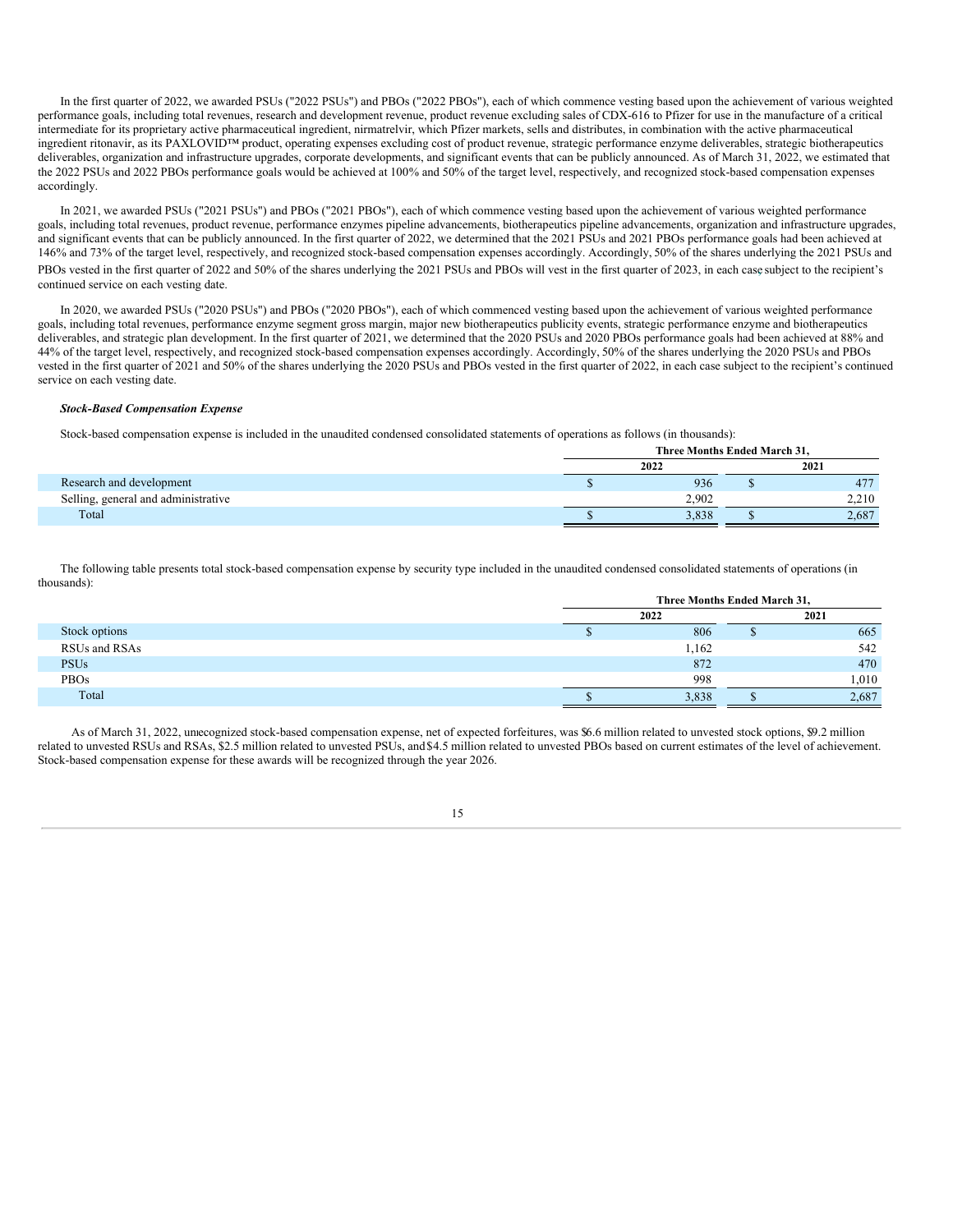### **Note 9. Capital Stock**

### *Exercise of Options*

For the three months ended March 31, 2022 and March 31, 2021, we issued77,600 and 118,437 shares, respectively, upon option exercises at a weighted-average exercise price of \$2.33 and \$10.33 per share, respectively, with net cash proceeds of \$0.2 million and \$1.2 million, respectively.

#### *Equity Distribution Agreement*

We filed a Registration Statement on Form S-3 with the SEC, under which we may sell common stock, preferred stock, debt securities, warrants, purchase contracts, and units from time to time in one or more offerings. The registration statement became effective on May 7, 2021. In May 2021, we entered into an Equity Distribution Agreement ("EDA") with Piper Sandler & Co ("PSC"), under which PSC, as our exclusive agent, at our discretion and at such times that we may determine from time to time, may sell over a three-year period from the execution of the EDA up to a maximum of \$50.0 million of shares of our common stock. Under the terms of the EDA, PSC may sell the shares at market prices by any method that is deemed to be an "at the market offering" as defined in Rule 415 under the Securities Act of 1933, as amended.

We are not required to sell any shares at any time during the term of the EDA. The EDA will terminate upon the earlier of: (i) the issuance and sale of all shares through PSC on the terms and conditions of the EDA, or (ii) the termination of the EDA in accordance with its terms. Either party may terminate the EDA at any time upon written notification to the other party in accordance with the EDA, and upon such notification, the offering will terminate. Under no circumstances shall any shares be sold pursuant to the EDA after the date which is three years after the registration statement is first declared effective by the SEC. We agreed to pay PSC a commission of 3% of the gross sales price of any shares sold pursuant to the EDA. With the exception of certain expenses, we will pay PSC up to 8% of the gross sales price of the shares sold pursuant to the EDA for a combined amount of commission and reimbursement of PSC's expenses and fees.

During the three months ended March 31, 2022,no shares of our common stock were issued pursuant to the EDA. As of March 31, 2022, \$50.0 million worth of shares remained available for sale under the EDA.

#### **Note 10. Commitments and Contingencies**

#### *Operating Leases*

Our headquarters are located in Redwood City, California, where we occupy approximately77,300 square feet of office and laboratory space in multiple buildings within the same business park of Metropolitan Life Insurance Company ("MetLife"). Our lease agreement with MetLife ("RWC Lease") includes approximately 28,200 square feet of space located at 200 and 220 Penobscot Drive, Redwood City, California (the "200/220 Penobscot Space") and approximately 37,900 square feet of space located at 400 Penobscot Drive, Redwood City, California (the "400 Penobscot Space") (the 200/220 Penobscot Space and the 400 Penobscot Space are collectively referred to as the "Penobscot Space"), and approximately 11,200 square feet of space located at 501 Chesapeake Drive, Redwood City, California (the "501 Chesapeake Space").

We entered into the initial lease with MetLife for our facilities in Redwood City in 2004 and the RWC Lease has been amended multiple times since then to adjust the leased space and terms of the Lease. In February 2019, we entered into an Eighth Amendment to the Lease (the "Eighth Amendment") with MetLife with respect to the Penobscot Space and the 501 Chesapeake Space to extend the term of the Lease for additional periods. Pursuant to the Eighth Amendment, the term of the lease of the Penobscot Space has been extended through May 2027. The lease term for the 501 Chesapeake Space has been extended to May 2029. We have one (1) option to extend the term of the lease for the Penobscot Space for five (5) years, and one (1) separate option to extend the term of the lease for the 501 Chesapeake Space for five (5) years.

Pursuant to the terms of the RWC Lease, we exercised our right to deliver a letter of credit in lieu of a security deposit. The letter of credit is collateralized by deposit balances held by the bank in the amount of \$1.1 million as of March 31, 2022 and December 31, 2021, and are recorded as non-current restricted cash on the unaudited condensed consolidated balance sheets.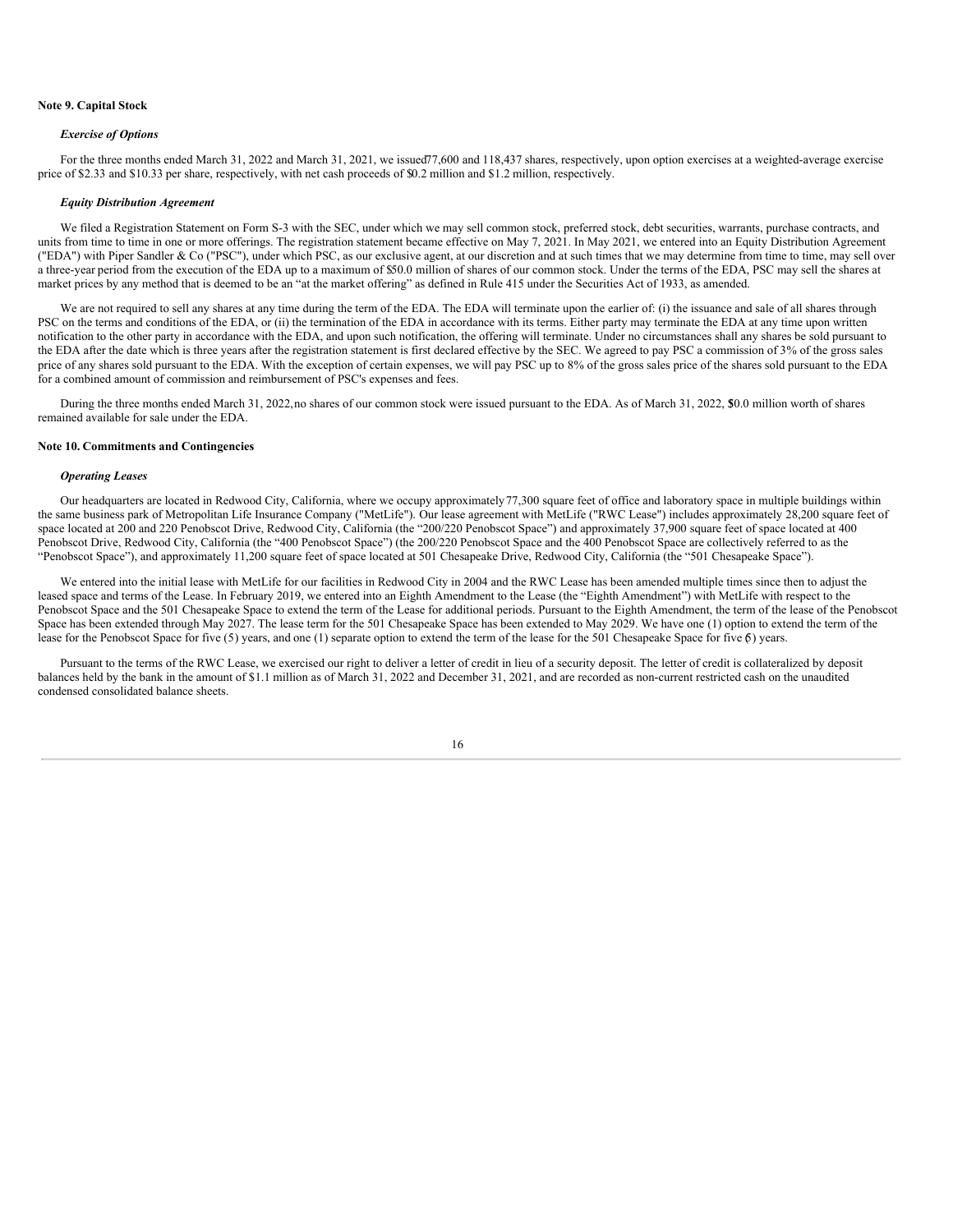In January 2021, we entered into a lease agreement with ARE-San Francisco No. 63, LLC ("ARE") to lease a portion of a facility comprising approximately36,593 rentable square feet in San Carlos, California to serve as additional office and research and development laboratory space (the "San Carlos Space"). The terms include an initial annualized base rent of \$2.5 million, subject to scheduled 3% annual rent increases, an annualized additional allowance payment of \$0.4 million, plus certain operating expenses. The lease has a 10-year term from the lease commencement date of November 30, 2021 withone option to extend the term for an additional period of5 years. We have provided ARE with a \$0.5 million security deposit in the form of a letter of credit and we commenced occupancy of the San Carlos Space in December 2021. We have the right to sublease the facility, subject to landlord consent.

We entered into a short-term office lease in San Carlos, California during the second quarter of 2021 and this lease expired in April 2022. Our remaining future commitment pursuant to this lease is nominal as of March 31, 2022.

We are required to restore certain areas of the Redwood City and San Carlos facilities that we are renting to their original form. We are expensing the asset retirement obligation over the terms of the respective leases. We review the estimated obligation each reporting period and make adjustments if our estimates change. We recorded asset retirement obligations of \$0.5 million and \$0.4 million as of March 31, 2022 and December 31, 2021, respectively, which are included in other liabilities on the unaudited condensed consolidated balance sheets. Accretion expense related to our asset retirement obligations was nominal in the three months ended March 31, 2022 and 2021.

### *Lease and other information*

<sup>(2)</sup> The Company had no variable lease costs.

Lease costs, amounts included in measurement of lease obligations and other information related to non-cancellable operating leases and finance leases were as follows (in thousands):

|                              | Three Months Ended March 31, |  |                          |  |  |  |
|------------------------------|------------------------------|--|--------------------------|--|--|--|
|                              | 2022                         |  | 2021                     |  |  |  |
| Finance lease costs          | 18                           |  | 26                       |  |  |  |
| Operating lease cost         | 1,831                        |  | 1,032                    |  |  |  |
| Short-term lease costs $(1)$ | 30                           |  | $\overline{\phantom{a}}$ |  |  |  |
| Total lease $cost^{(2)}$     | 1.879                        |  | 1.058                    |  |  |  |

 $<sup>(1)</sup>$  Short-term lease costs on leases with terms of over one month and less than one year.</sup>

| Other information:                               |      | <b>Operating Leases</b>      |
|--------------------------------------------------|------|------------------------------|
| Weighted-average remaining lease term (in years) |      | 7.7 years                    |
| Weighted-average discount rate                   |      | 5.5 $\%$                     |
|                                                  |      | Three Months Ended March 31, |
| Cash paid:                                       | 2022 | 2021                         |

| .                                          | ----- |      | ----- |      |
|--------------------------------------------|-------|------|-------|------|
| Operating cash flows from operating leases |       | .027 |       | .042 |
|                                            |       |      |       |      |

As of March 31, 2022, our maturity analysis of annual undiscounted cash flows of the non-cancellable operating leases are as follows (in thousands):

| <b>Years Ending December 31,</b> | <b>Operating Leases</b> |
|----------------------------------|-------------------------|
| 2022 (remaining 9 months)        | 5,478                   |
| 2023                             | 7,571                   |
| 2024                             | 7,785                   |
| 2025                             | 8,007                   |
| 2026                             | 8,235                   |
| 2027 and thereafter              | 20,719                  |
| Total minimum lease payments     | 57,795                  |
| Less: imputed interest           | 10,514                  |
| Lease obligations                | 47,281                  |

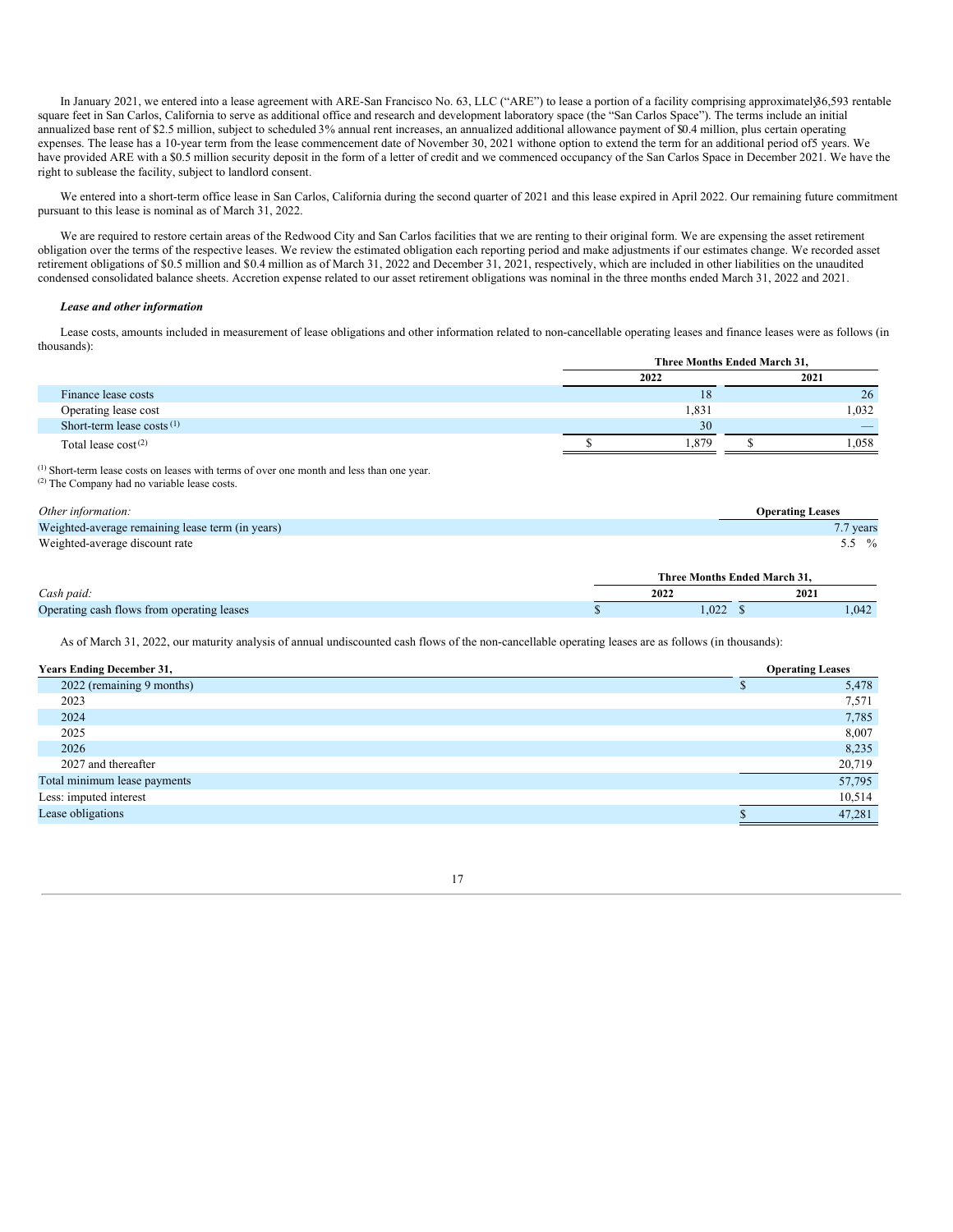#### *Other Commitments*

We enter into supply and service arrangements in the normal course of business. Supply arrangements are primarily for fixed-price manufacture and supply. Service agreements are primarily for the development of manufacturing processes and certain studies. Commitments under service agreements are subject to cancellation at our discretion which may require payment of certain cancellation fees. The timing of completion of service arrangements is subject to variability in estimates of the time required to complete the work.

The following table provides quantitative data regarding our other commitments. Future minimum payments reflect amounts that we expect to pay including potential obligations under services agreements subject to risk of cancellation by us (in thousands):

| <b>Other Commitment Agreement Type</b>            | <b>Agreement Date</b> | <b>Future Minimum</b><br>Payment |
|---------------------------------------------------|-----------------------|----------------------------------|
| Development and manufacturing services agreements | Various               | 5,111                            |
| Facility maintenance agreement                    | January 2022          | .462                             |
| Total other commitments                           |                       | 6,573                            |

#### *Credit Facility*

In June 30, 2017, we entered into a credit facility (the "Credit Facility") with Western Alliance Bank consisting of term loans ("Term Debt") up to 1\$0.0 million, and advances ("Advances") under a revolving line of credit ("Revolving Line of Credit") up to \$5.0 million with an accounts receivable borrowing base of80% of eligible accounts receivable. The right to take draws on the Term Debt expired on December 31, 2021. On October 1, 2024, loans drawn under the Revolving Line of Credit terminate. Advances made under the Revolving Line of Credit bear interest at a variable annual rate equal to the greater of (i) 4.25% or (ii) the sum of (A) the prime rate plus (B)1.00%. As of March 31, 2022 and December 31, 2021, we have not drawn from the Credit Facility.

Our obligations under the Credit Facility are secured by a lien on substantially all of our personal property other than our intellectual property. The Credit Facility includes a number of customary covenants and restrictive financial covenants including meeting minimum product revenue levels and maintaining certain minimum cash levels with the lender. The Credit Facility's financial covenants restrict the ability of the Company to transfer collateral, incur additional indebtedness, engage in mergers or acquisitions, pay dividends or make other distributions, make investments, create liens, sell assets, or sell certain assets held at foreign subsidiaries. A failure to comply with these covenants could permit the lender to exercise remedies against us and the collateral securing the Credit Facility, including foreclosure of our properties securing the Credit Facilities and our cash. As of March 31, 2022, we were in compliance with the covenants for the Credit Facility.

#### *Legal Proceedings*

We may be involved in legal actions in the ordinary course of business, including inquiries and proceedings concerning business practices and intellectual property infringement, employee relations and other claims. We will recognize a loss contingency in the condensed consolidated financial statements when it is probable a liability has been incurred and the amount of the loss can be reasonably estimated. We will disclose any loss contingencies that do not meet both conditions if there is a reasonable possibility that a material loss may have been incurred. Gain contingencies are not recorded until they are realized.

In April 2022, we reached a settlement resolving a non-material dispute involving the Company's trademark. The terms of the settlement are not material to the business or the results of operations of the Company.

#### *Indemnifications*

We are required to recognize a liability for the fair value of any obligations we assume upon the issuance of a guarantee. We have certain agreements with licensors, licensees and collaborators that contain indemnification provisions. In such provisions, we typically agree to indemnify the licensor, licensee and collaborator against certain types of third party claims. The maximum amount of the indemnifications is not limited. We accrue for known indemnification issues when a loss is probable and can be reasonably estimated. There were no accruals for expenses related to indemnification issues for any periods presented.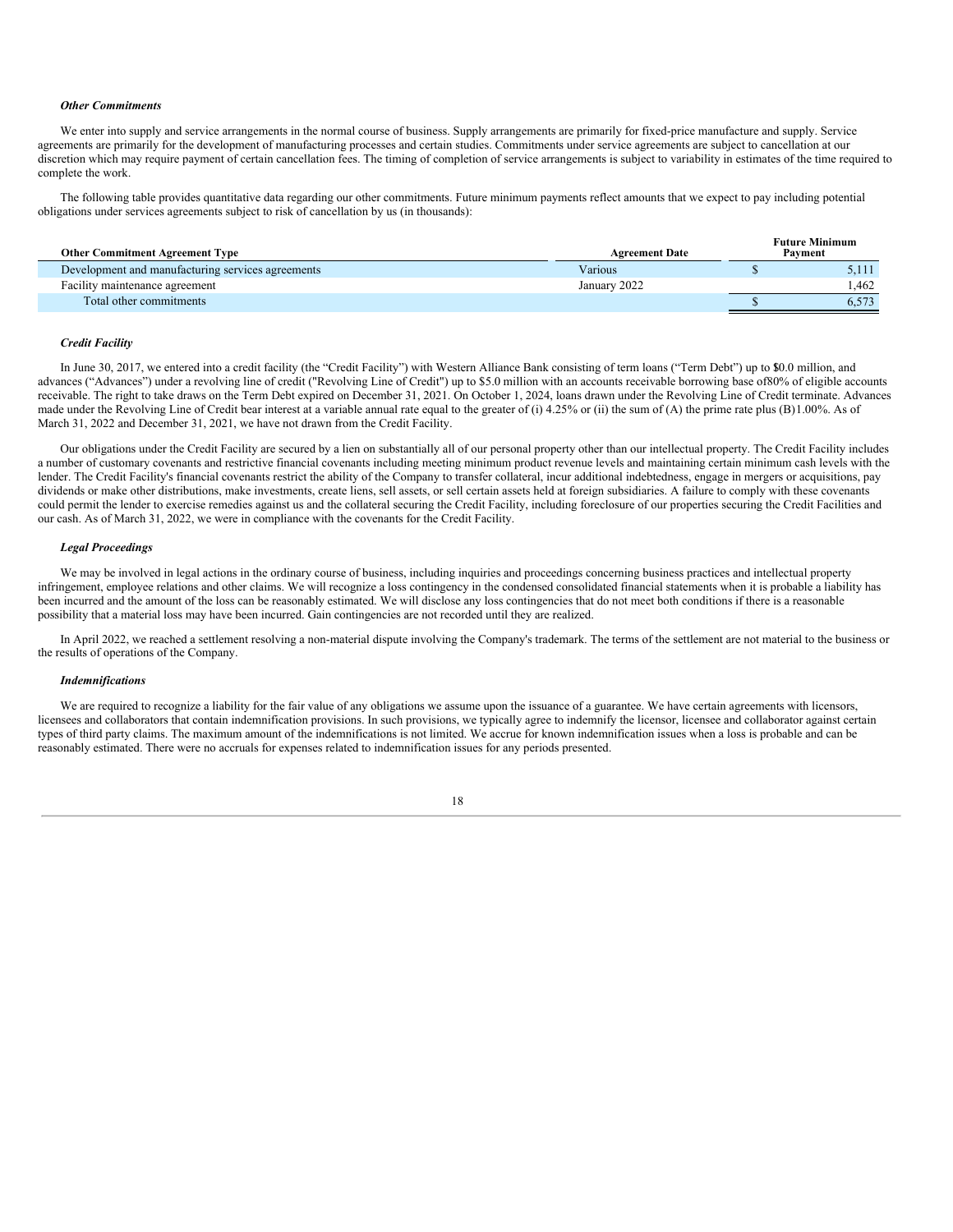### **Note 11. Related Party Transactions**

### *Molecular Assemblies, Inc.*

In June 2020, we entered into a Stock Purchase Agreement with MAI pursuant to which we purchased1,587,050 shares of MAI's Series A preferred stock for \$1.0 million. In connection with the transaction, John Nicols, our President and Chief Executive Officer, also joined MAI's board of directors. Concurrently with our initial equity investment, we entered into a Master Collaboration and Research Agreement with MAI (the "MAI Agreement"), pursuant to which we are leveraging our CodeEvolver® protein engineering platform technology to improve the DNA polymerase enzymes that are critical for enzymatic DNA synthesis. Under the MAI Agreement, we are performing services utilizing our CodeEvolver® protein engineering platform technology to improve DNA polymerase enzymes in exchange for compensation in the form of additional shares of MAI's Series A preferred stock. We completed the R&D service with MAI pursuant to the MAI Agreement during the first quarter of 2022. In December 2021, we received the primary milestone payment pursuant to the MAI Agreement of \$1.0 million in the form of an additional 1,587,049 shares of Series B preferred stock. In addition to our initial equity investment and the shares we have received under the MAI Agreement, in April 2021, we purchased an additional 1,000,000 shares of MAI's Series A preferred stock for \$0.6 million and in September 2021, we purchased 9,198,423 shares of MAI's Series B preferred stock for \$7.0 million.

We recognized \$0.2 million and \$0.1 million in research and development revenue from transactions with MAI in the three months ended March 31, 2022 and 2021, respectively. We received nil shares and 1,428,342 shares of MAI's Series A and B preferred stock from research and development services we provided to MAI in the three months ended March 31, 2022 and 2021, respectively. As of March 31, 2022, we have 16,705,320 shares of MAI's Series A and B preferred stock that we have earned or purchased since executing the Stock Purchase Agreement with MAI.

The carrying value of our investment in MAI Series A and B preferred stock was \$12.7 million as of March 31, 2022 and December 31, 2021. We hadnil and \$0.2 million in deferred revenue as of March 31, 2022 and December 31, 2021 respectively. Payment for the services rendered was received in the form of additional shares of Series A and Series B preferred stock.

### **Note 12. Segment, Geographical and Other Revenue Information**

#### *Segment Information*

We manage our business astwo business segments: Performance Enzymes and Novel Biotherapeutics. Our chief operating decision maker ("CODM") is our Chief Executive Officer. Our business segments are primarily based on our organizational structure and our operating results as used by our CODM in assessing performance and allocating resources for the Company.

We report corporate-related expenses such as legal, accounting, information technology, and other costs that are not otherwise included in our reportable business segments as "Corporate costs." All items not included in income (loss) from operations are excluded from the business segments.

We manage our assets on a total company basis, not by business segment, as the majority of our operating assets are shared or commingled. Our CODM does not review asset information by business segment in assessing performance or allocating resources, and accordingly, we do not report asset information by business segment.

Factors considered in determining the two reportable segments of the Company include the nature of business activities, the management structure directly accountable to our CODM for operating and administrative activities, availability of discrete financial information and information presented to the Board of Directors. Our CODM regularly reviews our segments and the approach provided by management for performance evaluation and resource allocation.

Operating expenses that directly support the segment activity are allocated based on segment headcount, revenue contribution or activity of the business units within the segments, based on the corporate activity type provided to the segment. The expense allocation excludes certain corporate costs that are separately managed from the segments. This provides the CODM with more meaningful segment profitability reporting to support operating decisions and allocate resources.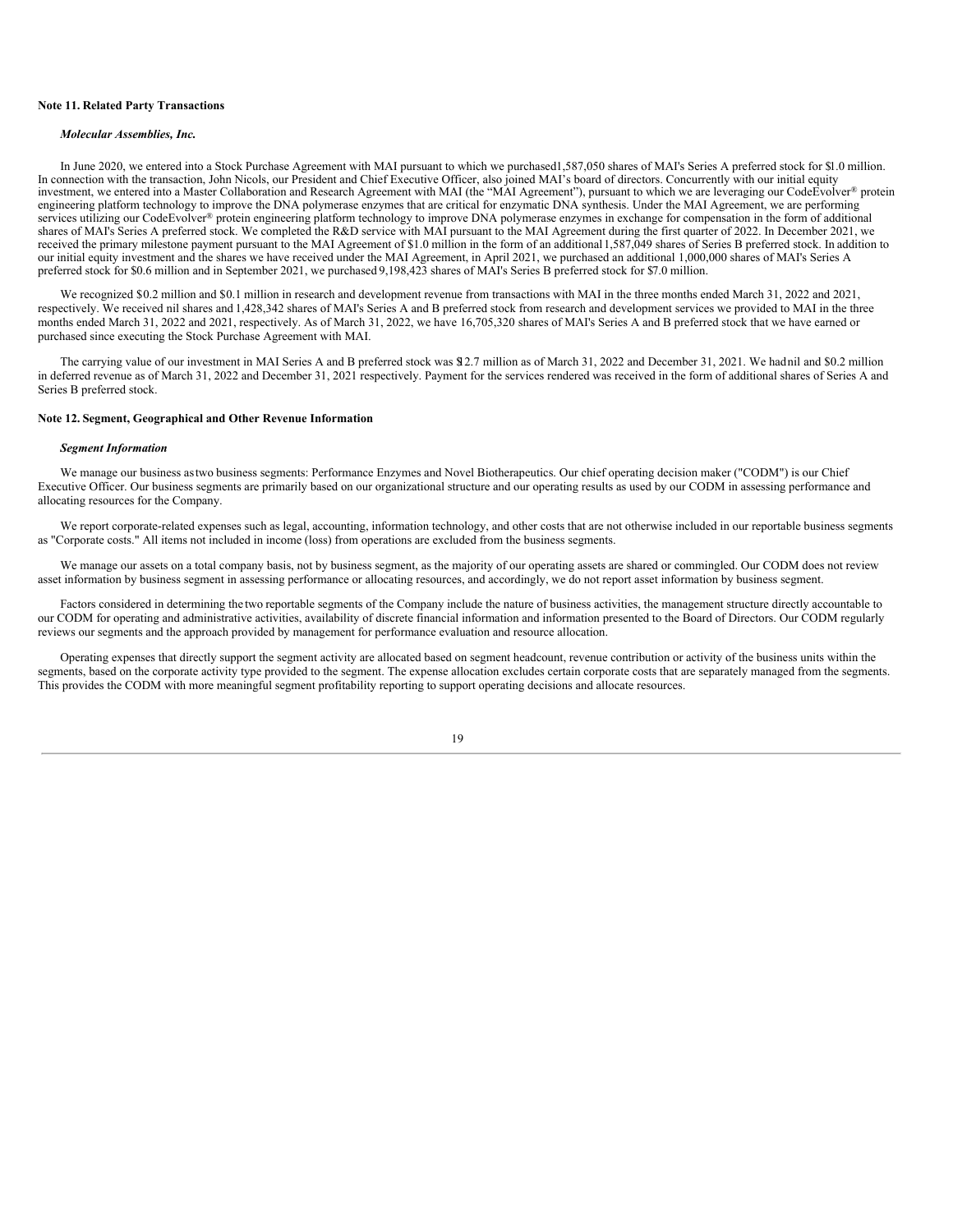The following table provides financial information by our reportable business segments along with a reconciliation to consolidated loss before income taxes (in thousands):

|                                                    | Three Months Ended March 31, 2022 |        |                              |                          |       |          | Three Months Ended March 31, 2021 |                               |                              |                          |   |          |  |
|----------------------------------------------------|-----------------------------------|--------|------------------------------|--------------------------|-------|----------|-----------------------------------|-------------------------------|------------------------------|--------------------------|---|----------|--|
|                                                    | Performance<br>Enzymes            |        | <b>Novel Biotherapeutics</b> |                          | Total |          |                                   | Performance<br><b>Enzymes</b> | <b>Novel Biotherapeutics</b> |                          |   | Total    |  |
| <b>Revenues:</b>                                   |                                   |        |                              |                          |       |          |                                   |                               |                              |                          |   |          |  |
| Product revenue                                    |                                   | 30,690 | -S                           | $\overline{\phantom{m}}$ | S     | 30,690   | -S                                | 10,226                        | S.                           | $\overline{\phantom{a}}$ | S | 10,226   |  |
| Research and development revenue                   |                                   | 2,409  |                              | 2,241                    |       | 4,650    |                                   | 4,003                         |                              | 3,803                    |   | 7,806    |  |
| Total revenues                                     |                                   | 33,099 |                              | 2,241                    |       | 35,340   |                                   | 14,229                        |                              | 3,803                    |   | 18,032   |  |
| Costs and operating expenses:                      |                                   |        |                              |                          |       |          |                                   |                               |                              |                          |   |          |  |
| Cost of product revenue                            |                                   | 8,521  |                              |                          |       | 8,521    |                                   | 4,218                         |                              |                          |   | 4,218    |  |
| Research and development <sup>(1)</sup>            |                                   | 6,122  |                              | 12,346                   |       | 18,468   |                                   | 6,444                         |                              | 4,605                    |   | 11,049   |  |
| Selling, general and administrative <sup>(1)</sup> |                                   | 3,541  |                              | 720                      |       | 4,261    |                                   | 2,818                         |                              | 600                      |   | 3,418    |  |
| Total segment costs and operating expenses         |                                   | 18,184 |                              | 13,066                   |       | 31,250   |                                   | 13,480                        |                              | 5,205                    |   | 18,685   |  |
| Income (loss) from operations                      |                                   | 14,915 |                              | (10, 825)                |       | 4,090    |                                   | 749                           |                              | (1, 402)                 |   | (653)    |  |
| Corporate costs $(2)$                              |                                   |        |                              |                          |       | (11,205) |                                   |                               |                              |                          |   | (7, 728) |  |
| Unallocated depreciation and amortization          |                                   |        |                              |                          |       | (1,232)  |                                   |                               |                              |                          |   | (685)    |  |
| Loss before income taxes                           |                                   |        |                              |                          |       | (8, 347) |                                   |                               |                              |                          |   | (9,066)  |  |

<sup>(1)</sup> Research and development expenses and selling, general and administrative expenses exclude depreciation and amortization of finance leases.<br><sup>(2)</sup> Corporate costs include unallocated selling, general and administrativ

The following table provides stock-based compensation expense included in income (loss) from operations (in thousands):

|                          | Three Months Ended March 31. |                               |  |                              |  |                |  |       |  |                               |  |                              |  |                |  |       |
|--------------------------|------------------------------|-------------------------------|--|------------------------------|--|----------------|--|-------|--|-------------------------------|--|------------------------------|--|----------------|--|-------|
|                          | 2022                         |                               |  |                              |  |                |  |       |  |                               |  | 2021                         |  |                |  |       |
|                          |                              | Performance<br><b>Enzymes</b> |  | <b>Novel Biotherapeutics</b> |  | Corporate cost |  | Total |  | Performance<br><b>Enzymes</b> |  | <b>Novel Biotherapeutics</b> |  | Corporate cost |  | Total |
| Stock-based compensation |                              | .487                          |  | 410                          |  | 1.941          |  | 3,838 |  | 994                           |  | 238                          |  | .455           |  | 2,687 |

### *Significant Customers*

Customers that each accounted for 10% or more of our total revenues were as follows:

|            | Percentage of Total Revenues for the<br>Three Months Ended March 31, |      |               |  |  |  |  |  |
|------------|----------------------------------------------------------------------|------|---------------|--|--|--|--|--|
|            | 2022                                                                 | 2021 |               |  |  |  |  |  |
| Customer A | $\frac{0}{0}$<br>61                                                  |      |               |  |  |  |  |  |
| Customer B | $\ast$                                                               | 28   | $\%$          |  |  |  |  |  |
| Customer C | $\ast$                                                               | 11   | $\frac{0}{0}$ |  |  |  |  |  |
| Customer D | $\ast$                                                               | 10   | $\frac{0}{0}$ |  |  |  |  |  |
| Customer E | $\star$                                                              | 14   | $\frac{0}{0}$ |  |  |  |  |  |

*\* Percentage was less than 10%*

Customers that each accounted for 10% or more of accounts receivable balances as of the periods presented as follows:

| Percentage of Accounts Receivables as of |               |  |  |  |
|------------------------------------------|---------------|--|--|--|
| December 31, 2021                        |               |  |  |  |
| 02                                       | $\frac{0}{0}$ |  |  |  |
|                                          |               |  |  |  |

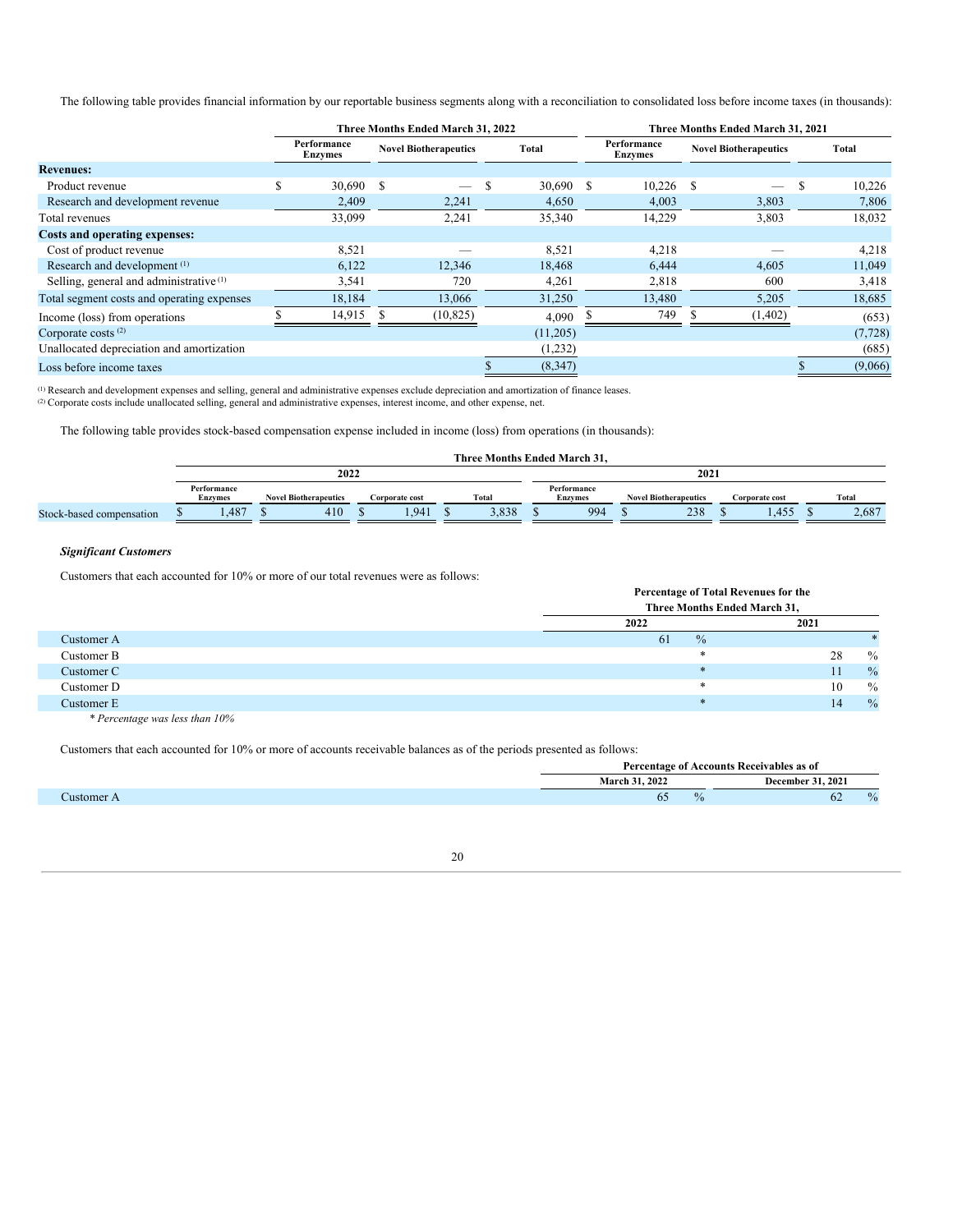### *Geographical Information*

Geographic revenues are identified by the location of the customer and consist of the following (in thousands):

|                | Three Months Ended March 31, |  |        |  |  |  |
|----------------|------------------------------|--|--------|--|--|--|
|                | 2022                         |  | 2021   |  |  |  |
| Revenues:      |                              |  |        |  |  |  |
| Americas       | 3,732                        |  | 4,929  |  |  |  |
| <b>EMEA</b>    | 4,127                        |  | 6,282  |  |  |  |
| <b>APAC</b>    | 27.481                       |  | 6.821  |  |  |  |
| Total revenues | 35,340                       |  | 18,032 |  |  |  |

Identifiable long-lived assets by location was as follows (in thousands):

|                          | <b>March 31, 2022</b> | 31, 2021<br>$\overline{\phantom{a}}$<br>December : |
|--------------------------|-----------------------|----------------------------------------------------|
| $T$ $T$<br>United States | 66.386                | $-157$<br>65,45                                    |

Identifiable goodwill by reporting unit was as follows (in thousands):

|                          |                             | 2021<br>2022<br>--<br>$\sim$<br>. .<br>and<br>December<br>∍√larch ` |                   |  |                                                  |  |  |  |  |
|--------------------------|-----------------------------|---------------------------------------------------------------------|-------------------|--|--------------------------------------------------|--|--|--|--|
|                          | Performance<br>$\pm$ nzvmes | Nove                                                                |                   |  | Total                                            |  |  |  |  |
| <br>oodwill <sup>*</sup> | 2,463                       |                                                                     | 770<br>$\sqrt{6}$ |  | $\bigcap$ $\bigcap$ $\bigcap$ $\bigcap$<br>7.771 |  |  |  |  |

# **Note 13. Allowance for Credit Losses**

The following table summarizes the financial assets allowance for credit losses (in thousands):

|                                |  |                          | Three Months Ended March 31. |        |  |  |  |
|--------------------------------|--|--------------------------|------------------------------|--------|--|--|--|
|                                |  | 2022                     |                              | 2021   |  |  |  |
| Balance at beginning of period |  | 416                      |                              | 74     |  |  |  |
| Provision for credit losses    |  | $\overline{\phantom{a}}$ |                              | $\sim$ |  |  |  |
| Balance at end of period       |  | 416                      |                              | 74     |  |  |  |
|                                |  |                          |                              |        |  |  |  |

The following tables summarize accounts receivable by aging category (in thousands):

| $\overline{\phantom{0}}$ |                          |                       | .                 | --- |  |                   |  |                  |  |                           |                      |                      |  |
|--------------------------|--------------------------|-----------------------|-------------------|-----|--|-------------------|--|------------------|--|---------------------------|----------------------|----------------------|--|
|                          |                          | <b>March 31, 2022</b> |                   |     |  |                   |  |                  |  |                           |                      |                      |  |
|                          |                          | Current               | 31-60 Days        |     |  | <b>61-90 Days</b> |  | 91 Davs and over |  | <b>Total over 31 Days</b> | <b>Total balance</b> |                      |  |
| Accounts receivable      |                          | 24.244                |                   | 27  |  | 89                |  | 837              |  | 953                       |                      | 25.197               |  |
|                          |                          |                       |                   |     |  |                   |  |                  |  |                           |                      |                      |  |
|                          | <b>December 31, 2021</b> |                       |                   |     |  |                   |  |                  |  |                           |                      |                      |  |
|                          |                          | Current               | <b>31-60 Days</b> |     |  | <b>61-90 Days</b> |  | 91 Days and over |  | <b>Total over 31 Days</b> |                      | <b>Total balance</b> |  |

<span id="page-20-0"></span>Accounts receivable \$ 22,697 \$ 536 \$ 569 \$ 1,151 \$ 2,256 \$ 24,953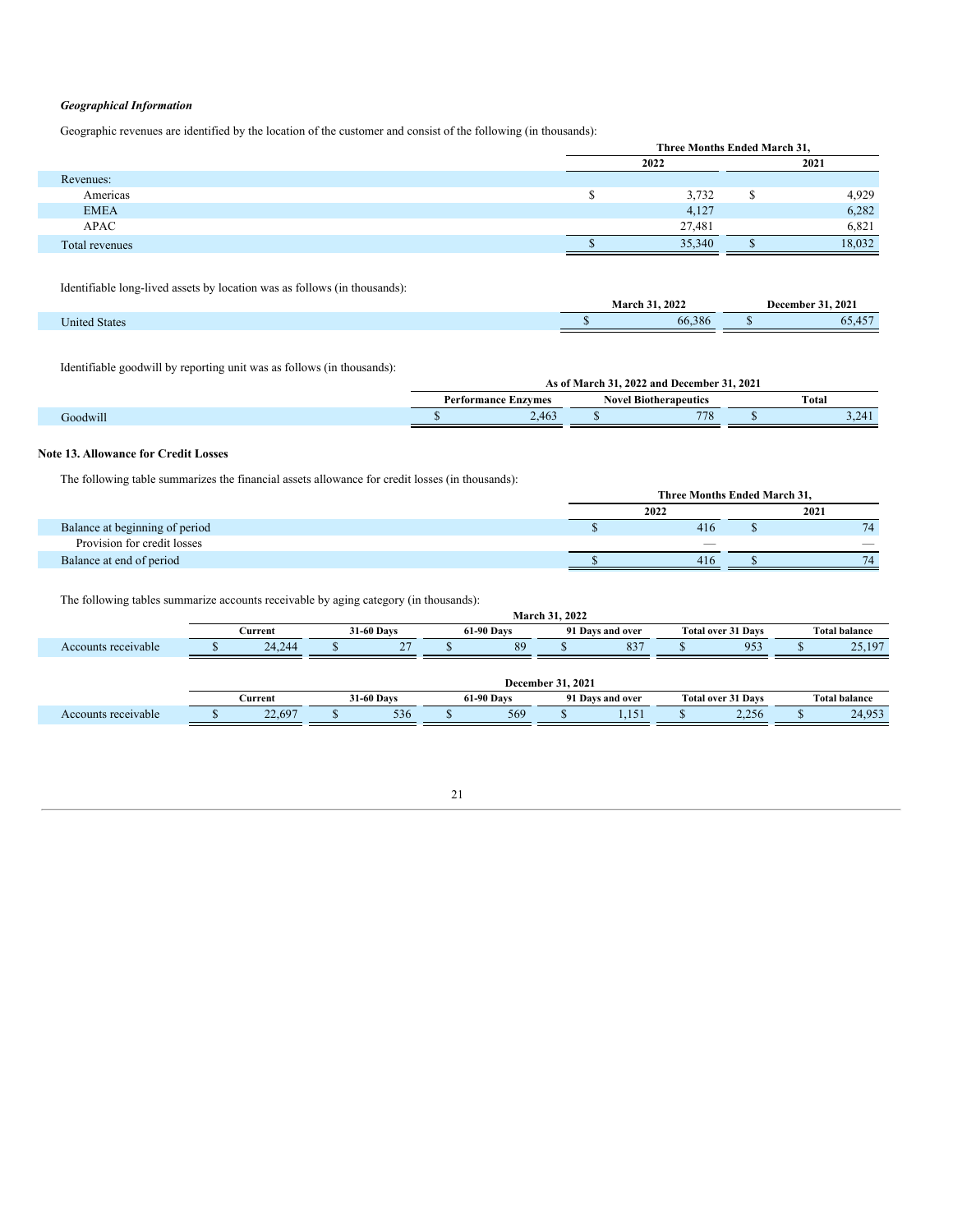### **ITEM 2. MANAGEMENT'S DISCUSSION AND ANALYSIS OF FINANCIAL CONDITION AND RESULTS OF OPERATIONS**

The following management's discussion and analysis of our financial condition and results of operations should be read in conjunction with the unaudited condensed consolidated financial statements and the related notes thereto included elsewhere in this Quarterly Report on Form 10-Q and the audited consolidated financial statements and notes thereto and management's discussion and analysis of financial condition and results of operations for the year ended December 31, 2021 included in our Annual Report on Form 10-K for the vear ended December 31, 2021, as filed with the SEC on February 28, 2022 (the "Annual Report"). This Ouarterly Report on Form 10-O contains forwardlooking statements within the meaning of Section 21E of the Securities Exchange Act of 1934, as amended (the "Exchange Act"). These statements include, but are not limited to, expectations regarding our strategy, business plans, financial performance and developments relating to our industry. These statements are often identified by the use of words such as "may," "will," "expect," "believe," "anticipate," "intend," "could," "should," "estimate," or "continue," and similar expressions or variations. Such forward-looking statements are subject to risks, uncertainties and other factors that could cause actual results and the timing of certain events to differ materially from future results expressed or implied by such forward-looking statements. Factors that could cause or contribute to such differences include, but are not limited to, those discussed in Part II, Item 1A: "Risk Factors" of this Quarterly Report on Form 10-Q and Part I, Item 1A: "Risk Factors" of our Annual Report, as incorporated herein and referenced in Part II, Item 1A: "Risk Factors" of this Quarterly Report on Form 10-O and elsewhere in this report. The forward-looking statements in this Quarterly Report on Form 10-O represent our views as of the date of this Quarterly Report on Form 10-O. We anticipate that subsequent events and developments will cause our views to change. However, while we may elect to update these forward-looking statements at some point in the future, we have no current intention of doing so except to the extent required by applicable law. You should, therefore, not rely on these forward-looking statements as representing our views as of any date subsequent to the date of this Quarterly Report on Form 10-Q.

#### **BUSINESS OVERVIEW**

We discover, develop and sell enzymes and other proteins that deliver value to our clients in a growing set of industries. We view proteins as a vast, largely untapped source of value-creating products, and we are using our proven technologies, which we have been continuously improving since our inception in 2002, to commercialize an increasing number of novel enzymes, both as proprietary Codexis products and in partnership with our customers.

We are a pioneer in harnessing computational technologies to drive biology advancements. Since 2002, we have made substantial investments in the development of our CodeEvolver® protein engineering technology platform, the primary source of our competitive advantage. Our technology platform is powered by proprietary, artificial intelligence-based, computational algorithms that rapidly mine the structural and performance attributes of our large and continuously growing library of protein variants. These computational outputs enable increasingly reliable predictions for next generation protein variants to be engineered, enabling time- and cost-efficient delivery of the targeted performance enhancements. In addition to its computational prowess, our CodeEvolver® protein engineering technology platform integrates additional modular competencies, including robotic high-throughput screening and genomic sequencing, organic chemistry and bioprocess development which are all coordinated to rapidly innovate novel, fitfor-purpose products.

The core historical application of the technology has been in developing commercially viable biocatalytic manufacturing processes for more sustainable production of complex chemicals. It begins by conceptually designing the most cost-effective and practical process for a targeted product. We then develop optimized biocatalysts to enable the designed process, using our CodeEvolver® platform. Engineered biocatalyst candidates, numbering many thousands for each project, are then rapidly screened and validated using high throughput methods under process-relevant operating conditions. This approach results in an optimized biocatalyst that enables cost-efficient processes that are relatively simple to run in conventional manufacturing equipment allowing for efficient technical transfer of our processes to our manufacturing partners. This also allows for efficient technical transfer of our processes to our manufacturing partners.

We initially commercialized our CodeEvolver® protein engineering technology platform and products in the manufacture of small molecule pharmaceuticals, which remains a primary business focus. Our customers, which include many large, global pharmaceutical companies, use our technology, products and services in their process development and in manufacturing. Additionally, we have licensed our proprietary CodeEvolver® protein engineering technology platform to global pharmaceutical companies enabling them to use this technology, in house, to engineer enzymes for their own businesses. In May 2019, we entered into a Platform Technology Transfer and License Agreement (the "Novartis CodeEvolver® Agreement") with Novartis Pharma AG ("Novartis"). The Novartis CodeEvolver® Agreement (Codexis' third such agreement with large pharmaceutical companies) allows Novartis to use our proprietary CodeEvolver® protein engineering platform technology in the field of human healthcare.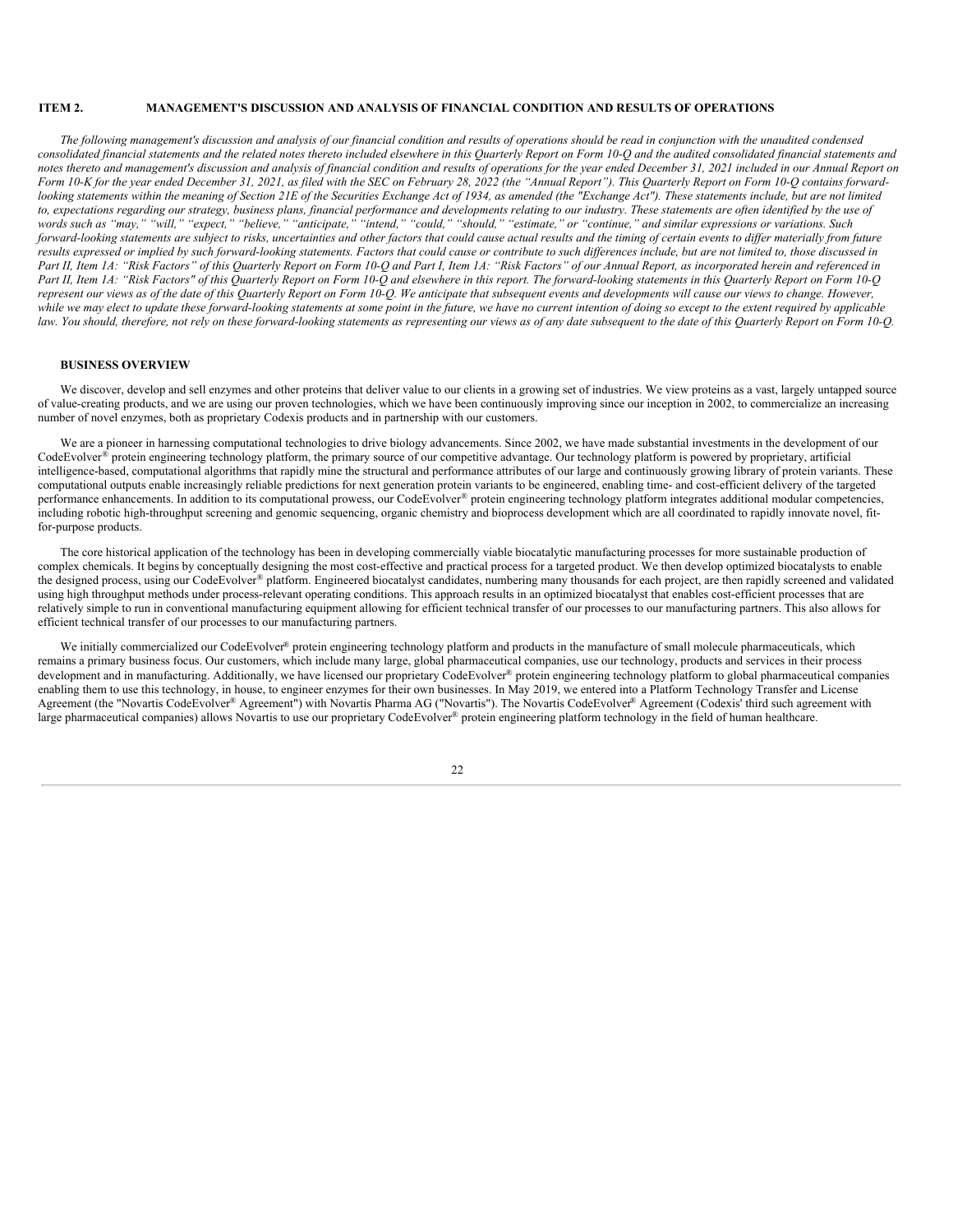As evidence of our strategy to extend our technology beyond pharmaceutical manufacturing, we have also used the technology to develop biocatalysts and enzyme products for use in a broader set of industrial markets, including several large verticals, such as food, feed, consumer care and fine chemicals. In addition, we are using our technology to develop enzymes for various life science related applications, such as next generation sequencing ("NGS"), and polymerase chain reaction ("PCR/qPCR") for in vitro molecular diagnostics and genomic research applications. In December 2019, we entered into a license agreement to provide Roche Sequencing Solutions, Inc. with our first enzyme for this target market: the Company's EvoT4™ DNA ligase. In June 2020, we also entered into the MAI Agreement pursuant to which we are leveraging our CodeEvolver® platform technology to improve the DNA polymerase enzymes that are critical for enzymatic DNA synthesis.

We have been using the CodeEvolver® protein engineering technology platform to develop early stage, novel biotherapeutic product candidates, both in partnership with customers and for our own proprietary Codexis drug candidates. Our first program was for the potential treatment of phenylketonuria ("PKU") in humans. PKU is an inherited metabolic disorder in which the enzyme that converts the essential amino acid phenylalanine into tyrosine is deficient. In October 2017, we entered into a Global Development, Option and License Agreement (the "Nestlé License Agreement") with Societé des Produits Nestlé S.A., formerly known as Nestec Ltd. ("Nestlé Health Science") to advance CDX-6114, our enzyme biotherapeutic product candidate for the potential treatment of PKU. In February 2019, Nestlé Health Science exercised its option to obtain an exclusive license to develop and commercialize CDX-6114. Also in October 2017, we entered into a strategic collaboration agreement with Nestle Health Science ("Nestlé SCA") pursuant to which we and Nestlé Health Science are collaborating to leverage the CodeEvolver® platform technology to develop other novel enzymes for Nestlé Health Science's established Consumer Care and Medical Nutrition business areas. In March 2020, we entered into a Strategic Collaboration and License Agreement ("Takeda Agreement") with Shire Human Genetic Therapies, Inc., a wholly-owned subsidiary of Takeda Pharmaceutical Company Limited ("Takeda") for the research and development of novel gene therapies for certain disease indications, including the treatment of lysosomal storage disorders and a blood factor deficiency.

### **BUSINESS SEGMENTS**

We manage our business as two business segments: Performance Enzymes and Novel Biotherapeutics. See Note 12, "Segment, Geographical and Other Revenue Information" in the Notes to Unaudited Condensed Consolidated Financial Statements included in this Quarterly Report on Form 10-Q.

#### *Performance Enzymes*

We initially commercialized our CodeEvolver® protein engineering technology platform and products in the manufacture of small molecule pharmaceuticals and, to date, this continues to be our largest market served. Our customers, which include many large global pharmaceutical companies, use our technology, products and services in their manufacturing processes and process development. We have also used the technology to develop customized enzymes for use in other industrial markets. These markets consist of several large industrial verticals, including food, feed, consumer care, and fine chemicals. We also use our technology in the life sciences markets to develop enzymes for customers using NGS and PCR/qPCR for in vitro molecular diagnostic and molecular biology research applications, as well DNA/RNA synthesis and health monitoring applications.

### *Novel Biotherapeutics*

We are also targeting new opportunities in the pharmaceutical industry to discover, improve, and/or develop biotherapeutic drug candidates. We believe that our CodeEvolver® protein engineering platform technology can be used to discover novel biotherapeutic drug candidates that will target human diseases that are in need of improved therapeutic interventions. Similarly, we believe that we can deploy our platform technology to improve specific characteristics of a customer's pre-existing biotherapeutic drug candidate, such as its activity, stability or immunogenicity.

#### **BUSINESS UPDATE REGARDING COVID-19**

We are subject to risks and uncertainties as a result of the current COVID-19 pandemic. The COVID-19 pandemic has presented a substantial public health and economic challenge around the world and is affecting our employees, communities and business operations, as well as the U.S. economy and other economies worldwide. The full extent to which the COVID-19 pandemic will directly or indirectly impact our business, results of operations and financial condition will depend on future developments that are highly uncertain and may not be accurately predicted, including the duration and severity of the pandemic, the prevalence of more contagious and or virulent variants such as the Delta and Omicron variants, and the extent and severity of the impact on our customers, new information that may emerge concerning COVID-19, the actions taken to contain it or treat its impact and the economic impact on local, regional, national and international markets.

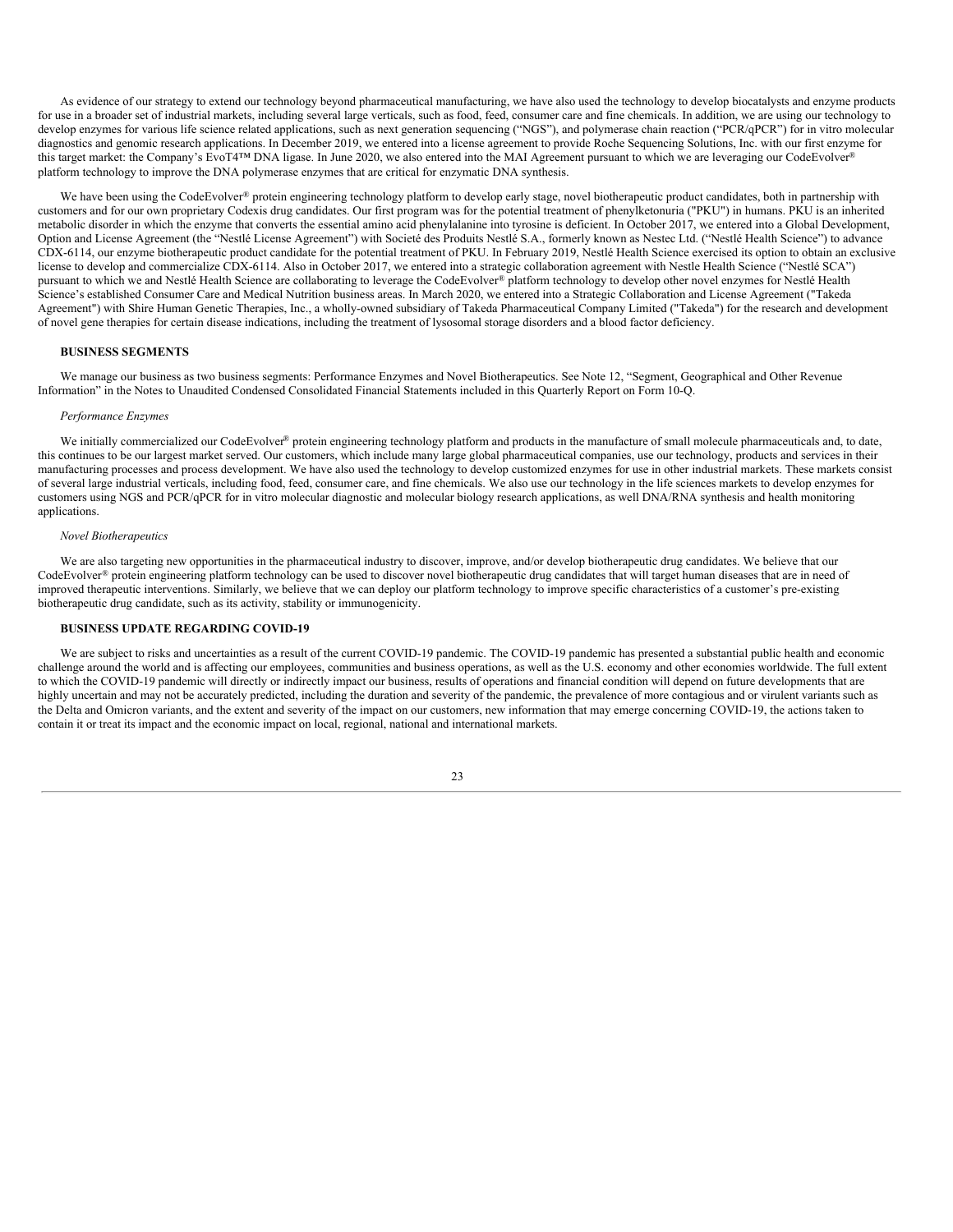To date, we and our collaboration partners have been able to continue to supply our enzymes to our customers worldwide, however, there can be no guarantee this will continue. Furthermore, our ability to provide future R&D services will continue to be impacted as a result of governmental orders and any disruptions in operations of our customers with whom we collaborate. We believe that these disruptions have had minimal impact on our revenue for the three months ended March 31, 2022. The extent to which the pandemic may impact our business operations and operating results will continue to remain highly dependent on future developments, which are uncertain and cannot be predicted with confidence.

As a result of the COVID-19 pandemic we have received purchase orders from Pfizer for large quantities of our proprietary enzyme product, CDX-616, for use by Pfizer in the manufacture of a critical intermediate for its proprietary active pharmaceutical ingredient, nirmatrelvir, used by Pfizer in combination with the active pharmaceutical ingredient ritonavir, as its PAXLOVID™ (nirmatrelvir tablets; ritonavir tablets) product for the treatment of COVID-19 infections in humans. These purchase orders have had substantial impact on our revenue for the three months ended March 31, 2022 and for the year ended December 31, 2021.

Our future results of operations and liquidity could be adversely impacted by delays in payments of outstanding receivable amounts beyond normal payment terms, supply chain disruptions and uncertain demand, and the impact of any initiatives or programs that we may undertake to address financial and operations challenges faced by our customers. The near-and-long term impact of COVID-19 to our financial condition, liquidity, or results of operations remains uncertain. Although some of the Orders that were enacted to control the spread of COVID-19 have begun to be scaled back and the vaccine rollout has expanded, surges in the spread of COVID-19 due to the emergence of new more contagious or virulent variants or the ineffectiveness of the vaccines against such strains, may result in the reimplementation of certain Orders, which could adversely impact our business. The extent to which the COVID-19 pandemic may materially impact our financial condition, liquidity, or results of operations in the future is uncertain.

#### *Results of Operations Overview*

Revenues were \$35.3 million in the first quarter of 2022, a 96% increase from \$18.0 million in the first quarter of 2021.

Product revenue, which consists primarily of sales of biocatalysts, pharmaceutical intermediates, and Codex® biocatalyst panels and kits, was \$30.7 million in the first quarter of 2022, an increase of 200% from \$10.2 million in the first quarter of 2021. The increase in product revenue was primarily due to \$21.3 million in revenue from Pfizer related to the purchase of our CDX-616 enzyme products but partially offset by lower revenue from the sales of other enzyme products used in the manufacture of branded pharmaceutical products. We expect the significant purchase orders we have received from Pfizer for CDX-616 enzyme products to continue to remain a significant component of our product revenue in 2022.

Research and development revenues, which include license, technology access and exclusivity fees, research service fees, milestone payments, royalties, and optimization and screening fees, totaled \$4.7 million in the first quarter of 2022, a 40% decrease compared with \$7.8 million in the first quarter of 2021. The decrease in research and development revenue was primarily due to lower research and development fees from Takeda under the Takeda Agreement and lower research and development fees from other existing collaboration agreements being recognized in the first quarter of 2022 as compared to the same period in the prior year.

Our products' profitability is affected by many factors including the average profit margin on the products we sell. Our profit margins are affected by many factors including the costs of internal and third-party fixed and variable costs, including materials and supplies, labor, facilities and other overhead costs. Profit margin data is used as a management performance measure to provide additional information regarding our results of operations on a consolidated basis. Product gross margins increased to 72% in the first quarter of 2022, compared to 59% in the first quarter of 2021, due to improved product mix resulting from sales to Pfizer and to other pharmaceutical customers.

Research and development expenses were \$19.5 million in the first quarter of 2022, an increase of 69% from \$11.6 million in the first quarter of 2021. The increase was primarily due to increases in costs associated with higher headcount, higher facilities cost and lab supplies, higher stock-based compensation and higher depreciation expense and other outside services. We expect research and development expenses for the rest of the year to be higher than the comparative prior year periods mainly due to increase in headcount and higher allocation of facilities cost due to the additional research and development laboratory space we commenced occupancy in December 2021, and as we continue our efforts on advancing our internal and collaborative programs.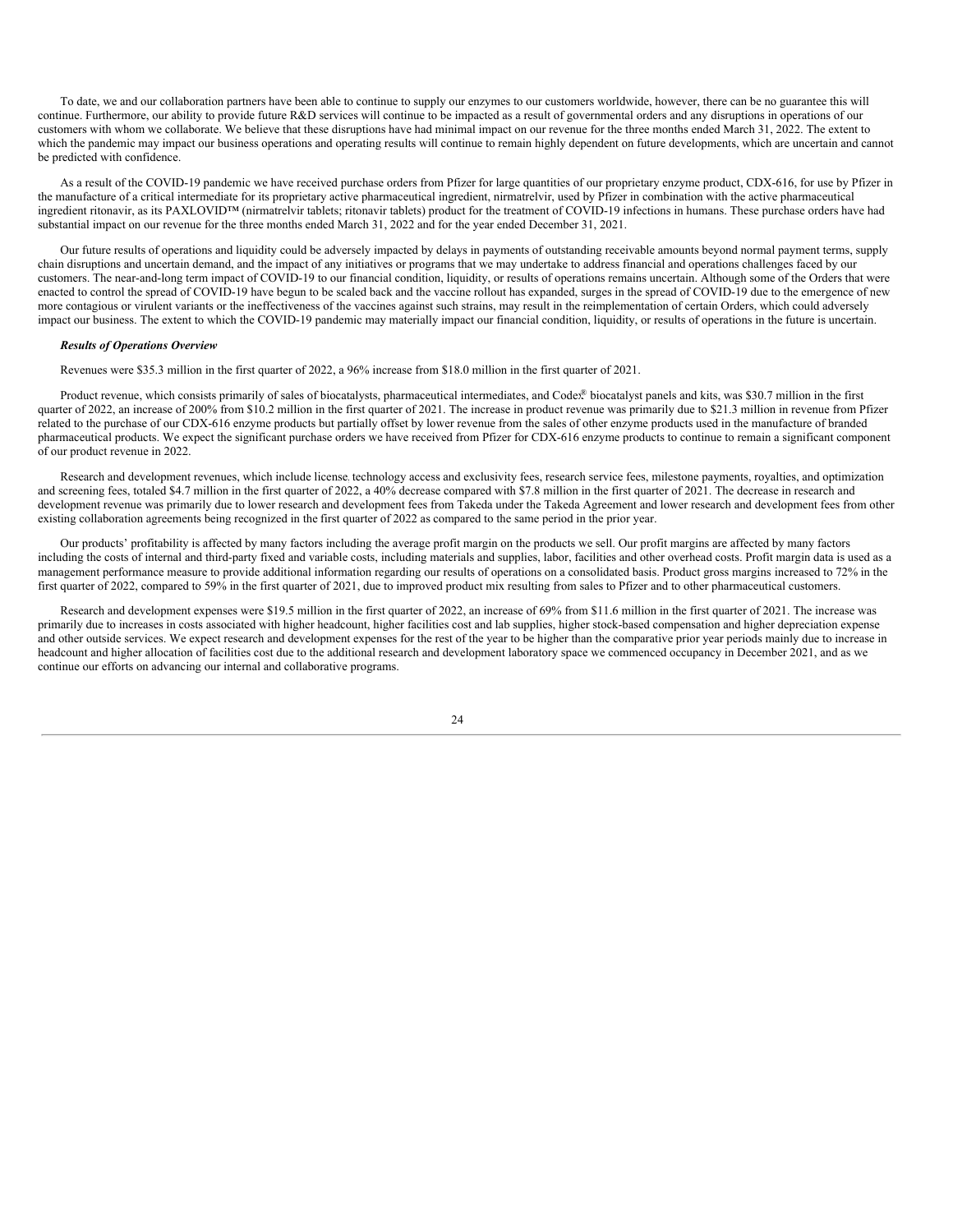Selling, general and administrative expenses were \$15.7 million in the first quarter of 2022, an increase of 38%, compared to \$11.4 million in the first quarter of 2021. The increase was primarily due to increase in costs associated with a higher headcount, increase in legal fees, higher stock-based compensation costs, higher outside and temporary services, partially offset by lower allocable expenses. We expect selling, general and administrative expenses for the rest of the year to be higher than the comparative prior year periods mainly due to increase in headcount and higher operating costs as we invest more in our business.

Net loss was \$8.4 million, or a net loss of \$0.13 per basic and diluted share in the first quarter of 2022 compared to a net loss of \$9.1 million, or a net loss of \$0.14 per basic and diluted share in the first quarter of 2021. The decrease in net loss is primarily related to an increase in product revenue with higher margins, partially offset by higher operating expenses and lower research and development revenues.

Cash and cash equivalents decreased to \$94.3 million of March 31, 2022 compared to \$116.8 million as of December 31, 2021.In addition, net cash used in operations was \$11.2 million in the three months ended March 31, 2022 compared to \$6.4 million in the three months ended March 31, 2021. We believe that based on our current level of operations, our existing cash and cash equivalents will provide adequate funds for ongoing operations, planned capital expenditures and working capital requirements for at least the next 12 months.

In June 2017, we entered into a loan and security agreement with Western Alliance Bank that allows us to borrow up to \$10.0 million under a term loan, and up to \$5.0 million under a revolving credit facility with 80% of certain eligible accounts receivable as a borrowing base (the "Credit Facility"). Obligations under the Credit Facility are secured by a lien on substantially all of our personal property other than our intellectual property. Draws on the term debt are subject to customary conditions for funding. Our ability to take draws on the term debt expired on December 31, 2021. As of March 31, 2022, no amounts were borrowed under the Credit Facility and we were in compliance with the covenants for the Credit Facility. See Note 10, "Commitments and Contingencies" in the Notes to Unaudited Condensed Consolidated Financial Statements included in this Quarterly Report on Form 10-Q.

#### *Merck Sitagliptin Catalyst Supply Agreement*

In February 2012, we entered into a five-year Sitagliptin Catalyst Supply Agreement ("Sitagliptin Supply Agreement") with Merck whereby Merck may obtain commercial scale enzyme for use in the manufacture of Januvia®, its product based on the active ingredient sitagliptin. In December 2015, Merck exercised its option under the terms of the Sitagliptin Catalyst Supply Agreement to extend the agreement for an additional five years through February 2022. In September 2021, the Sitagliptin Catalyst Supply Agreement was amended to extend the agreement through December 2026.

Effective as of January 2016, we and Merck amended the Sitagliptin Supply Agreement to prospectively provide for variable pricing based on the cumulative volume of sitagliptin enzyme purchased by Merck. We have previously determined that the variable pricing, which provides a discount based on the cumulative volume of sitagliptin enzyme purchased by Merck, provides Merck material rights and we recognized product revenues using the alternative method wherein we estimated the total expected consideration and allocated it proportionately with the expected sales. Pursuant to the latest amendment of the Sitagliptin Supply Agreement, we have determined that the latest price per volume of sitagliptin enzyme to be purchased by Merck no longer provides Merck material rights, and as such we are recognizing product revenue based on contractually stated prices effective as of February 2022.

We recognized \$1.7 million and \$3.3 million in product revenue under this contract for the three months ended March 31, 2022 and 2021, respectively. Revenues recognized by us under the Sitagliptin Supply Agreement comprised 5% and 18% of our total revenues for the three months ended March 31, 2022 and 2021, respectively.

For the three months ended March 31, 2022, we recorded revenue of \$1.2 million from sitagliptin enzyme that were recognized over time based on the progress of the manufacturing process. These products will be shipped within the six month period following the end of the first quarter of 2022.

#### *Global Development, Option and License Agreement and Strategic Collaboration Agreement*

In October 2017, we entered into the Nestlé License Agreement with Nestlé Health Science and, solely for the purpose of the integration and the dispute resolution clauses of the Nestlé License Agreement, Nestlé Health Science S.A., to advance CDX-6114, our enzyme biotherapeutic product candidate for the potential treatment of PKU.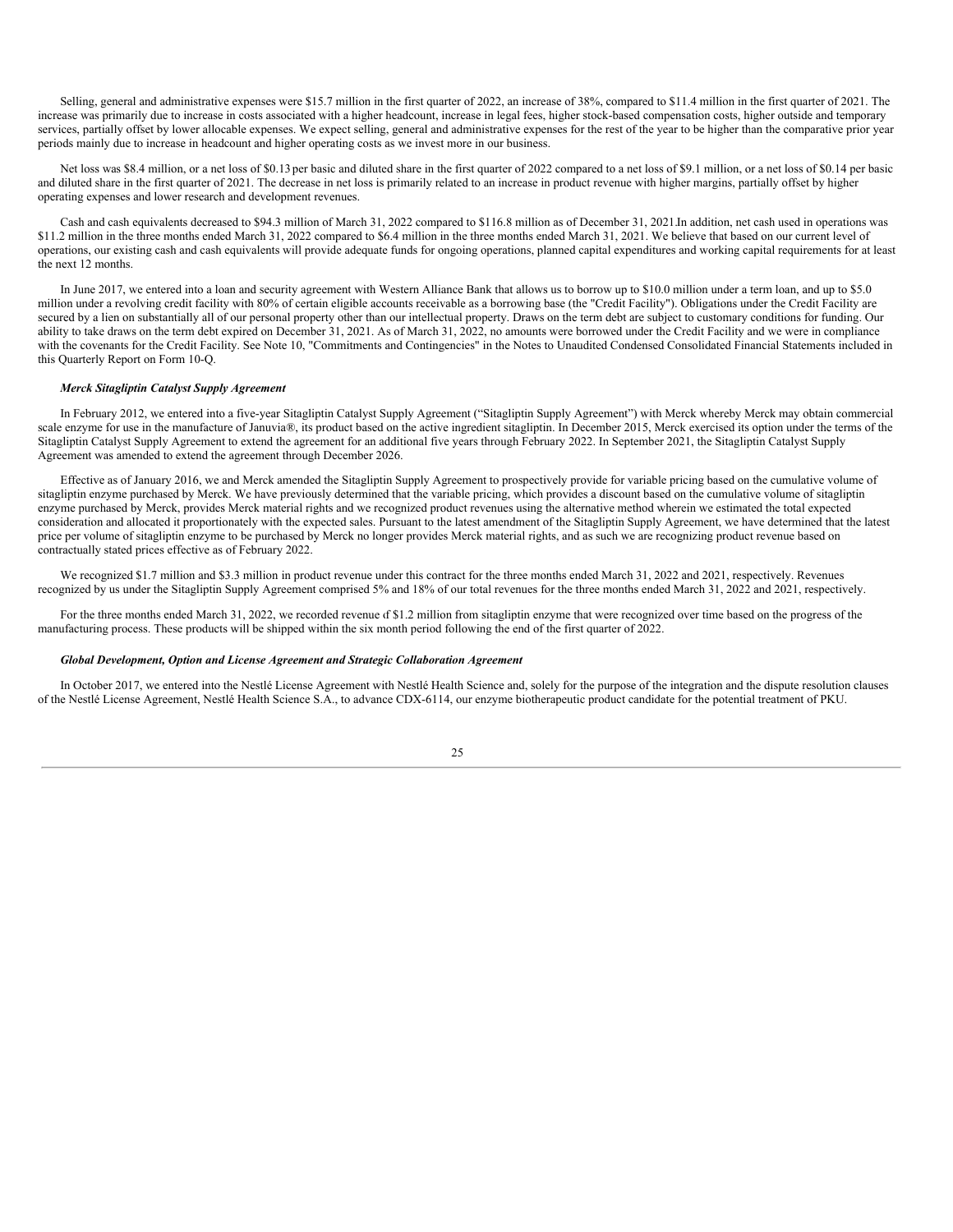In January 2019, we received notice from the U.S. Food and Drug Administration ("FDA") that it had completed its review of our IND for CDX-6114 and concluded that we may proceed with the proposed Phase 1b multiple ascending dose study in healthy volunteers in the United States. In February 2019, Nestlé Health Science exercised its option to obtain an exclusive, worldwide, royalty-bearing, sub-licensable license for the global development and commercialization of CDX-6114 for the management of PKU. Upon exercising its option, Nestlé Health Science made an option payment and assumed all responsibilities for future clinical development and commercialization of CDX-6114. We are also eligible to receive payments from Nestlé Health Science under the Nestlé License Agreement that include (i) development and approval milestones of up to \$85.0 million, (ii) sales-based milestones of up to \$250.0 million in the aggregate, which aggregate amount is achievable if net sales exceed \$1.0 billion in a single year, and (iii) tiered royalties, at percentages ranging from the mid-single digits to low double-digits of net sales of product.

In October 2017, we entered into the Nestlé SCA pursuant to which we and Nestlé Health Science are collaborating to leverage the CodeEvolver protein engineering technology platform to develop novel enzymes for Nestlé Health Science's established Consumer Care and Medical Nutrition business areas. The term of the Nestlé SCA has been extended through December 2022.

In January 2020, we entered into a development agreement with Nestlé Health Science pursuant to which we and Nestlé Health Science are collaborating to advance a lead candidate, CDX-7108, targeting a gastrointestinal disorder discovered through our Nestlé SCA into preclinical and early clinical studies. During 2021, we, together with Nestlé Health Science, continued to advance CDX-7108 towards initiation of a Phase 1 clinical trial with the first subject being dosed in November 2021.

Under the Nestlé SCA and the development agreement, we recognized \$1.1 million and \$1.8 million in research and development fees for the three months ended March 31, 2022 and 2021, respectively.

### *Platform Technology Transfer and License Agreement*

In May 2019, we entered into the Novartis CodeEvolver® Agreement with Novartis. The Agreement allows Novartis to use our proprietary CodeEvolver® protein engineering platform technology in the field of human healthcare. In July 2021, we announced the completion of the technology transfer period during which we transferred our proprietary CodeEvolver® protein engineering platform technology to Novartis (the "Technology Transfer Period"). As a part of this technology transfer, the Company provided to Novartis our proprietary enzymes, proprietary protein engineering protocols and methods, and proprietary software algorithms. In addition, our teams and Novartis scientists participated in technology training sessions and collaborative research projects at our laboratories in Redwood City, California and at a designated Novartis laboratory in Basel, Switzerland. Novartis has now installed the CodeEvolver<sup>®</sup> protein engineering platform technology at its designated laboratory.

Pursuant to the agreement, we received an upfront payment of \$5.0 million shortly after the effective date of the Novartis CodeEvolver Agreement. We completed the second technology milestone transfer under the agreement in 2020 and received a milestone payment of \$4.0 million. We have also received an aggregate of \$5.0 million for the completion of the third technology milestone in 2021. In consideration for the continued disclosure and license of improvements to the technology and materials during a multiyear period that began on the conclusion of the Technology Transfer Period ("Improvements Term"), Novartis will pay Codexis annual payments over four years which amount to an additional \$8.0 million in aggregate. The Company also has the potential to receive quantity-dependent, usage payments for each API that is manufactured by Novartis using one or more enzymes that have been developed or are in development using the CodeEvolver® protein engineering platform technology during the period that began on the conclusion of the Technology Transfer Period and ends on the expiration date of the last to expire licensed patent. Revenue for the combined initial license and technology transfer performance obligation was recognized using a single measure of progress that depicted our performance in transferring control of the services. Revenue allocated to improvements made during the Improvements Term are being recognized during the Improvements Term.

We recognized \$0.2 million and \$0.8 million in research and development revenue for the three months ended March 31, 2022 and 2021, respectively.

#### *Strategic Collaboration and License Agreement*

In March 2020, we entered into the Takeda Agreement with Shire Human Genetic Therapies, Inc., a wholly-owned subsidiary of Takeda Pharmaceutical Co. Ltd. ("Takeda"), under which we are collaborating to research and develop protein sequences for use in gene therapy products for certain diseases in accordance with each applicable program plan.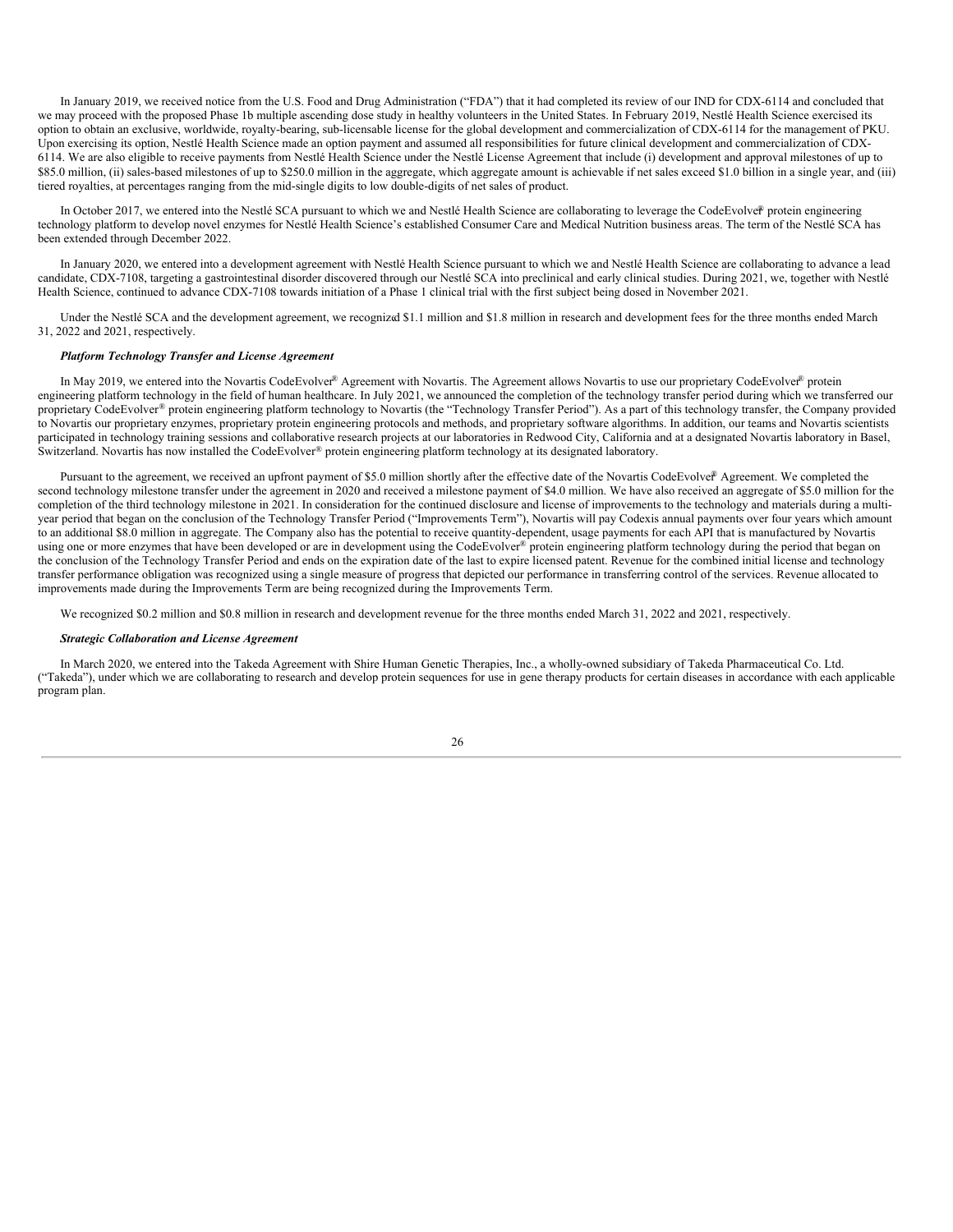On execution of the Takeda Agreement, we received an upfront non-refundable cash payment of \$8.5 million and we initiated activities under three program plans for Fabry Disease, Pompe Disease, and an undisclosed blood factor deficiency, respectively (the "Initial Programs"). In May 2021, Takeda elected to exercise its option to initiate an additional program for a certain undisclosed rare genetic disorder; as a result we received the option exercise fee during the third quarter of 2021. Pursuant to the Takeda an additional program for a certain undisclose Agreement, we are eligible to receive other payments that include (i) reimbursement of research and development fees and preclinical development milestones for the three initial programs of \$10.5 million, in aggregate, and \$7.2 million for the fourth program, (ii) clinical development and commercialization-based milestones, per target gene, of up to \$100.0 million and (iii) tiered royalty payments based on net sales of applicable products at percentages ranging from the mid-single digits to low single-digits.

Revenue recognized relating to the functional licenses provided to Takeda was recognized at a point in time when the control of the license transferred to the customer. We recognized research and development revenue related to the Takeda Agreement of \$1.2 million and \$2.1 million for the three months ended March 31, 2022 and 2021, respectively.

#### *Pfizer, Inc. purchase orders*

In 2021, we received purchase orders from Pfizer, Inc. ("Pfizer") for large quantities of our proprietary enzyme product, CDX-616, for use by Pfizer in the manufacture of a critical intermediate for its proprietary active pharmaceutical ingredient, nirmatrelvir. Pfizer markets, sells and distributes nirmatrelvir, in combination with the active pharmaceutical ingredient ritonavir, as its PAXLOVID™ (nirmatrelvir tablets; ritonavir tablets) product, which received emergency use authorization by the FDA in late 2021 for the treatment of COVID-19 in humans.

We have received additional purchase orders from Pfizer for significant quantities of CDX-616. As of March 31, 2022, we have not yet executed a long-term purchase and sale agreement with Pfizer for CDX-616. We currently expect that future orders for quantities of CDX-616 by Pfizer will continue to be based on the needs of Pfizer for quantities of CDX-616 and there will be no minimum purchase obligation on the part of Pfizer.

We recognized product revenue of \$21.3 million and \$0.4 million for the three months ended March 31, 2022 and 2021, respectively, from the sale of quantities of CDX-616 enzyme products to Pfizer. Revenues recognized by us from sales of CDX-616 enzyme products to Pfizer comprised 60% and 2% of our total revenues for the three months ended March 31, 2022 and 2021, respectively. As of March 31, 2022, we recorded revenue and contract assets of \$7.1 million from the sale of this enzyme product that were recognized over time based on the progress of the manufacturing process. These products will be shipped within the three month period following the end of the first quarter of 2022.

#### **Results of Operations**

The following table shows the amounts from our unaudited condensed consolidated statements of operations for the periods presented (in thousands, except percentages):

|                                     | Three Months Ended March 31, |          |   |         |   | Change  |          |  |  |
|-------------------------------------|------------------------------|----------|---|---------|---|---------|----------|--|--|
|                                     |                              | 2022     |   | 2021    | ъ |         | $\%$     |  |  |
| <b>Revenues:</b>                    |                              |          |   |         |   |         |          |  |  |
| Product revenue                     | S                            | 30,690   | S | 10,226  | S | 20,464  | 200%     |  |  |
| Research and development revenue    |                              | 4,650    |   | 7,806   |   | (3,156) | (40)%    |  |  |
| Total revenues                      |                              | 35,340   |   | 18,032  |   | 17,308  | 96%      |  |  |
| Costs and operating expenses:       |                              |          |   |         |   |         |          |  |  |
| Cost of product revenue             |                              | 8,521    |   | 4,218   |   | 4,303   | 102%     |  |  |
| Research and development            |                              | 19,500   |   | 11,571  |   | 7,929   | 69%      |  |  |
| Selling, general and administrative |                              | 15,705   |   | 11,398  |   | 4,307   | 38%      |  |  |
| Total costs and operating expenses  |                              | 43,726   |   | 27,187  |   | 16,539  | 61%      |  |  |
| Loss from operations                |                              | (8,386)  |   | (9,155) |   | 769     | $(8)\%$  |  |  |
| Interest income                     |                              | 42       |   | 177     |   | (135)   | $(76)\%$ |  |  |
| Other expense, net                  |                              | (3)      |   | (88)    |   | 85      | (97)%    |  |  |
| Loss before income taxes            |                              | (8, 347) |   | (9,066) |   | 719     | $(8)\%$  |  |  |
| Provision for income taxes          |                              | q        |   |         |   |         | 350%     |  |  |
| Net loss                            |                              | (8,356)  | S | (9,068) | S | 712     | $(8)\%$  |  |  |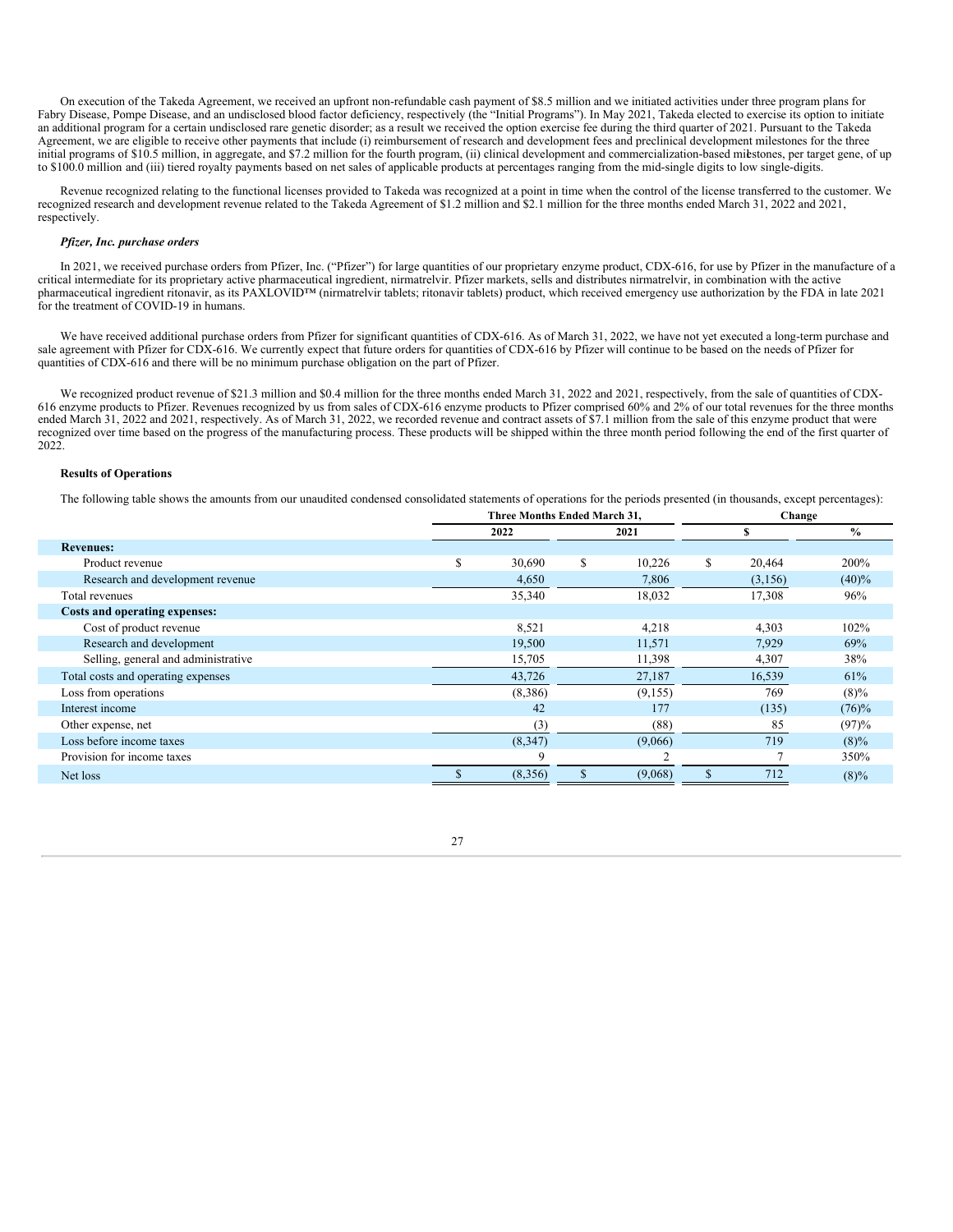### *Revenues*

Our revenues consist of product revenue and research and development revenue as follows:

- Product revenue consist of sales of biocatalysts, pharmaceutical intermediates, and Codex® biocatalyst panels and kits.
- Research and development revenue include license, technology access and exclusivity fees, research services fees, milestone payments, royalties, optimization and screening fees.

Revenues are as follows (in thousands, except percentages):

|                                  |              | Three Months Ended March 31. |  |        | Change   |               |
|----------------------------------|--------------|------------------------------|--|--------|----------|---------------|
|                                  | 2022<br>2021 |                              |  |        |          | $\frac{0}{0}$ |
| Product revenue                  |              | 30.690                       |  | 10.226 | 20,464   | 200%          |
| Research and development revenue |              | 4.650                        |  | 7.806  | (3, 156) | (40)%         |
| Total revenues                   | 35,340       |                              |  | 18.032 | 17.308   | 96%           |

Revenues typically fluctuate on a quarterly basis due to the variability in our customers' manufacturing schedules and the timing of our customers' clinical trials. In addition, we have limited internal capacity to manufacture enzymes. As a result, we are dependent upon the performance and capacity of third-party manufacturers for the commercial scale manufacturing of the enzymes used in our pharmaceutical and fine chemicals business.

We accept purchase orders for deliveries covering periods from one day up to 14 months from the date on which the order is placed. However, some of our purchase orders can be revised or cancelled by the customer without penalty. Considering these industry practices and our experience, we do not believe the total of customer purchase orders outstanding (backlog) provides meaningful information that can be relied on to predict actual sales for future periods.

Total revenues increased by \$17.3 million to \$35.3 million in the three months ended March 31, 2022 compared to the same period in 2021, primarily due to higher product revenue but partially offset by lower research and development revenue.

Product revenue, increased by \$20.5 million to \$30.7 million in the three months ended March 31, 2022 compared to the same period in 2021, primarily due to \$21.3 million in revenue from Pfizer related to the purchase of our CDX-616 enzyme products but partially offset by lower revenue from sales of other enzyme products used in the manufacture of branded pharmaceutical products.

Research and development revenue decreased by \$3.2 million to \$4.7 million in the three months ended March 31, 2022 compared to the same period in 2021, primarily due to lower research and development fees from Takeda under the Takeda Agreement and lower research and development fees from other existing collaboration agreements being recognized in the first quarter of 2022 as compared to the same period in the prior year.

#### *Cost and Operating Expenses*

Our cost and operating expenses consist of cost of product revenue, research and development expense, and selling, general and administrative expense. The following table shows the amounts of our cost of product revenue, research and development expense, and selling, general and administrative expense from our unaudited condensed consolidated statements of operations for the periods presented (in thousands, except percentages):

|                                     |              | Three Months Ended March 31. |  |        | Change |               |      |  |
|-------------------------------------|--------------|------------------------------|--|--------|--------|---------------|------|--|
|                                     | 2021<br>2022 |                              |  |        |        | $\frac{0}{0}$ |      |  |
| Cost of product revenue             |              | 8,521                        |  | 4,218  |        | 4,303         | 102% |  |
| Research and development            |              | 19.500                       |  | 11.571 |        | 7,929         | 69%  |  |
| Selling, general and administrative |              | 15.705                       |  | 11.398 |        | 4.307         | 38%  |  |
| Total costs and operating expenses  |              | 43.726                       |  | 27.187 |        | 16.539        | 61%  |  |

### *Cost of Product Revenue and Product Gross Margin*

Our product revenues are derived entirely from our Performance Enzymes segment. Revenues from the Novel Biotherapeutics segment are only from collaborative research and development activities.

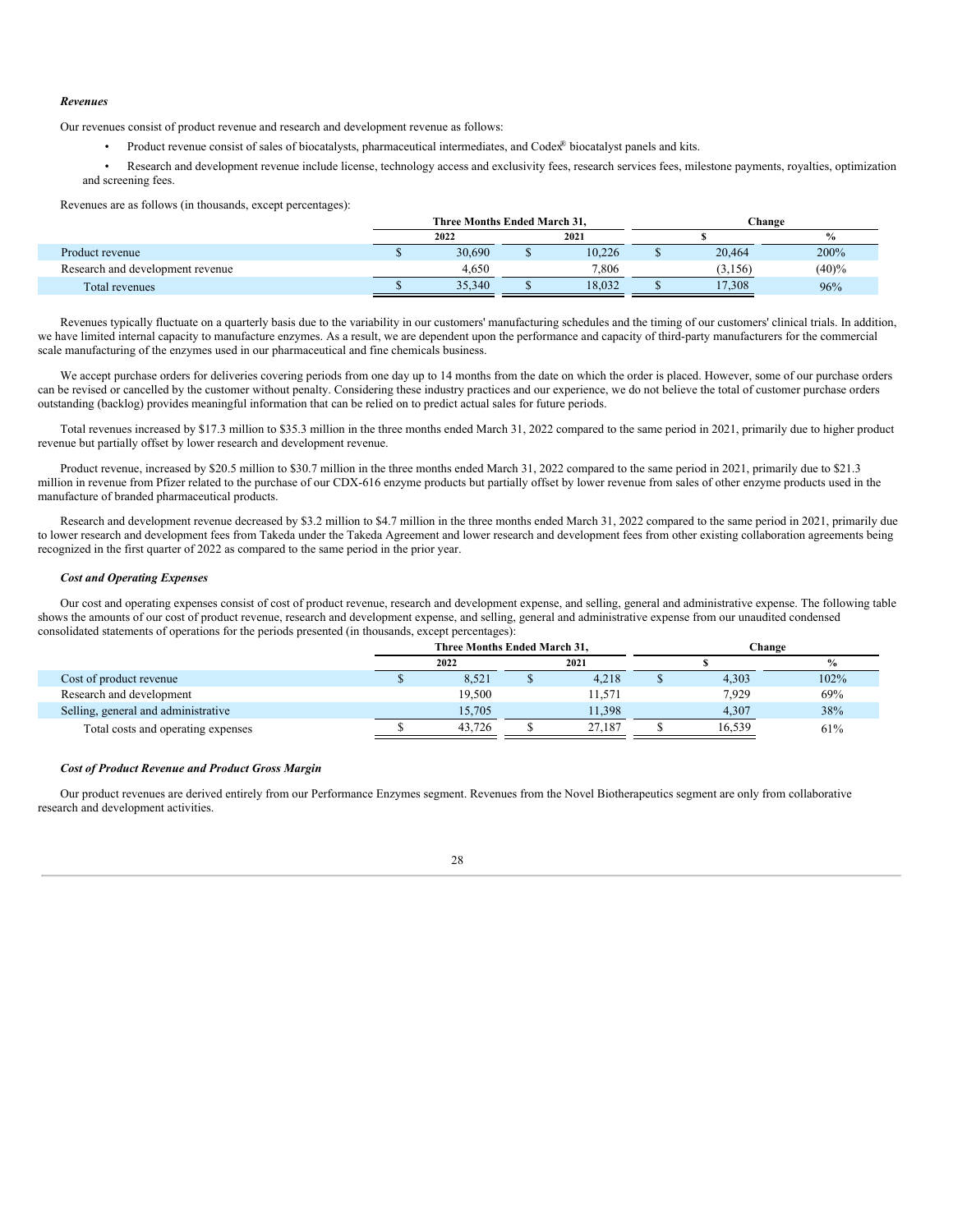The following table shows the amounts of our product revenue, cost of product revenue, product gross profit and product gross margin from our unaudited condensed consolidated statements of operations for the periods presented (in thousands, except percentages):

|                                            |      | Three Months Ended March 31. |  | Change |               |  |        |      |
|--------------------------------------------|------|------------------------------|--|--------|---------------|--|--------|------|
|                                            | 2022 |                              |  | 2021   |               |  |        |      |
| Product revenue                            |      | 30,690                       |  |        | 10.226        |  | 20,464 | 200% |
| Cost of product revenue <sup>(1)</sup>     |      | 8,521                        |  |        | 4.218         |  | 4.303  | 102% |
| Product gross profit                       |      | 22.169                       |  |        | 6.008         |  | 16.161 | 269% |
| Product gross margin $(\frac{9}{6})^{(2)}$ |      |                              |  | 59     | $\frac{0}{0}$ |  |        |      |

 $(1)$  Cost of product revenue consists of both internal and third-party fixed and variable costs, including materials and supplies, labor, facilities and other overhead costs associated with our product revenue. (2) Product gross margin is used as a performance measure to provide additional information regarding our results of operations on a consolidated basis.

Cost of product revenue increased by \$4.3 million in the three months ended March 31, 2022 compared to the same period in 2021. The increase was primarily due to a higher volume of product sales and variations in product mix. The product gross margin increased to 72% in the three months ended March 31, 2022 compared to 59% in the three months ended March 31, 2021, primarily due to the sale of higher margin branded products.

#### *Research and Development Expenses*

Research and development expenses consist of costs incurred for internal projects as well as collaborative research and development activities. These costs primarily consist of (i) employee-related costs, which include salaries and other personnel-related expenses (including stock-based compensation), (ii) various allocable expenses, which include occupancy-related costs, supplies, depreciation of facilities and laboratory equipment, and (iii) external costs. Research and development expenses are expensed when incurred.

Research and development expenses were \$19.5 million in the first quarter of 2022, an increase of \$7.9 million or 69%, from \$11.6 million in the first quarter of 2021. The increase was primarily due to increases in costs associated with higher headcount, higher facilities cost and lab supplies, higher stock-based compensation and higher depreciation expense and other outside services.

### *Selling, General and Administrative Expenses*

Selling, general and administrative expenses consist of employee-related costs, which include salaries and other personnel-related expenses (including stock-based compensation), hiring and training costs, consulting and outside services expenses (including audit and legal counsel related costs), marketing costs, building lease costs, and depreciation expenses and amortization expenses.

Selling, general and administrative expenses were \$15.7 million in the first quarter of 2022, an increase of \$4.3 million, or 38%, compared to \$11.4 million in the first quarter of 2021. The increase was primarily due to increase in costs associated with a higher headcount, increase in legal fees, higher stock-based compensation costs, higher outside and temporary services, partially offset by lower allocable expenses.

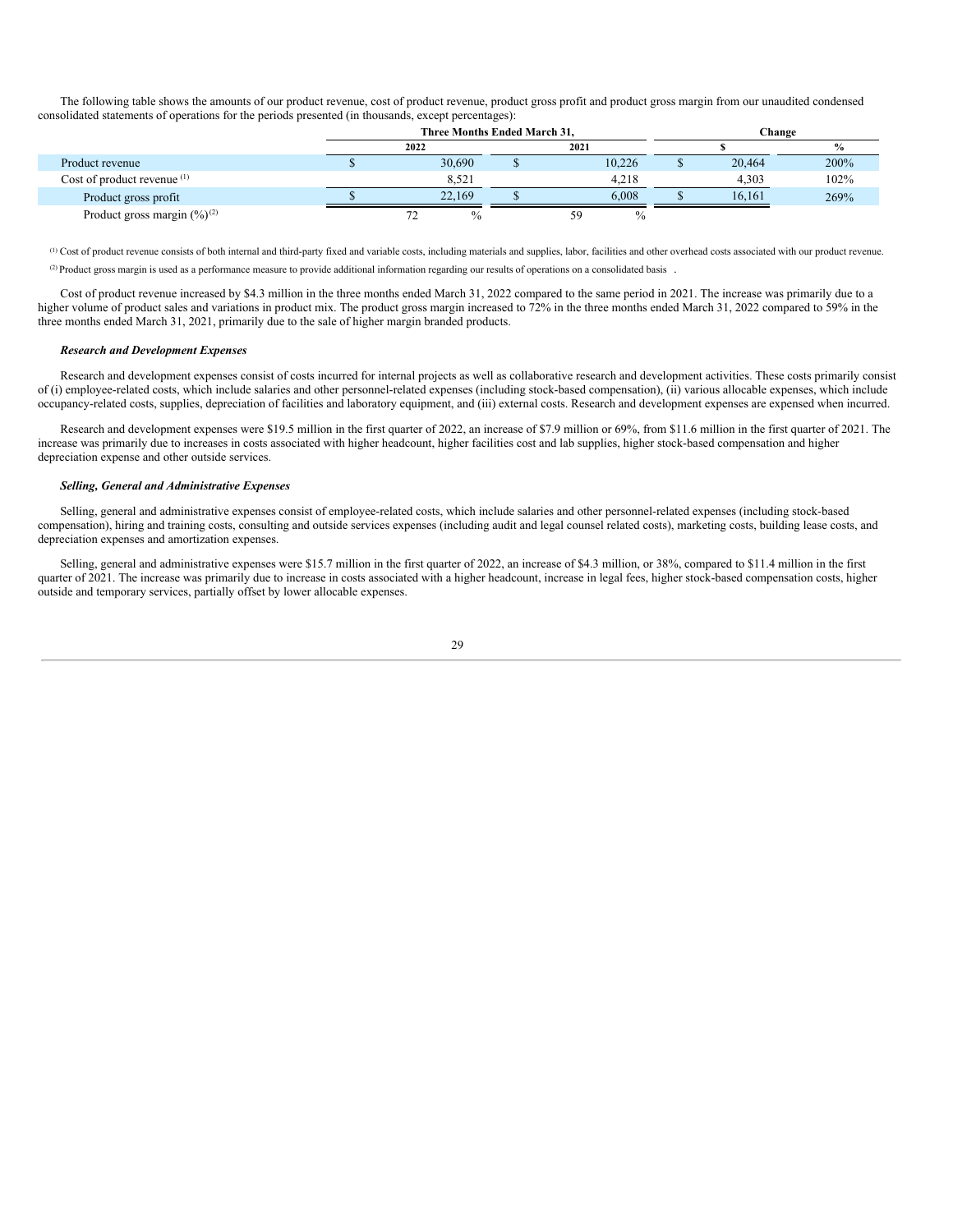*Interest Income and Other Expense, net*(in thousands, except percentages):

|                                   |              | Three Months Ended March 31. |  |      | Change |      |          |  |  |
|-----------------------------------|--------------|------------------------------|--|------|--------|------|----------|--|--|
|                                   | 2021<br>2022 |                              |  |      |        |      |          |  |  |
| Interest income                   |              | 42                           |  |      |        | 135  | $(76)\%$ |  |  |
| Other expense, net                |              |                              |  | (88) |        | 85   | 97%      |  |  |
| Total other income (expense), net |              | 30                           |  | 89   |        | (50) | $(56)\%$ |  |  |

#### *Interest Income*

Interest income decreased by \$0.1 million in the three months ended March 31, 2022 compared to the same period in 2021, primarily due to earned interest income and amortization of debt discount on non-marketable debt security in prior year and reduction in interest income from lower average interest rates on declining average cash balances.

### *Other Expense, net*

Other expense, net, decreased by \$85.0 thousand in the three months ended March 31, 2022 compared to the same period in 2021, primarily due to interest expense charges recognized on the amortization of an embedded bifurcated derivative of a share-settled redemption feature on non-marketable securities in prior year.

*Provision for Income Taxes*(in thousands, except percentages):

|                                                           | Three | <b>Months Ended March 31.</b> |      | Change |  |      |  |  |
|-----------------------------------------------------------|-------|-------------------------------|------|--------|--|------|--|--|
|                                                           | 2022  |                               | 2021 |        |  |      |  |  |
| $\mathbf{r}$<br>$\mathbf{r}$<br>tor income taxes<br>ision |       |                               |      |        |  | 350% |  |  |

The provision for income taxes for the three months ended March 31, 2022 and 2021, were primarily due to the accrual of interest and penalties on historic uncertain tax positions.

### *Net Loss*

Net loss for the three months ended March 31, 2022 was \$8.4 million, or a net loss per basic and diluted share of \$0.13. This compared to a net loss of \$9.1 million, or a net loss per basic and diluted share of \$0.14 for the three months ended March 31, 2021. The decrease in net loss is primarily related to an increase in product revenues with higher margins, partially offset by higher operating expenses and lower research and development revenues.

**Results of Operations by Segment** (in thousands, except percentages):

#### *Revenues by segment*

|                                           | Three Months Ended March 31, |                        |  |                                        |  |        |   |                               |     |                                        | Change |              |   |                            |               |  |                              |               |  |
|-------------------------------------------|------------------------------|------------------------|--|----------------------------------------|--|--------|---|-------------------------------|-----|----------------------------------------|--------|--------------|---|----------------------------|---------------|--|------------------------------|---------------|--|
|                                           |                              |                        |  | 2022                                   |  |        |   |                               |     | 2021                                   |        |              |   | <b>Performance Enzymes</b> |               |  | <b>Novel Biotherapeutics</b> |               |  |
|                                           |                              | Performance<br>Enzymes |  | <b>Novel</b><br><b>Biotherapeutics</b> |  | Total  |   | Performance<br><b>Enzymes</b> |     | <b>Novel</b><br><b>Biotherapeutics</b> |        | <b>Total</b> |   |                            | $\frac{0}{0}$ |  | э                            | $\frac{0}{0}$ |  |
| <b>Revenues:</b>                          |                              |                        |  |                                        |  |        |   |                               |     |                                        |        |              |   |                            |               |  |                              |               |  |
| Product<br>revenue                        |                              | 30,690                 |  | –                                      |  | 30,690 | S | 10,226                        | Эħ. |                                        | S      | 10,226       | S | 20,464                     | 200%          |  |                              | $-$ %         |  |
| Research<br>and<br>development<br>revenue |                              | 2,409                  |  | 2,241                                  |  | 4,650  |   | 4,003                         |     | 3,803                                  |        | 7,806        |   | (1, 594)                   | $(40)\%$      |  | (1, 562)                     | (41)%         |  |
| Total<br>revenues                         |                              | 33,099                 |  | 2,241                                  |  | 35,340 |   | 14,229                        |     | 3,803                                  |        | 18,032       |   | 18,870                     | 133%          |  | (1, 562)                     | (41)%         |  |

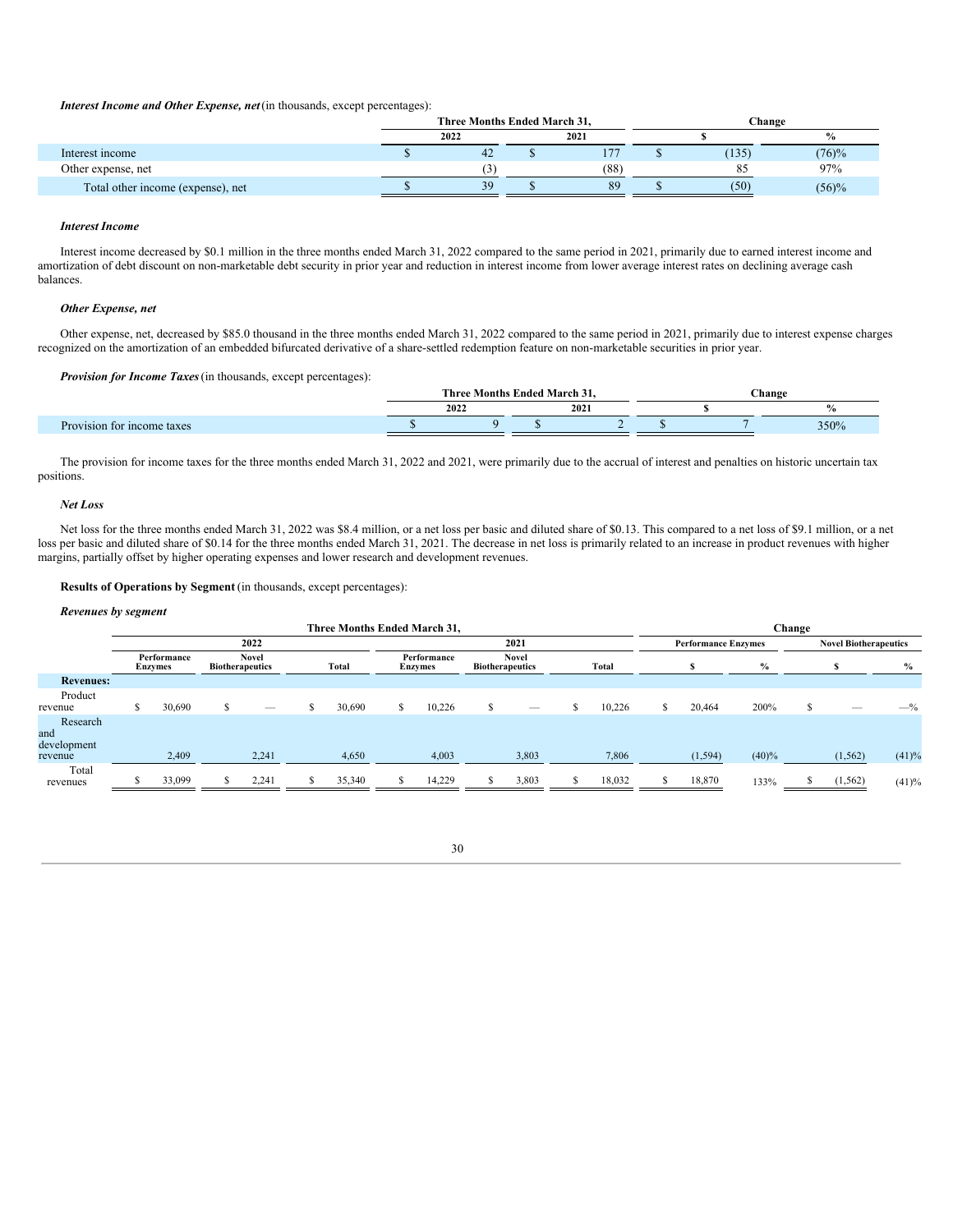Revenues from the Performance Enzymes segment increased by \$18.9 million, or 133%, for the three months ended March 31, 2022, compared to the same period in 2021. The increase in product revenue of \$20.5 million, or 200%, in the three months ended March 31, 2022 as compared to the same period in 2021, was primarily due to higher revenue from Pfizer but partially offset by lower revenue from the sales of other enzyme products used in the manufacture of branded pharmaceuticals products. The decrease in research and development revenue of \$1.6 million, or 40%, to \$2.4 million in three months ended March 31, 2021, as compared to \$4.0 million in the three months ended March 31, 2021 was primarily due to lower revenues from Novartis under the Novartis CodeEvolver® Agreement as we completed the technology transfer to Novartis during the third quarter of 2021 and lower research and development fees from other existing collaboration agreements compared to the same period in the prior year.

Revenues from the Novel Biotherapeutics segment decreased by \$1.6 million, or 41%, for the three months ended March 31, 2022, as compared to the same period in 2021, primarily due to lower research and development fees from Takeda under the Takeda Agreement and lower research and development revenue from Nestlé Health Science.

#### *Costs and operating expenses by segment*

|                                                          | Three Months Ended March 31, |                               |    |                                        |  |              |    |                               |              |                                        | Change |        |    |                            |         |               |                              |       |
|----------------------------------------------------------|------------------------------|-------------------------------|----|----------------------------------------|--|--------------|----|-------------------------------|--------------|----------------------------------------|--------|--------|----|----------------------------|---------|---------------|------------------------------|-------|
|                                                          |                              |                               |    | 2022                                   |  |              |    |                               |              | 2021                                   |        |        |    | <b>Performance Enzymes</b> |         |               | <b>Novel Biotherapeutics</b> |       |
|                                                          |                              | Performance<br><b>Enzymes</b> |    | <b>Novel</b><br><b>Biotherapeutics</b> |  | <b>Total</b> |    | Performance<br><b>Enzymes</b> |              | <b>Novel</b><br><b>Biotherapeutics</b> |        | Total  |    | S                          | $\%$    | S             |                              | $\%$  |
| Cost of<br>product revenue                               | $\mathbb{S}$                 | 8,521                         | \$ |                                        |  | 8,521        | S. | 4,218                         | $\mathbf{s}$ |                                        | S      | 4,218  | \$ | 4,303                      | 102%    | <sup>\$</sup> |                              | $-$ % |
| Research<br>and development                              |                              | 6,122                         |    | 12,346                                 |  | 18,468       |    | 6,444                         |              | 4,605                                  |        | 11,049 |    | (322)                      | $(5)\%$ |               | 7,741                        | 168%  |
| Selling,<br>general and<br>administrative <sup>(1)</sup> |                              | 3,541                         |    | 720                                    |  | 4,261        |    | 2,818                         |              | 600                                    |        | 3,418  |    | 723                        | 26%     |               | 120                          | 20%   |
| Total<br>segment costs<br>and operating<br>expenses      |                              | 18,184                        |    | 13,066                                 |  | 31,250       |    | 13,480                        | S            | 5,205                                  |        | 18,685 |    | 4,704                      | 35%     | S             | 7,861                        | 151%  |
| Corporate<br>costs <sup>(2)</sup>                        |                              |                               |    |                                        |  | 11,244       |    |                               |              |                                        |        | 7,817  |    |                            |         |               |                              |       |
| Unallocated<br>depreciation and<br>amortization          |                              |                               |    |                                        |  | 1,232        |    |                               |              |                                        |        | 685    |    |                            |         |               |                              |       |
| Total costs<br>and operating<br>expenses                 |                              |                               |    |                                        |  | 43,726       |    |                               |              |                                        |        | 27,187 |    |                            |         |               |                              |       |

 $<sup>(1)</sup>$  Research and development expenses and selling, general and administrative expenses exclude depreciation and amortization of finance leases.</sup>

<sup>(2)</sup> Corporate costs include unallocated selling, general and administrative expenses.

For a discussion of product cost of revenue, see "—*Results of Operations*".

Research and development expense in the Performance Enzymes segment decreased by \$0.3 million, or 5%, in the three months ended March 31, 2022, as compared to the same period in 2021, primarily due to lower allocable expenses, partially offset by an increase in costs associated with outside services, lab supplies and higher headcount.

Selling, general and administrative expense in the Performance Enzymes segment increased by \$0.7 million, or 26%, in the three months ended March 31, 2022, as compared to the same period in 2021, primarily due to an increase in costs associated with higher headcount and higher stock-based compensation costs.

Research and development expense in the Novel Biotherapeutics segment increased by \$7.7 million, or 168%, in the three months ended March 31, 2022 as compared to the same period in 2021, primarily due to higher costs associated with higher headcount, higher facilities cost and lab supplies and higher allocable expenses.

Selling, general and administrative expense in the Novel Biotherapeutics segment increased by \$0.1 million or 20% in the three months ended March 31, 2022, as compared to the same period in 2021, primarily due to an increase in costs associated with higher headcount and higher stock-based compensation costs.

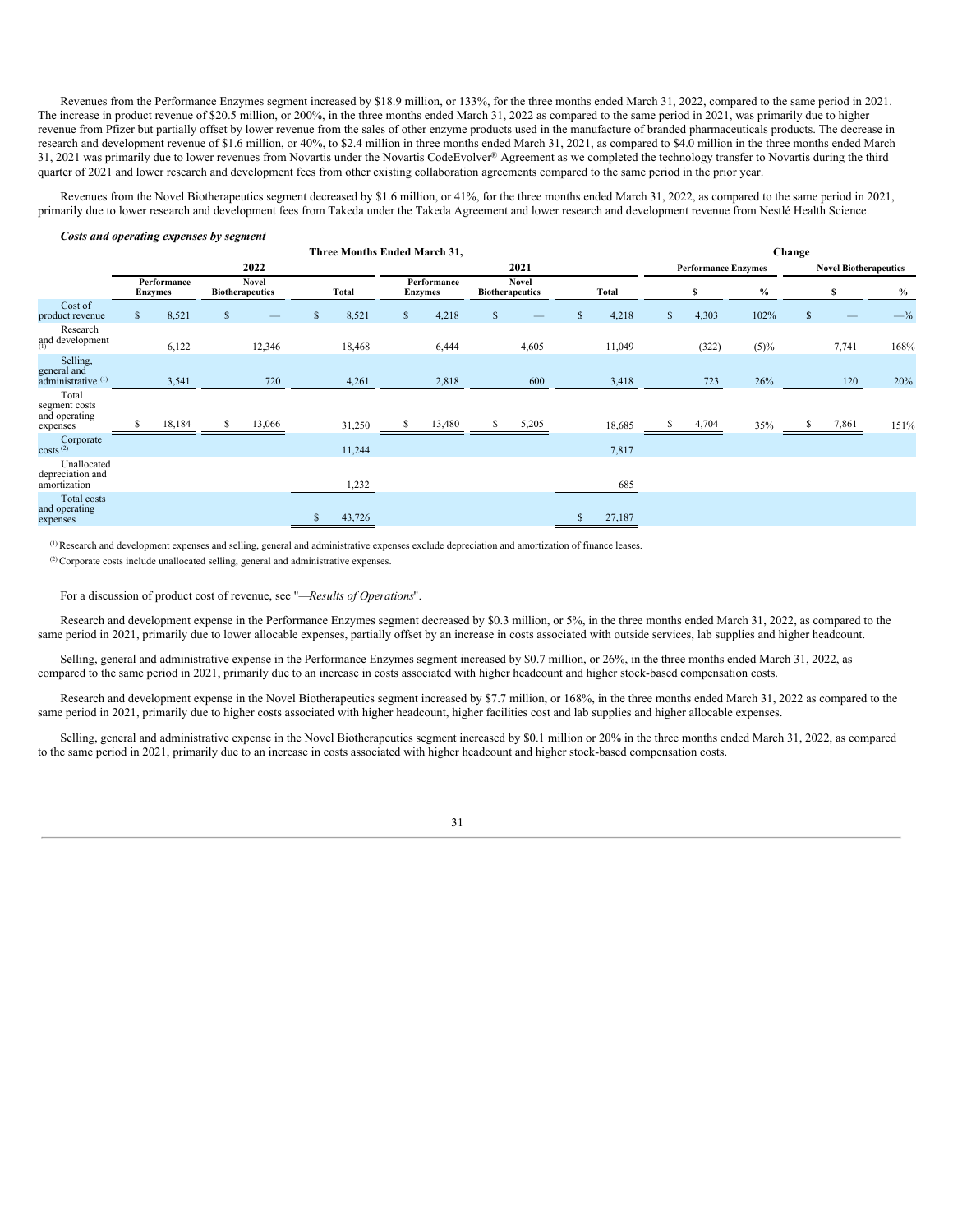#### **Liquidity and Capital Resources**

Liquidity is the measurement of our ability to meet working capital needs and to fund capital expenditures. We have historically funded our operations primarily through cash generated from operations, stock option exercises and public and private offerings of our common stock. We also have the ability to borrow up to \$5.0 million under our Credit Facility. We actively manage our cash usage and investment of liquid cash to ensure the maintenance of sufficient funds to meet our working capital needs. Our cash and cash equivalents are held in U.S. banks.

The following summarizes our cash and cash equivalents balance and working capital as of March 31, 2022 and December 31, 2021 (in thousands):

|                           | <b>March 31, 2022</b> | <b>December 31, 2021</b> |
|---------------------------|-----------------------|--------------------------|
| Cash and cash equivalents | 94.260                | 116,797                  |
| Working capital           | 15 374                | 128,517                  |

#### *Sources of Capital*

In addition to our existing cash and cash equivalents, we are eligible to earn milestone and other contingent payments for the achievement of defined collaboration objectives and certain royalty payments under our collaboration agreements. Our ability to earn these milestone and contingent payments and the timing of achieving these milestones is primarily dependent upon the outcome of our collaborators' research and development activities and is uncertain at this time. Under the Merck CodeEvolver® Agreement, we are eligible to receive payments of up to \$15.0 million for each commercial API that is manufactured by Merck using one or more novel enzymes developed by Merck using the CodeEvolver® technology. In addition, under the GSK CodeEvolver® Agreement, depending upon GSK's successful application of the licensed technology, we have the potential to receive additional contingent payments that range from \$5.75 million to \$38.5 million per project.

In May 2019, we entered into the Platform Technology Transfer and LicenscAgreement with Novartis. The Novartis CodeEvolver® Agreement allows Novartis to use Codexis' proprietary CodeEvolver® protein engineering platform technology in the field of human healthcare. Pursuant to the agreement, we received an upfront payment of shortly after the effective date and we also received milestone payments upon completion of the second technology milestone transfer in 2020 and the third technology milestone in 2021. In consideration for the continued disclosure and license of improvements to the technology and materials during a multi-year period that began on the conclusion of the Technology Transfer Period ("Improvements Term"), Novartis will pay an additional \$8.0 million in aggregate over four years.

In October 2017, we entered into the Nestlé License Agreement with Nestlé Health Science. Pursuant to the Nestlé License Agreement, Nestlé Health Science paid us an upfront cash payment and milestone payments after dosing the first subjects in a first-in-human Phase 1a dose-escalation trial with CDX-6114 and achievement of a formulation relating to CDX-6114. We are also eligible to receive payments from Nestlé Health Science under the Nestlé License Agreement that include (i) development and approval milestones of up to \$85.0 million, (ii) sales-based milestones of up to \$250.0 million in the aggregate, which aggregate amount is achievable if net sales exceed \$1.0 billion in a single year, and (iii) tiered royalties, at percentages ranging from the mid-single digits to low double-digits, of net sales of product.

We are actively collaborating with new and existing customers in the pharmaceutical and food industries. We believe that we can utilize our current products and services, and develop new products and services, to increase our revenues and gross margins in future periods.

We have historically experienced negative cash flows from operations as we continue to invest in key technology development projects and improvements to our CodeEvolver® protein engineering technology platform and expand our business development and collaboration with new customers. Our cash flows from operations will continue to be affected principally by product sales and product gross margins, sales from licensing our technology to major pharmaceutical companies, and collaborative research and development services provided to customers, as well as our headcount costs, primarily in research and development. Our primary source of cash flows from operating activities is cash receipts from our customers for purchases of products, collaborative research and development services, and licensing our technology to major pharmaceutical companies. Our largest uses of cash from operating activities are for employee-related expenditures, rent payments, inventory purchases to support our product sales and non-payroll research and development costs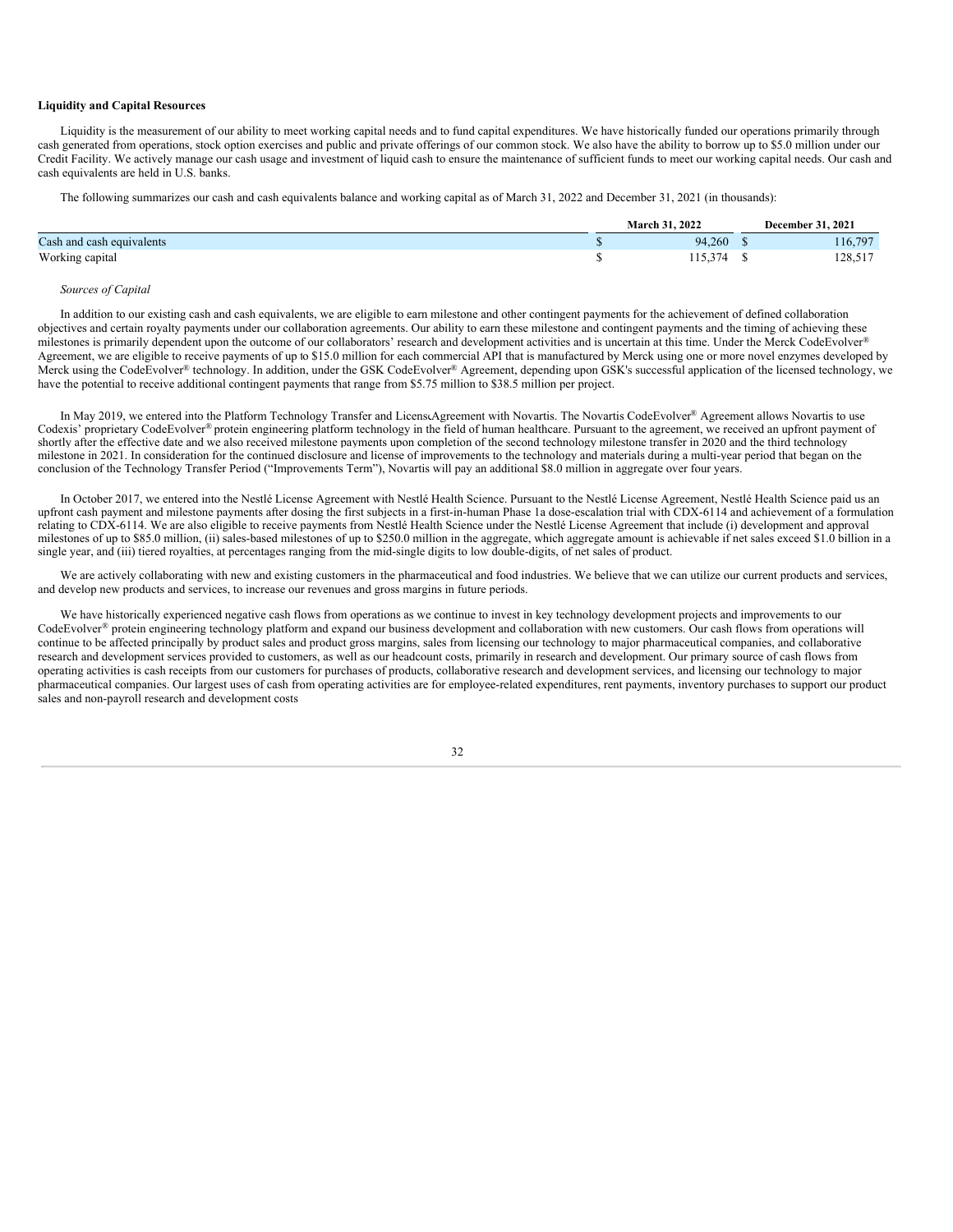### *Equity Distribution Agreement*

In May 2021, we entered into an Equity Distribution Agreement ("EDA") with Piper Sandler & Co ("PSC"), under which PSC, as our exclusive agent, at our discretion and at such times that we may determine from time to time, may sell over a three-year period from the execution of the EDA up to a maximum of \$50.0 million of shares of our common stock. During the three months ended March 31, 2022, no shares of our common stock were issued pursuant to the EDA and as of March 31, 2022, \$50.0 million worth of shares remained available for sale under the EDA. Sales of our common stock under this arrangement could be subject to business, economic or competitive uncertainties and contingencies, many of which may be beyond our control, and which could cause actual results from the sale of our common stock to differ materially from expectations.

### *Credit Facility*

In June 30, 2017, we entered into the Credit Facility with Western Alliance Bank consisting of term loans up to \$10.0 million, and advances under a revolving credit facility of up to \$5.0 million with an accounts receivable borrowing base of 80% of eligible accounts receivable. Our right to take draws on the term debt expired on December 31, 2021. On October 1, 2024, loans drawn under the Revolving Line of Credit terminate.

The Credit Facility requires us to maintain compliance with certain financial covenants including attainment of certain lender-approved projections or maintenance of certain minimum cash levels. Restrictive covenants in the Credit Facility restrict the payment of dividends or other distributions. As of March 31, 2022, no amounts were borrowed under the Credit Facility and we were in compliance with the covenants for the Credit Facility. For additional information about our contractual obligations, see Note 10, "Commitments and Contingencies" in the Notes to Unaudited Condensed Consolidated Financial Statements included in this Quarterly Report on Form 10-Q.

We believe that, based on our current level of operations, our existing cash and cash equivalents will provide adequate funds for ongoing operations, planned capital expenditures and working capital requirements for at least the next 12 months.

However, we may need additional capital if our current plans and assumptions change. In addition, we may choose to seek other sources of capital even if we believe we have generated sufficient cash flows to support our operating needs. Our need for additional capital will depend on many factors, including the financial success of our business, the spending required to develop and commercialize new and existing products, the effect of any acquisitions of other businesses, technologies or facilities that we may make or develop in the future, our spending on new market opportunities, and the potential costs for the filing, prosecution, enforcement and defense of patent claims, if necessary. If our capital resources are insufficient to meet our capital requirements, and we are unable to enter into or maintain collaborations with partners that are able or willing to fund our development efforts or commercialize any products that we develop or enable, we will have to raise additional funds to continue the development of our technology and products and complete the commercialization of products, if any, resulting from our technologies. If future financings involve the issuance of equity securities, our existing stockholders would suffer dilution. If we raise debt financing or enter into credit facilities, we may be subject to restrictive covenants that limit our ability to conduct our business. We may not be able to raise sufficient additional funds on terms that are favorable to us, if at all. If we fail to raise sufficient funds and fail to generate sufficient revenues to achieve planned gross margins and to control operating costs, our ability to fund our operations, take advantage of strategic opportunities, develop products or technologies, or otherwise respond to competitive pressures could be significantly limited. If this happens, we may be forced to delay or terminate research or development programs or the commercialization of products resulting from our technologies, curtail or cease operations or obtain funds through collaborative and licensing arrangements that may require us to relinquish commercial rights, or grant licenses on terms that are not favorable to us. If adequate funds are not available, we will not be able to successfully execute our business plan or continue our business.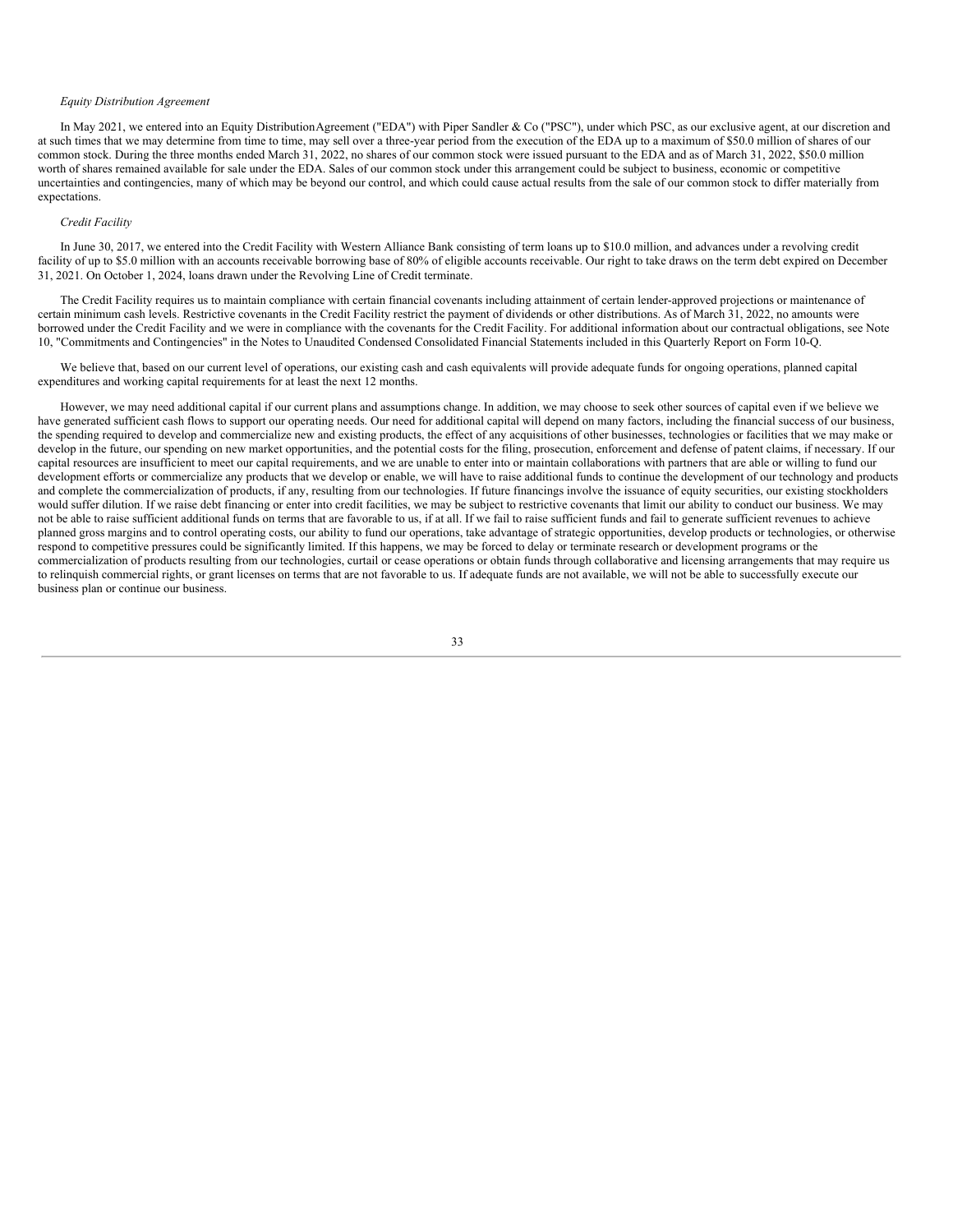#### *Cash Flows*

The following is a summary of cash flows for three months ended March 31, 2022 and 2021 (in thousands):

|                                                            | Three Months Ended March 31. |          |
|------------------------------------------------------------|------------------------------|----------|
|                                                            | 2022                         | 2021     |
| Net cash used in operating activities                      | $(11,186)$ \$                | (6, 440) |
| Net cash used in investing activities                      | (10,082)                     | (2, 533) |
| Net cash provided by (used in) financing activities        | (1.280)                      |          |
| Net decrease in cash, cash equivalents and restricted cash | (22, 548)                    | (8.956)  |

#### *Cash Flows from Operating Activities*

Cash used in operating activities for the three months ended March 31, 2022 of \$11.2 million consisted of net loss adjusted for certain non-cash items and changes in operating assets and liabilities.

The \$4.7 million increase in net cash used in operations for the three months ended March 31, 2022 as compared to the same period in 2021, was primarily due to the net effect of increases in cash paid for cost of revenues and operating expenses and changes in operating assets and liabilities, partially offset by increases in cash received from revenue.

#### *Cash Flows from Investing Activities*

Cash used in investing activities for the three months ended March 31, 2022 was primarily attributable to \$5.0 million for the purchase of 1,000,000 shares of seqWell Series C preferred stock in March 2022 and \$5.1 million for purchases of property and equipment.

The \$7.5 million increase in net cash used in investing activities for the three months ended March 31, 2022 as compared to the same period in 2021, was primarily due to higher cash utilized for additional investment in equity securities and purchases of property and equipment.

### *Cash Flows from Financing Activities*

Cash used in financing activities for the three months ended March 31, 2022 included \$1.4 million for taxes paid related to net share settlement of equity awards offset by \$0.2 million of proceeds from exercises of stock options.

The \$1.3 million increase in net cash used financing activities for the three months ended March 31, 2022 as compared to the same period in 2021 was primarily due to lower proceeds from exercises of stock options and higher cash paid on taxes related to net share settlement of equity awards.

### **Critical Accounting Policies and Estimates**

<span id="page-33-0"></span>The preparation of financial statements in conformity with generally accepted accounting principles requires management to make judgments, estimates and assumptions in the preparation of our consolidated financial statements and accompanying notes. Actual results could differ from those estimates. There have been no material changes to our critical accounting policies or estimates during the three months ended March 31, 2022 from those discussed in our Annual Report on Form 10-K for the year ended December 31, 2021, filed with the SEC on February 28, 2022.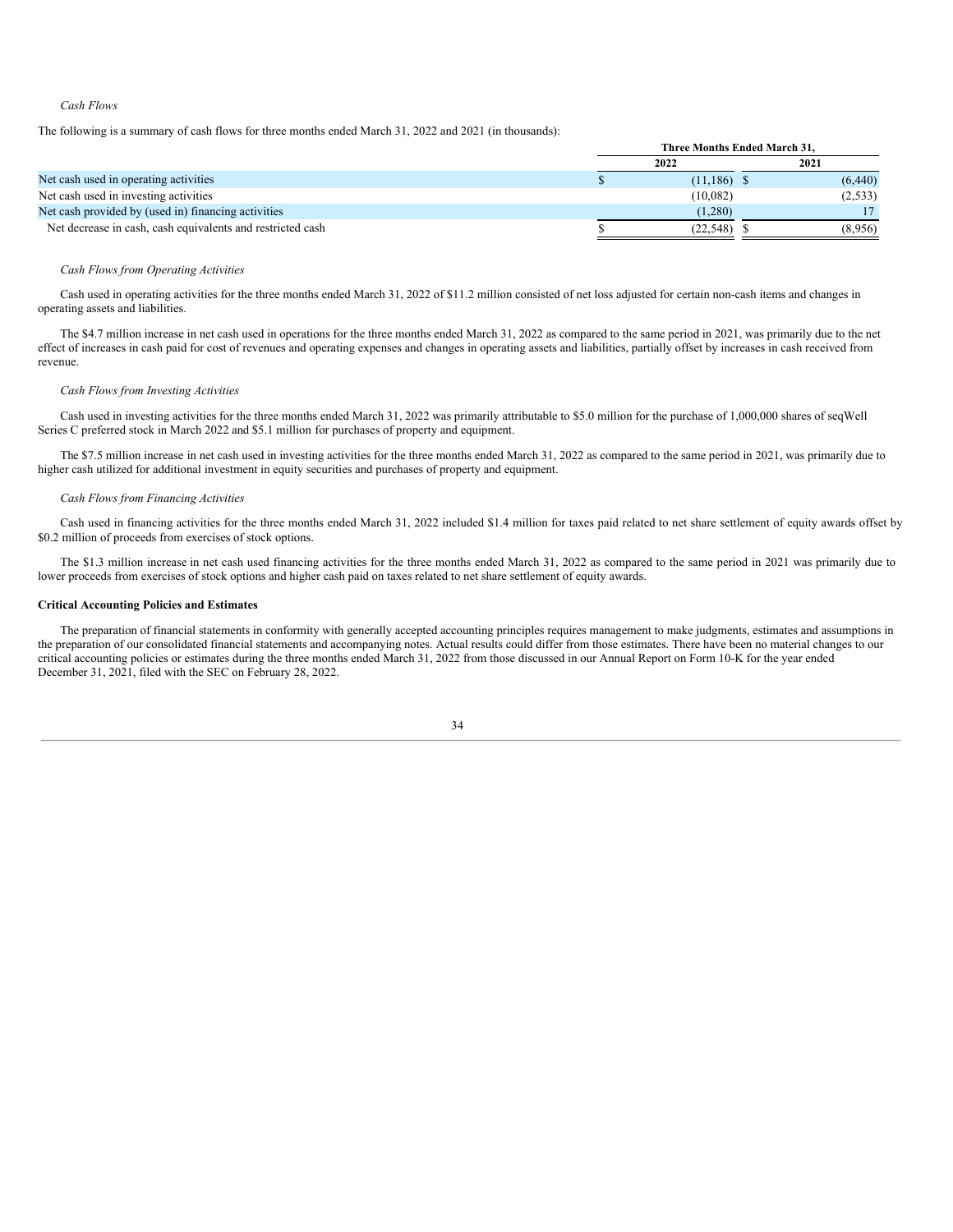### **ITEM 3. QUANTITATIVE AND QUALITATIVE DISCLOSURES ABOUT MARKET RISK**

### *Market Risk Management*

Our cash flows and earnings are subject to fluctuations due to changes in foreign currency exchange rates, interest rates and other factors. These market risk exposures are disclosed in Part II, Item 7A of our Annual Report on Form 10-K for the year ended December 31, 2021, filed with the SEC on February 28, 2022.

#### *Interest Rate Sensitivity*

Our unrestricted cash and cash equivalents total \$94.3 million as of March 31, 2022. We primarily invest these amounts in money market funds which are held for working capital purposes. We do not enter into investments for trading or speculative purposes. As of March 31, 2022, the effect of a hypothetical 10% decrease in market interest rates would have a \$17 thousand impact on a potential loss in future interest income and cash flows.

In June 2017, we entered into a Credit Facility with Western Alliance Bank consisting of term loans up to \$10.0 million, and advances under a revolving line of credit up to \$5.0 million. Term loans made under the Term Debt bear interest at variable rate through maturity at the greater of (i) 3.75% or (ii) the sum of (A) Index Rate (prime rate published in the Money Rates section of the Western Edition of The Wall Street Journal plus (B) 0.50%. Advances made under the Revolving Line of Credit bear interest at a variable annual rate equal to the greater of (i) 4.25% or (ii) the sum of (A) the prime rate plus (B) 1.00%. Increases in these variable interest rates will increase our future interest expense and decrease our results of operations and cash flows. Our right to take draws on the long term debt expired on December 31, 2021 and no amounts were drawn under the Credit Facility as of March 31, 2022. Our exposure to interest rates risk relates to our 2017 Credit Facility with variable interest rates, where an increase in interest rates may result in higher borrowing costs. Since we have no outstanding borrowings under our 2017 Credit Facility as of March 31, 2022, the effect of a hypothetical 10% change in interest rates would not have any impact on our interest expense.

### *Foreign Currency Risk*

Our results of operations and cash flows are subject to fluctuations due to changes in foreign currency exchange rates. In periods when the USD declines in value as compared to the foreign currencies in which we incur expenses, our foreign-currency based expenses increase when translated into United States dollars. Although substantially all of our sales are denominated in United States dollars, future fluctuations in the value of the USD may affect the price competitiveness of our products outside the United States. Our most significant foreign currency exposure is due to non-functional currency denominated monetary assets, primarily currencies denominated in other than their functional currency. These non-functional currency denominated monetary assets are subject to re-measurement which may create fluctuations in other expense, net, a component in our consolidated statement of operations and in the fair value of the assets in the consolidated balance sheets. As of March 31, 2022, the effect of a hypothetical 10% unfavorable change in exchange rates on currencies denominated in other than their functional currency would result in a potential loss in future earnings in our consolidated statement of operations and a reduction in the fair value of the assets of approximately \$46 thousand.

#### *Investment in Non-Marketable Equity Securities*

<span id="page-34-0"></span>We own investments in non-marketable equity securities without readily determinable fair values. We may value these equity securities based on significant recent armslength equity transactions with sophisticated non-strategic unrelated investors, providing the terms of these security transactions are substantially similar to the security transactions terms between the investors and us. The impact of the difference in transaction terms on the market value of the portfolio company may be difficult or impossible to quantify.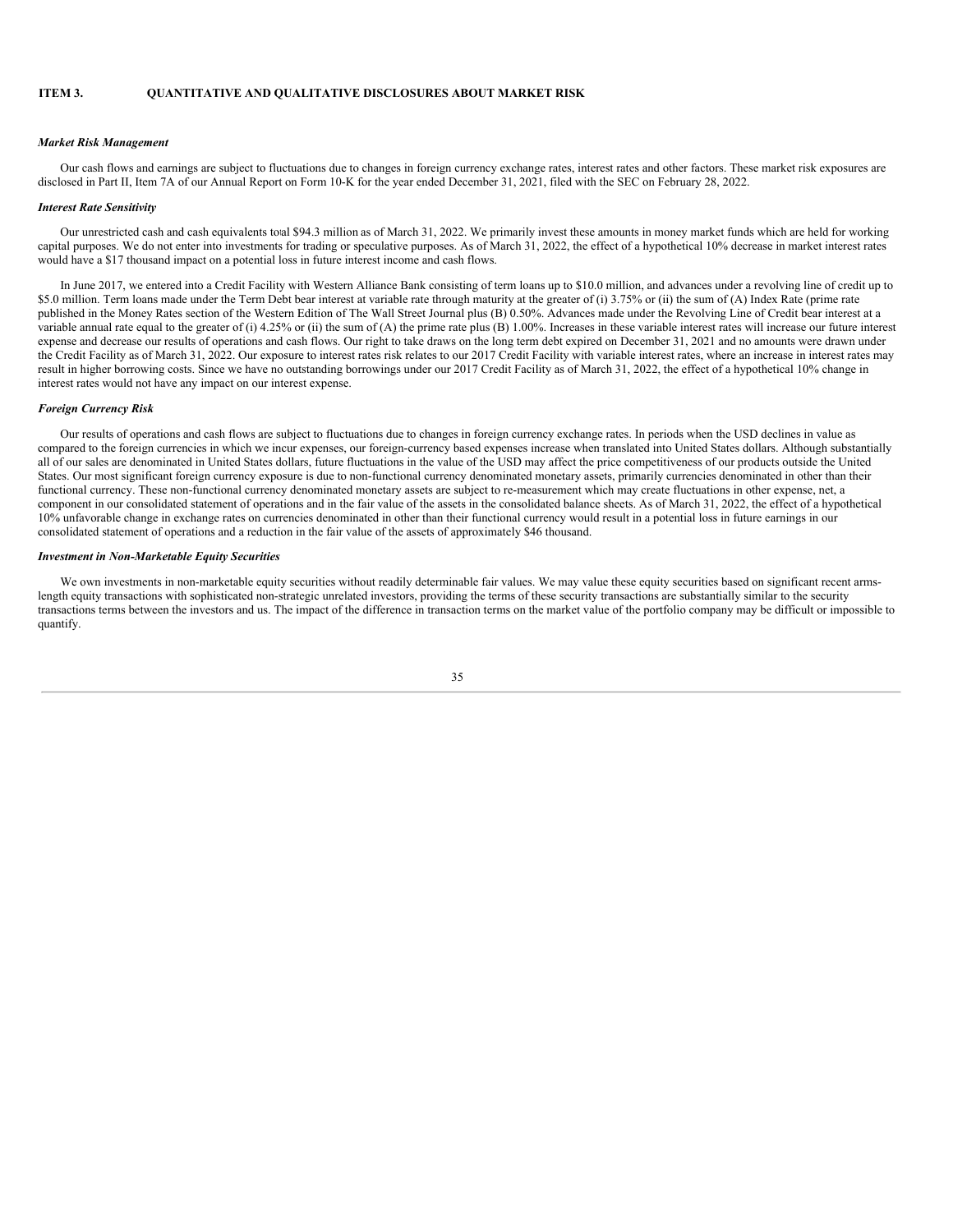### **ITEM 4. CONTROLS AND PROCEDURES**

#### *Evaluation of Disclosure Controls and Procedures*

We maintain disclosure controls and procedures and internal controls that are designed to provide reasonable assurance that information required to be disclosed in our Exchange Act reports is recorded, processed, summarized, and reported within the time periods specified in the SEC's rules and forms and that such information is accumulated and communicated to our management, including our principal executive officer and our principal financial and accounting officer, as appropriate, to allow timely decisions regarding required disclosure.

Our management, including our principal executive officer and our principal financial and accounting officer, evaluated the effectiveness of our disclosure controls and procedures as defined by Rules 13a-15(e) and 15d-15(e) of the Exchange Act. Based on this evaluation and the identification of a material weakness in our internal control over financial reporting, our principal executive officer and our principal financial and accounting officer have concluded that these disclosure controls and procedures were not effective as of March 31, 2022.

Management has concluded that a material weakness in internal control over financial reporting exists related to management's controls over the revenue recognition process in the three months ended March 31, 2022. Specifically, our controls addressing the completeness and accuracy of reports used to calculate product revenue from arrangements subject to overtime revenue recognition did not operate at the proper level of precision to identify material errors. The control deficiency resulted in a material misstatement of revenue related accounts in the current period. Management corrected this misstatement before the financial statements for the three months ended March 31, 2022 were issued. Additionally, management has performed an analysis to ensure no other material errors resulted from this control failure.

#### *Management's Plan to Remediate Material Weakness*

We are in the process of developing a detailed plan for remediation of the material weakness, including enhancing management's review controls over revenue and the level of detail and precision applied when reviewing the completeness and accuracy of reports used to determine product revenue for arrangements subject to overtime revenue recognition. We intend to remediate this material weakness as soon as possible, and we will continue to assess the effectiveness of our remediation efforts in connection with our future assessment of the effectiveness of internal control over financial reporting and disclosure controls and procedures. We cannot at this time estimate how long it will take to remediate this material weakness. Until this material weakness is remediated, we plan to continue to perform additional analyses and other procedures to ensure that our consolidated financial statements are prepared in accordance with GAAP.

### *Changes in Internal Control over Financial Reporting*

Other than as described above, there were no changes in our internal control over financial reporting identified in connection with the evaluation required by paragraph (d) of Exchange Act Rules 13a-15 or 15d-15 that occurred during our last fiscal quarter that have materially affected, or are reasonably likely to materially affect, our internal control over financial reporting. There were no significant changes to our internal control over financial reporting due to the adoption of new standards.

#### *Inherent Limitations on Ef ectiveness of Controls*

<span id="page-35-0"></span>In designing and evaluating the disclosure controls and procedures, management recognizes that any controls and procedures, even if determined effective and no matter how well designed and operated, can provide only reasonable assurance of achieving the desired control objectives to prevent or detect misstatements. In addition, the design of disclosure controls and procedures must reflect the fact that there are resource constraints, and that management is required to apply judgment in evaluating the benefits of possible controls and procedures relative to their costs. Also, projections of any evaluation of effectiveness to future periods are subject to the risk that controls may become inadequate because of changes in conditions, or that the degree of compliance with the policies or procedures may deteriorate.

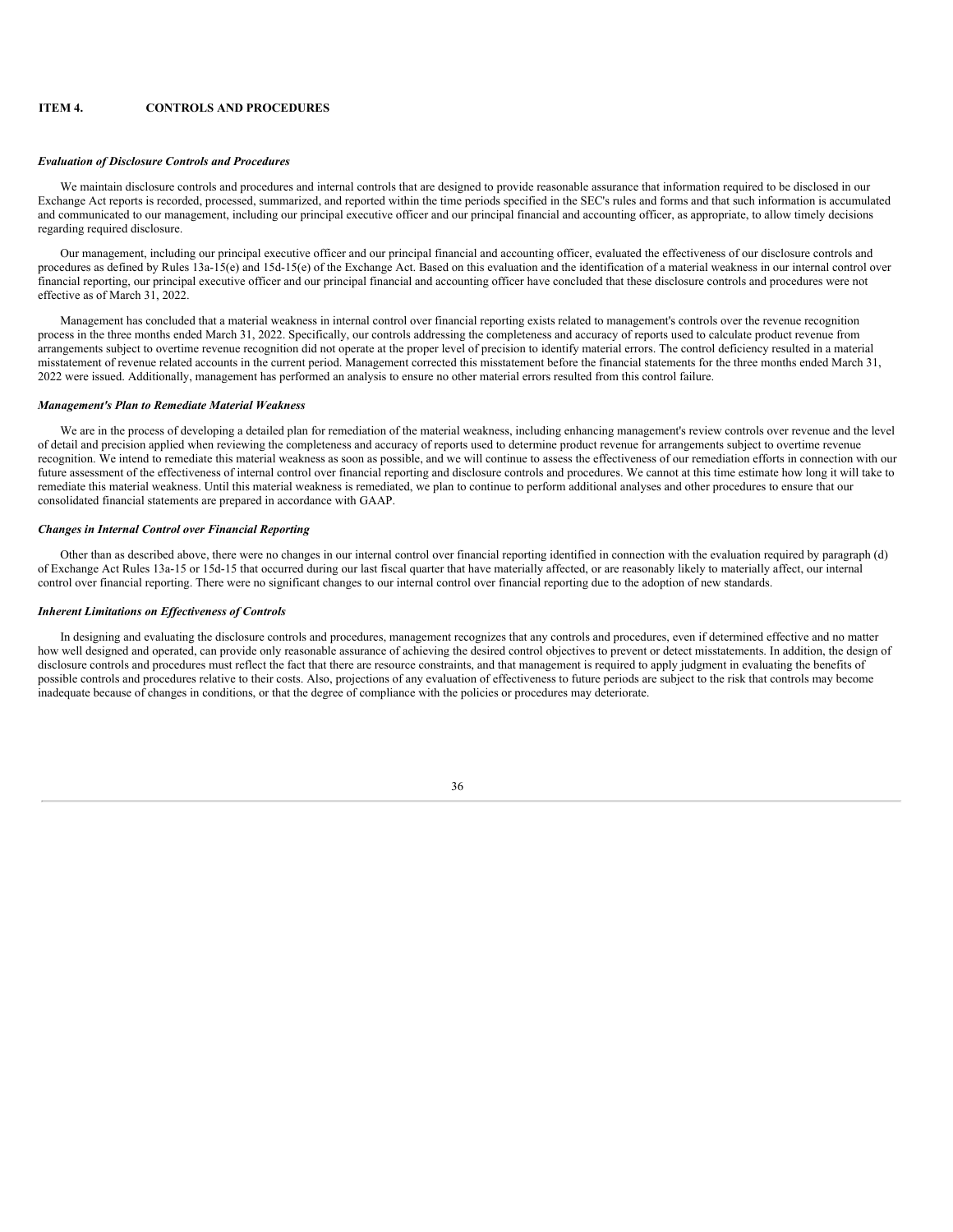### **PART II. OTHER INFORMATION**

#### <span id="page-36-0"></span>**ITEM 1. LEGAL PROCEEDINGS**

We are not currently a party to any material pending litigation or other material legal proceedings.

#### <span id="page-36-1"></span>**ITEM 1A. RISK FACTORS**

We have included in Part I, Item 1A of our Annual Report on Form 10-K for the year ended December 31, 2021, a description of certain risks and uncertainties that could affect our business, future performance or financial condition (the "Risk Factors"). Other than in respect of the additional risk factor included below, during the three months ended March 31, 2022, there were no material changes from the disclosure provided in the Form 10-K for the year ended December 31, 2021 with respect to the Risk Factors. Investors should consider the Risk Factors prior to making an investment decision with respect to our stock.

We have identified a material weakness in our internal control over accounting related to our product revenue recognition process and such weakness led to a conclusion that our internal control over financial reporting and disclosure controls and procedures were not effective as of March 31, 2022. Our inability to remediate the material weakness, our discovery of any additional weaknesses, and/or our inability to achieve and maintain effective disclosure controls and procedures and internal *control over financial reporting could adversely af ect our results of operations and our stock price.*

Section 404 of the Sarbanes-Oxley Act of 2002 requires that companies evaluate and report on the effectiveness of their internal control over financial reporting. In addition, we regularly engage our independent registered public accounting firm to report on its evaluation of those controls. As disclosed in more detail under Part I, Item 4, "Controls and Procedures" above, we have identified a material weakness in our internal control as of March 31, 2022 related to management's controls over the revenue recognition process. Specifically, our controls addressing the completeness and accuracy of reports used to calculate product revenue from arrangements subject to overtime revenue recognition did not operate at the proper level of precision to identify the errors. Due to the material weakness in our internal control over financial reporting, we have concluded that our disclosure controls and procedures were not effective as of March 31, 2022.

Failure to have effective internal control over financial reporting and disclosure controls and procedures could impair our ability to produce accurate financial statements on a timely basis and could lead to a restatement of our financial statements. If, as a result of the ineffectiveness of our internal control over financial reporting and disclosure controls and procedures, we cannot provide reliable financial statements, our business decision processes may be adversely affected, our business and results of operations could be harmed and investors could lose confidence in our reported financial information. In addition, in some circumstances, failure to maintain effective internal control over financial reporting could result in investigations or sanctions by regulatory authorities.

Our management is taking steps to remediate the material weakness, including enhancing management's review controls over revenue and the level of detail and precision applied when reviewing the completeness and accuracy of reports used to determine product revenue for arrangements subject to overtime revenue recognition. We intend to remediate this material weakness as soon as possible, but we cannot be certain as to when such remediation will be completed, if ever. Additional details regarding the remediation efforts are disclosed under Part I, Item 4, "Controls and Procedures" above. In addition, we may in the future identify additional internal control deficiencies that could rise to the level of a material weakness or uncover other errors in financial reporting. During the course of our evaluation of this material weakness, we may identify areas requiring improvement and may be required to design additional enhanced processes and controls to address issues identified through this review. In addition, there can be no assurance that such remediation efforts will be successful, that our internal control over financial reporting will be effective as a result of these efforts or that any such future deficiencies identified may not be material weaknesses that would be required to be reported in future periods. In addition, we cannot assure you that our independent registered public accounting firm will be able to attest that such internal controls are effective when they are required to do so.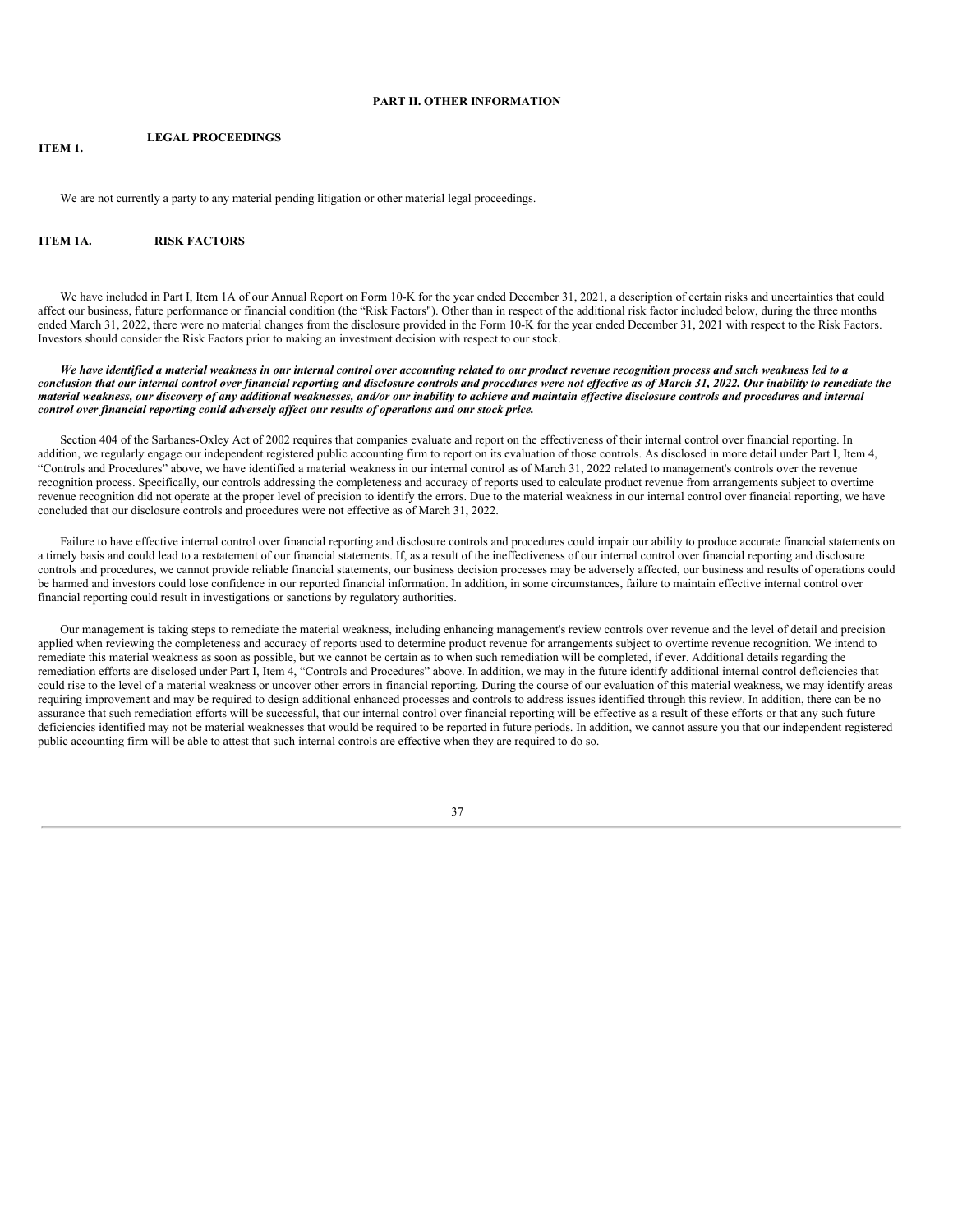If we fail to remediate the material weakness and maintain effective internal control over financial reporting or disclosure controls and procedures, we may not be able to rely on the integrity of our financial results, which could result in inaccurate or late reporting of our financial results, as well as delays or the inability to meet our reporting obligations or to comply with SEC rules and regulations. Any of these could result in delisting actions by the Nasdaq Stock Market, investigation and sanctions by regulatory authorities, stockholder investigations and lawsuits, and could adversely affect our business and the trading price of our common stock.

# <span id="page-37-0"></span>**ITEM 2. UNREGISTERED SALES OF EQUITY SECURITIES AND USE OF PROCEEDS**

None.

## <span id="page-37-1"></span>**ITEM 3. DEFAULTS UPON SENIOR SECURITIES**

None.

## <span id="page-37-2"></span>**ITEM 4. MINE SAFETY DISCLOSURES**

Not applicable.

### <span id="page-37-3"></span>**ITEM 5. OTHER INFORMATION**

<span id="page-37-4"></span>Not applicable.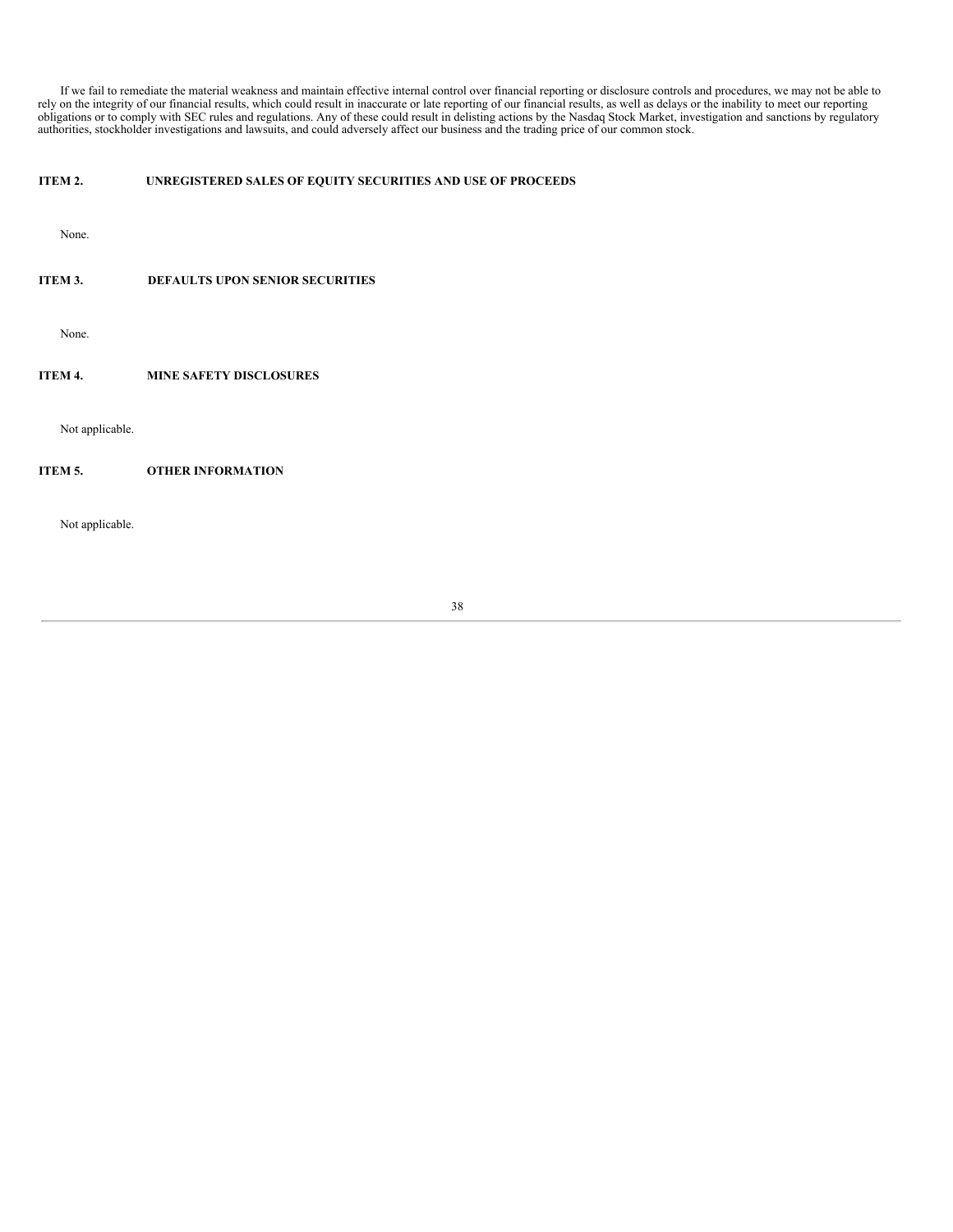## **ITEM 6. EXHIBITS**

- 3.1 Amended and Restated Certificate of [Incorporation](http://www.sec.gov/Archives/edgar/data/1200375/000095013010000138/dex31.htm) of Codexis, Inc. filed with the Secretary of the State of the State of Delaware on April 27, 2010 and effective as of April 27, 2010 (incorporated by reference to Exhib March 31, 2010, filed on May 28, 2010).
- 3.2 Certificate of Designations of Series A Junior Participating Preferred Stock of Codexis, Inc., filed with the Secretary of State of the State of Delaware on September 4, 2012 [\(incorporated](http://www.sec.gov/Archives/edgar/data/1200375/000119312512378221/d405085dex31.htm) by reference to Exhibit 3.1 t 2012).
- 3.3 Amended and Restated Bylaws of Codexis, Inc. effective as of April 27, 2010 [\(incorporated](http://www.sec.gov/Archives/edgar/data/1200375/000095013010000138/dex32.htm) by reference to Exhibit 3.2 to the Company's Quarterly Report on Form 10-Q for the quarter ended March 31, 2010, filed on May 28, 2010).
- 4.1 Reference is made to Exhibits 3.1 through 3.3.
- 31.1 [Certification](#page-40-0) of Principal Executive Officer Required Under Rule 13a-14(a) and 15d-14(a) of the Securities Exchange Act of 1934, as amended.
- 31.2 [Certification](#page-41-0) of Principal Financial Officer Required Under Rule 13a-14(a) and 15d-14(a) of the Securities Exchange Act of 1934, as amended.
- 32.1 [Certification](#page-42-0) of Principal Executive Officer and Principal Financial Officer Required Under Rule 13a-14(b) of the Securities Exchange Act of 1934, as amended, and 18 U.S.C. §1350.
- 101 The following materials from the Company's Quarterly Report on Form 10-Q for the quarter ended March 31, 2022, formatted in Inline Extensible<br>Business Reporting Language (iXBRL) includes: (i) Unaudited Condensed Consol (ii) Unaudited Condensed Consolidated Statements of Operations for the Three Months Ended March 31, 2022 and 2021, (iii) Unaudited Condensed<br>Consolidated Statements of Stockholders' Equity for the three months ended March Statements of Cash Flows for the Three Months Ended March 31, 2022 and 2021 and (v) Notes to Unaudited Condensed Consolidated Financial **Statements**
- 101.SCH Inline XBRL Taxonomy Extension Schema Document
- 101.CAL Inline XBRL Taxonomy Extension Calculation Linkbase Document
- 101.DEF Inline XBRL Taxonomy Extension Definition Linkbase Document
- 101.LAB Inline XBRL Taxonomy Extension Label Linkbase Document
- <span id="page-38-0"></span>101.PRE Inline XBRL Taxonomy Extension Presentation Linkbase Document
	- 104 The cover page from the Company's Quarterly Report on Form 10-Q for the quarter ended March 31, 2022, formatted in Inline XBRL and contained in Exhibit 101.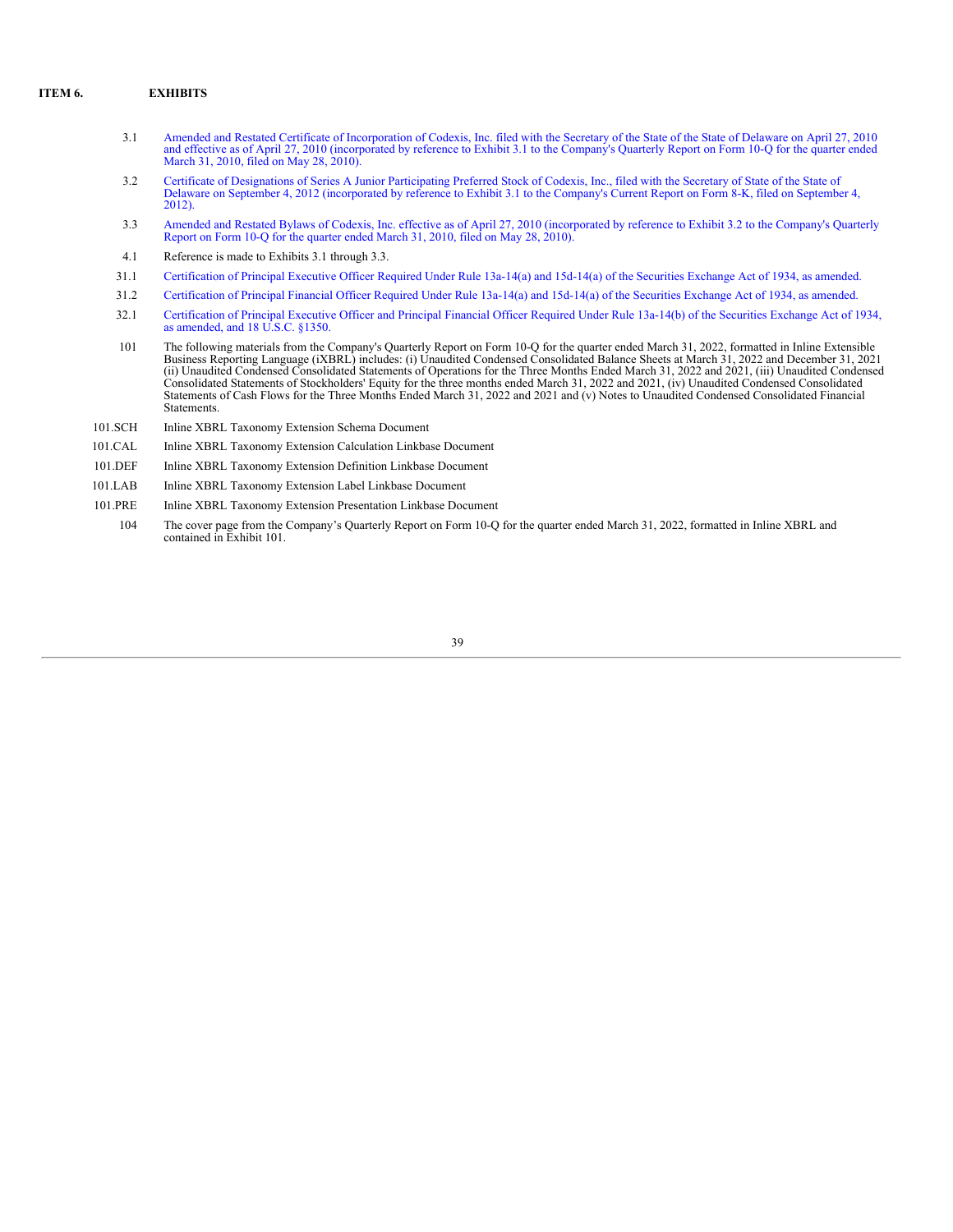# **SIGNATURES**

Pursuant to the requirements of the Securities Exchange Act of 1934, the Registrant has duly caused this report to be signed on its behalf by the undersigned, thereunto duly authorized.

|       |             | Codexis, Inc.                                                                                                    |  |
|-------|-------------|------------------------------------------------------------------------------------------------------------------|--|
| Date: | May 9, 2022 | /s/ John J. Nicols<br>By:                                                                                        |  |
|       |             | John J. Nicols<br>President and Chief Executive Officer<br>(principal executive officer)                         |  |
| Date: | May 9, 2022 | By:<br>/s/ Ross Taylor                                                                                           |  |
|       |             | Ross Taylor<br>Senior Vice President and Chief Financial Officer<br>(principal financial and accounting officer) |  |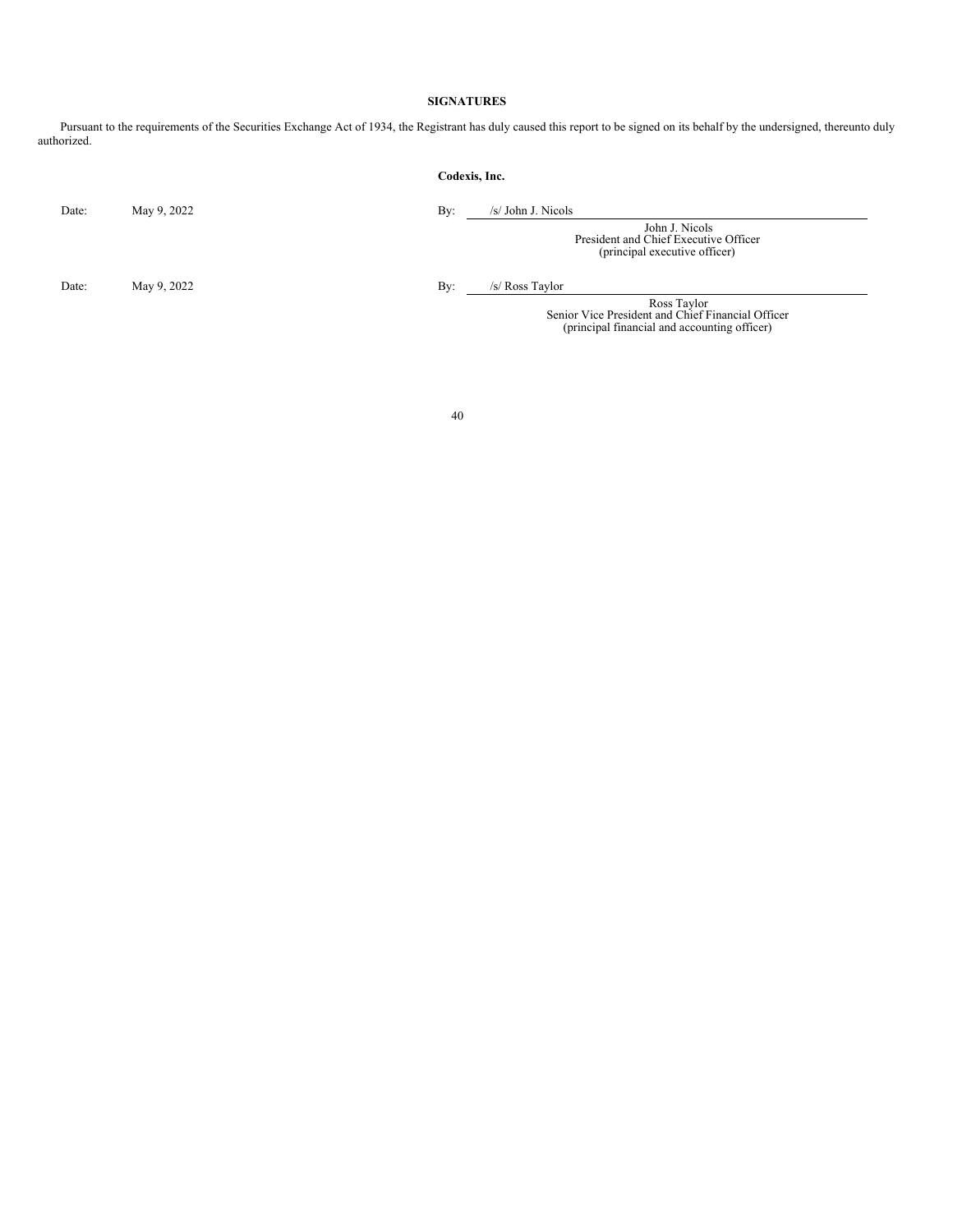### **CERTIFICATION**

<span id="page-40-0"></span>I, John J. Nicols, certify that:

- 1. I have reviewed this Quarterly Report on Form 10-Q of Codexis, Inc.;
- 2. Based on my knowledge, this report does not contain any untrue statement of a material fact or omit to state a material fact necessary to make the statements made, in light of the circumstances under which such statements were made, not misleading with respect to the period covered by this report;
- 3. Based on my knowledge, the financial statements, and other financial information included in this report, fairly present in all material respects the financial condition, results of operations and cash flows of the registrant as of, and for, the periods presented in this report;
- The registrant's other certifying officer(s) and I are responsible for establishing and maintaining disclosure controls and procedures (as defined in Exchange Act Rules 13a-15(e) and 15d-15(e)) and internal control over financial reporting (as defined in Exchange Act Rules 13a-15(f) and 15d-15(f)) for the registrant and have:
	- (a) Designed such disclosure controls and procedures, or caused such disclosure controls and procedures to be designed under our supervision, to ensure that material information relating to the registrant, including its consolidated subsidiaries, is made known to us by others within those entities, particularly during the period in which this report is being prepared;
	- (b) Designed such internal control over financial reporting, or caused such internal control over financial reporting to be designed under our supervision, to provide reasonable assurance regarding the reliability of financial reporting and the preparation of financial statements for external purposes in accordance with generally accepted accounting principles;
	- (c) Evaluated the effectiveness of the registrant's disclosure controls and procedures and presented in this report our conclusions about the effectiveness of the disclosure controls and procedures, as of the end of the period covered by this report based on such evaluation; and
	- (d) Disclosed in this report any change in the registrant's internal control over financial reporting that occurred during the registrant's most recent fiscal quarter (the registrant's fourth fiscal quarter in the case of an annual report) that has materially affected, or is reasonably likely to materially affect, the registrant's internal control over financial reporting; and
- 5. The registrant's other certifying officer(s) and I have disclosed, based on our most recent evaluation of internal control over financial reporting, to the registrant's auditors and the audit committee of the registrant's board of directors (or persons performing the equivalent functions):
	- (a) All significant deficiencies and material weaknesses in the design or operation of internal control over financial reporting which are reasonably likely to adversely affect the registrant's ability to record, process, summarize and report financial information; and
	- (b) Any fraud, whether or not material, that involves management or other employees who have a significant role in the registrant's internal control over financial reporting.

Date: May 9, 2022

/s/ John J. Nicols

John J. Nicols President and Chief Executive Officer (principal executive officer)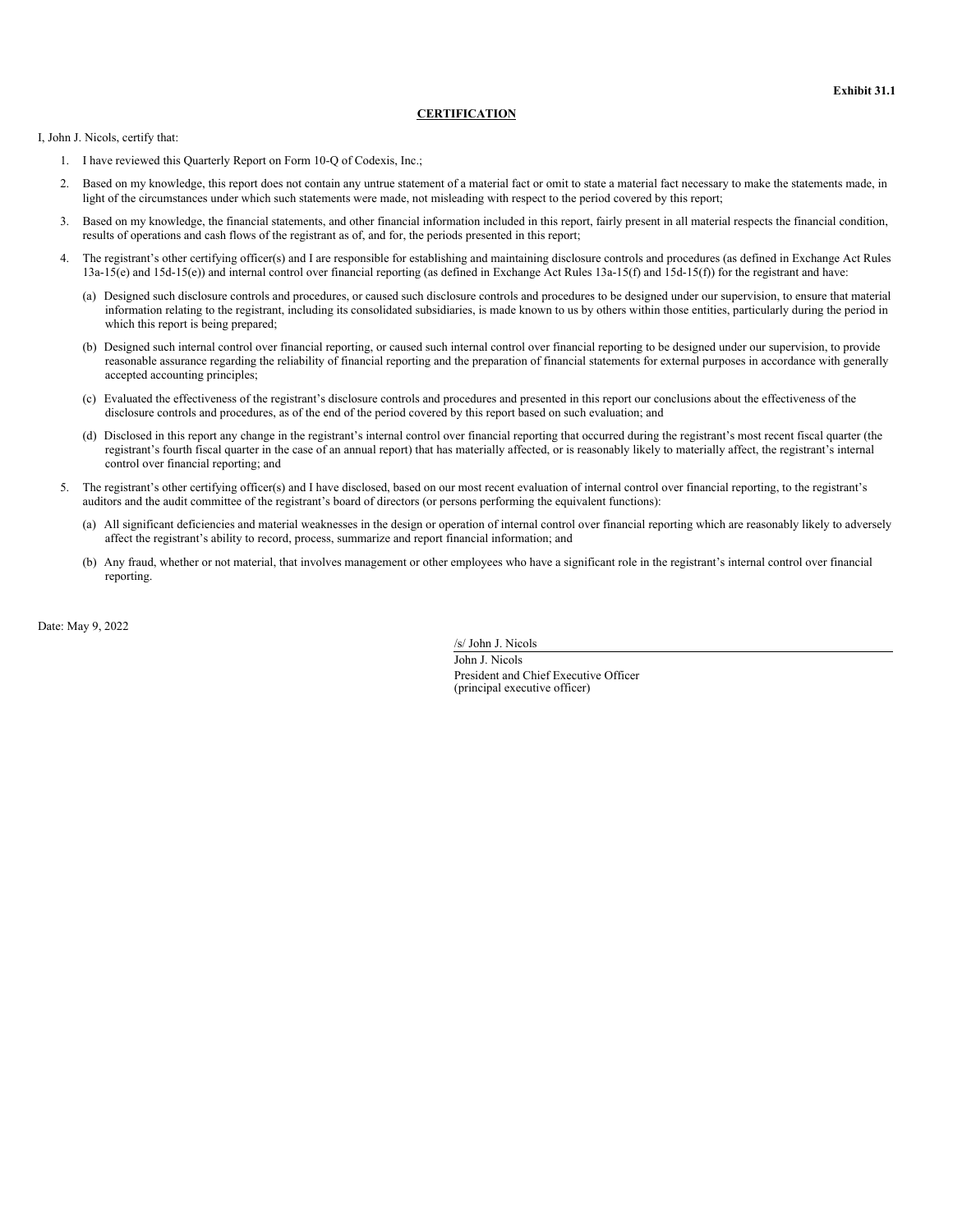### **CERTIFICATION**

<span id="page-41-0"></span>I, Ross Taylor, certify that:

- 1. I have reviewed this Quarterly Report on Form 10-Q of Codexis, Inc.;
- 2. Based on my knowledge, this report does not contain any untrue statement of a material fact or omit to state a material fact necessary to make the statements made, in light of the circumstances under which such statements were made, not misleading with respect to the period covered by this report;
- 3. Based on my knowledge, the financial statements, and other financial information included in this report, fairly present in all material respects the financial condition, results of operations and cash flows of the registrant as of, and for, the periods presented in this report;
- The registrant's other certifying officer(s) and I are responsible for establishing and maintaining disclosure controls and procedures (as defined in Exchange Act Rules 13a-15(e) and 15d-15(e)) and internal control over financial reporting (as defined in Exchange Act Rules 13a-15(f) and 15d-15(f)) for the registrant and have:
	- (a) Designed such disclosure controls and procedures, or caused such disclosure controls and procedures to be designed under our supervision, to ensure that material information relating to the registrant, including its consolidated subsidiaries, is made known to us by others within those entities, particularly during the period in which this report is being prepared;
	- (b) Designed such internal control over financial reporting, or caused such internal control over financial reporting to be designed under our supervision, to provide reasonable assurance regarding the reliability of financial reporting and the preparation of financial statements for external purposes in accordance with generally accepted accounting principles;
	- (c) Evaluated the effectiveness of the registrant's disclosure controls and procedures and presented in this report our conclusions about the effectiveness of the disclosure controls and procedures, as of the end of the period covered by this report based on such evaluation; and
	- (d) Disclosed in this report any change in the registrant's internal control over financial reporting that occurred during the registrant's most recent fiscal quarter (the registrant's fourth fiscal quarter in the case of an annual report) that has materially affected, or is reasonably likely to materially affect, the registrant's internal control over financial reporting; and
- 5. The registrant's other certifying officer(s) and I have disclosed, based on our most recent evaluation of internal control over financial reporting, to the registrant's auditors and the audit committee of the registrant's board of directors (or persons performing the equivalent functions):
	- (a) All significant deficiencies and material weaknesses in the design or operation of internal control over financial reporting which are reasonably likely to adversely affect the registrant's ability to record, process, summarize and report financial information; and
	- (b) Any fraud, whether or not material, that involves management or other employees who have a significant role in the registrant's internal control over financial reporting.

Date: May 9, 2022

/s/ Ross Taylor

Ross Taylor Senior Vice President and Chief Financial Officer (principal financial and accounting officer)